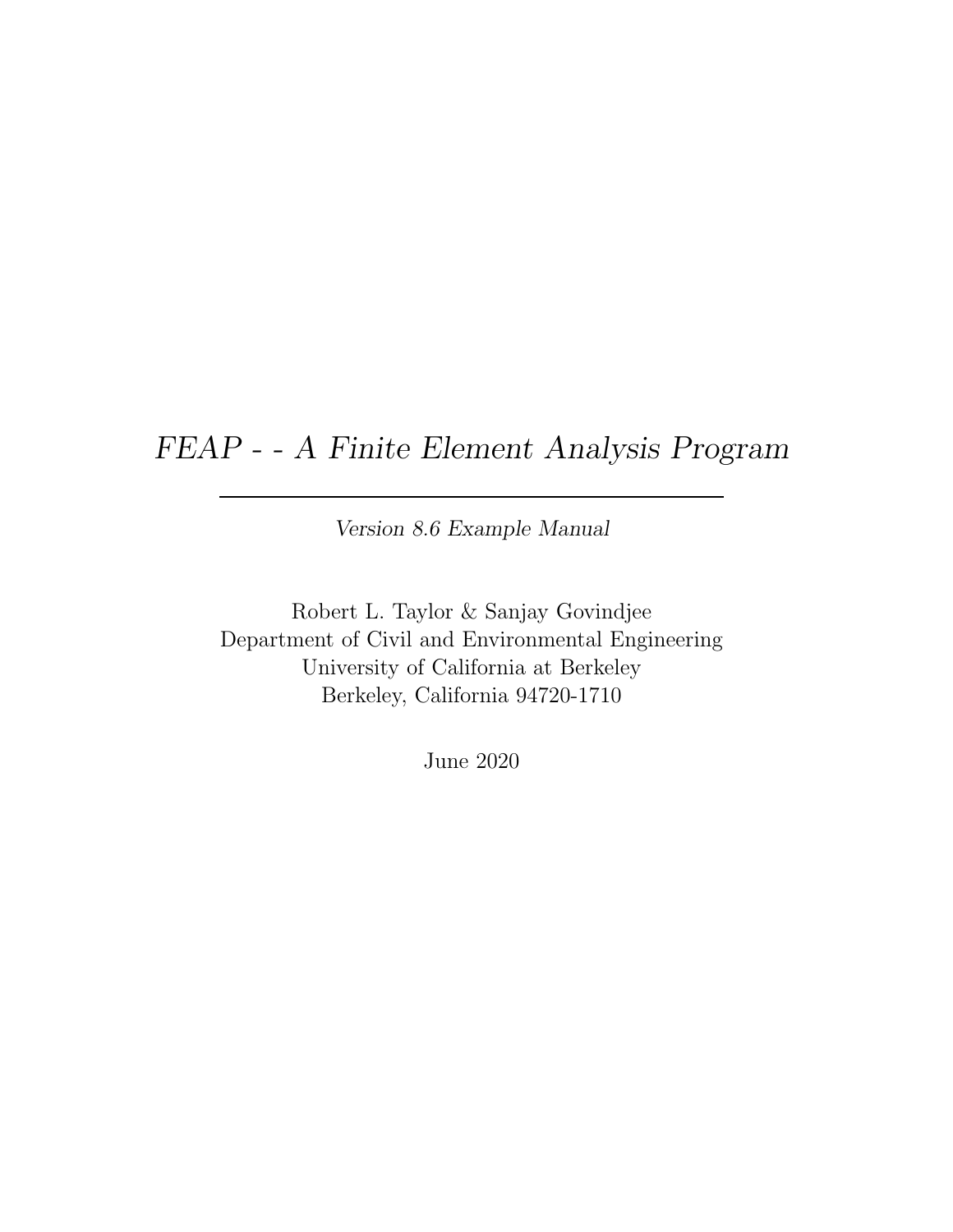# **Contents**

| $\mathbf{1}$   | Introduction                    | $\mathbf{1}$   |  |  |
|----------------|---------------------------------|----------------|--|--|
| $\mathbf{2}$   | Patch tests                     |                |  |  |
|                | 2.1                             | $\overline{2}$ |  |  |
|                | 2.2                             | $\overline{7}$ |  |  |
|                | 2.2.1                           | 9              |  |  |
|                | 2.2.2                           | 12             |  |  |
| 3              | Truss problem                   | 15             |  |  |
| $\overline{4}$ | Circular disk                   | 18             |  |  |
| $5^{\circ}$    | Strip with hole and slit<br>30  |                |  |  |
| 6              | <b>Thermal Problem</b><br>37    |                |  |  |
| $\overline{7}$ | Coupled Thermo-mechanical       | 42             |  |  |
| 8              | <b>Contact Problem</b>          | 47             |  |  |
|                | 9 Finite Deformation Plasticity | 51             |  |  |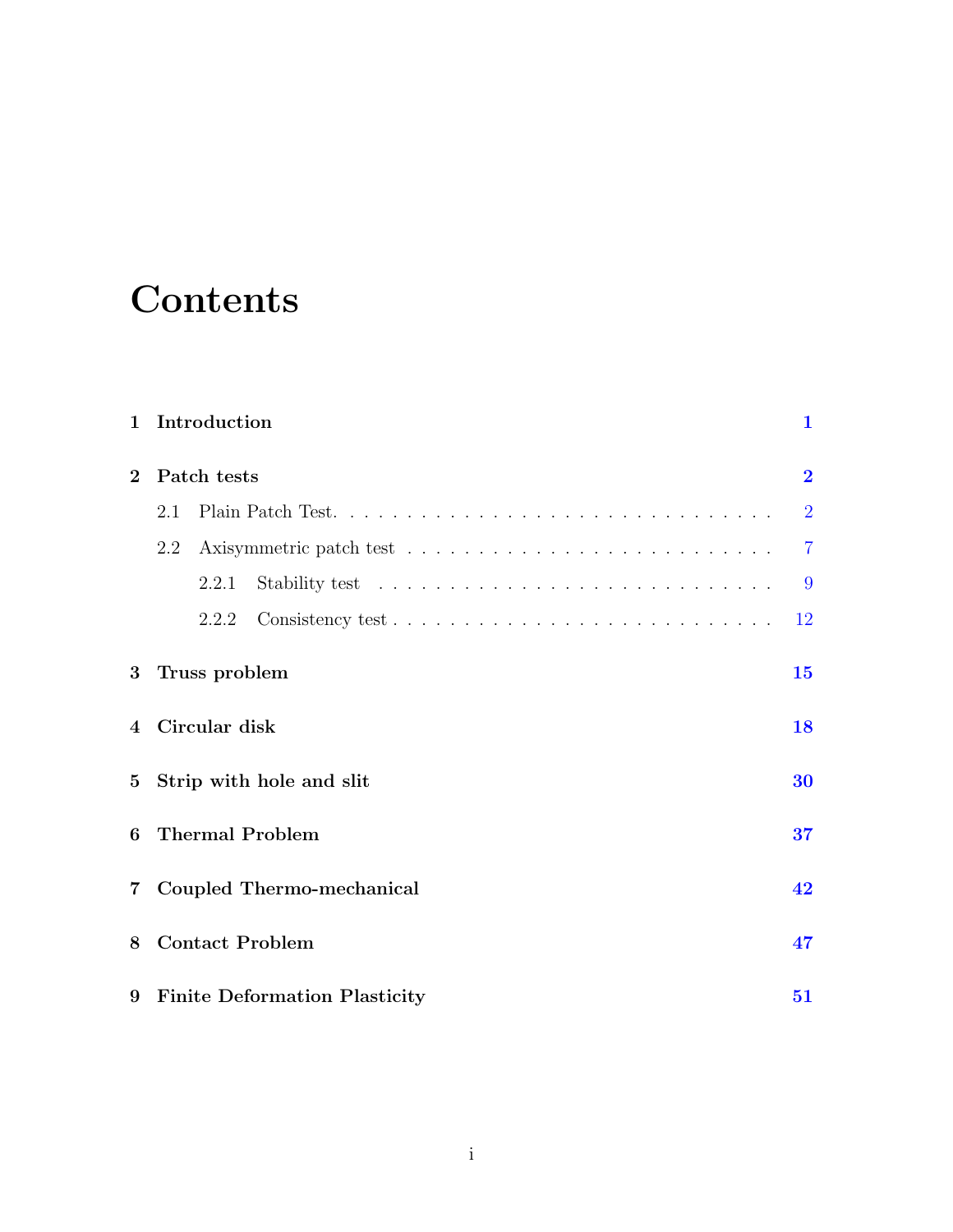## <span id="page-2-0"></span>Chapter 1

# Introduction

In this manual we provide some examples of problems which can be set up and solved using the FEAP program. We begin by describing some of the methods which may be used to define an input data file for some simple finite element analyses. The manual is organized to start with very basic methods for inputs and precedes to more general methods to describe input data and problem solutions.

FEAP is controlled using a set of *commands*. Each command performs a basic step in either describing a problem or solving a problem. Commands are divided into three basic groups:

- 1. Mesh description commands;
- 2. Problem solution commands; and
- 3. Graphical display commands.

The appendices of the User Manual contain the optional forms which each input command may have.

It is suggested that new users of FEAP carefully read this manual in its entirety before starting to generate their own input data. The later examples provide ways to manage the data for problems in separate files using an include option. Also, the form of the data input records may be constructed using parameters to which numerical values may be assigned either in numeric or expression form (see also Chapter 4 of the User Manual).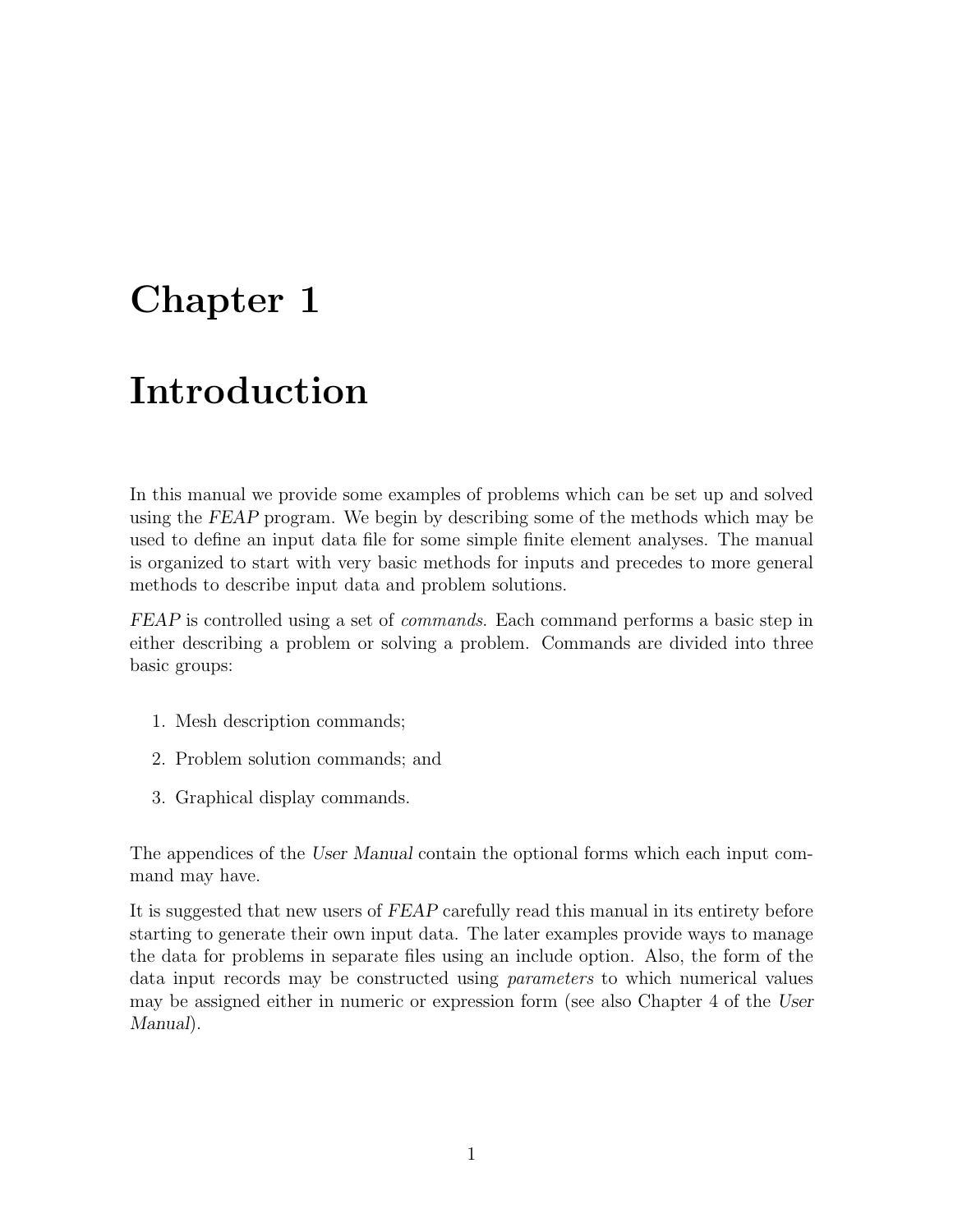### <span id="page-3-0"></span>Chapter 2

### Patch tests

The first problems considered are simple patch tests in which all the data is specified explicitly. Later examples will illustrate how FEAP can add missing data or use repeating similar parts to generate a mesh.

The *patch test* is a simple test which should be performed when first using any finite element program (see Chapter 11, Zienkiewicz and Taylor, 4th ed. Vol 1, for description of patch test). The patch test both ensures that the theory for the finite element formulation has been correctly implemented and that installation of the analysis system is also correct.

### <span id="page-3-1"></span>2.1 Plain Patch Test.

For a plain strain or plane stress problem in linear elasticity one patch test is uniform stress in the  $x$  direction. This condition may be imposed on a square region divided into 4-elements and loaded by a constant  $x$ -traction on the right side as shown in Figure [2.1](#page-4-0) (node 6 is located at  $y = 5$  units). For a square with side lengths 10 and a 10 unit per length traction, the nodal forces on the boundary are 2.5 at the corners and 5.0 at the midside. The left side of the mesh is restrained so that no x-direction displacements occur and the lower left corner is also restrained in the y-direction. These restraints prevent rigid body motions as well as ensure that a correct solution to the constant stress problem may be obtained.

For a linear elastic problem with the isotropic properties: Young's modulus 1000 and Poisson ratio 0.25, the plane strain solution has displacements

$$
u = 0.009375 x \; ; \; v = -0.003125 y
$$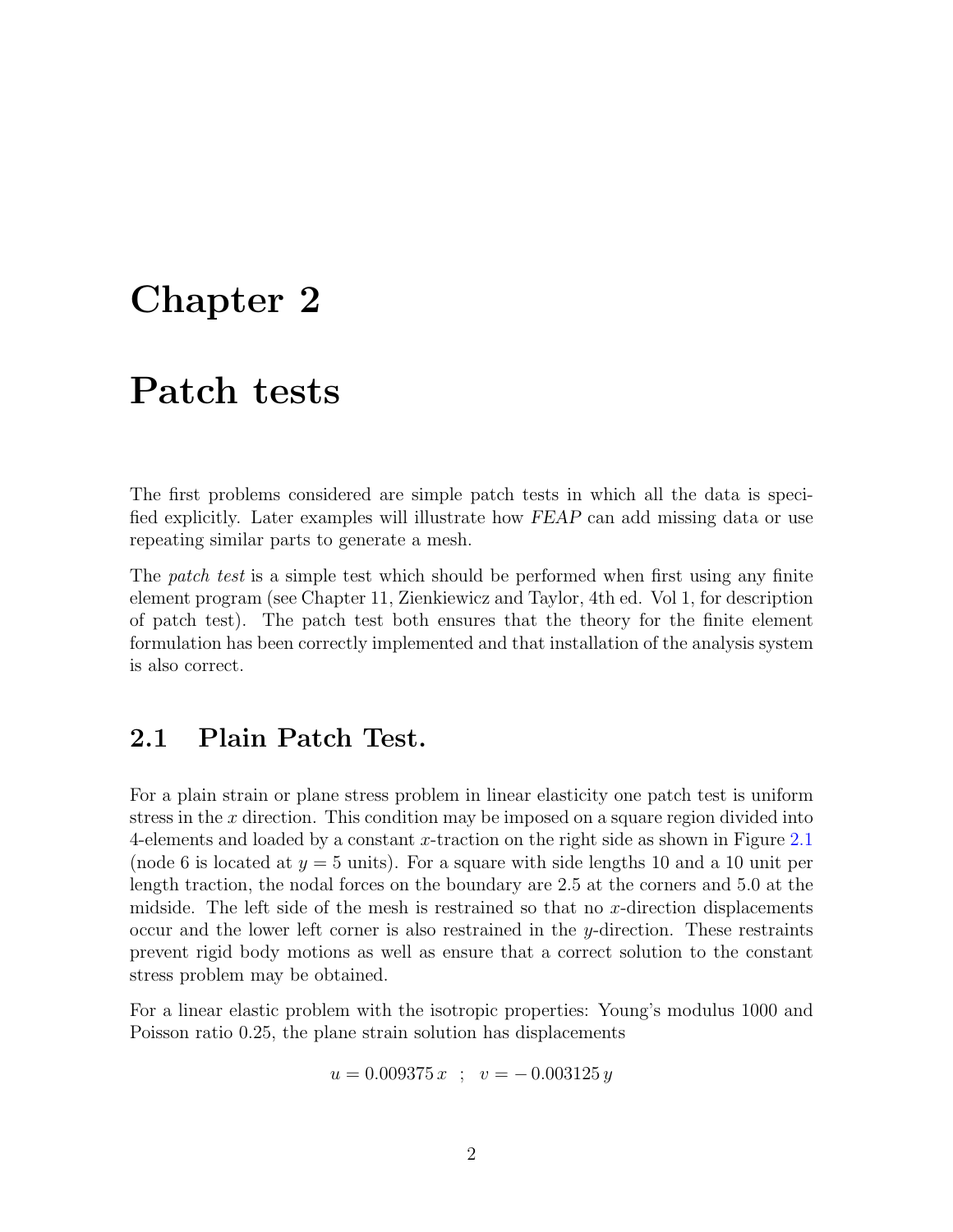

<span id="page-4-0"></span>Figure 2.1: Patch Test Mesh

and stresses

$$
\sigma_{xx} = 1.0
$$
;  $\sigma_{yy} = 0.0$ ;  $\sigma_{xy} = 0.0$ ;  $\sigma_{zz} = 0.25$ 

The input data for each problem to be solved by FEAP is prepared and placed in a file on disk. It is recommended that the filename for the input data have a first character of I. The filename should not exceed 14 characters (12 in PC mode, of which the last 4 may be used for an extender  $\mathbf{.xxx}$ . When using the program on a PC it is recommended that no extender be used for the main data input file. Feap uses this file for generating other files which do contain extenders and, thus, an error could occur.

The filename for the input data of the patch test will be called **Ipatch** for the discussion below. When FEAP is run the names for other files will be assigned by replacing the first character (i.e., the  $I$ ) by one indicating the type of file. For example, the file containing the description of the mesh and solution results is called the output file and for the above choice for the name of the input data file will be named **Opatch**. The complete input data file for the patch test problem is shown in Table [2.1](#page-5-0) and a description for each part of this data follows.

Input records for FEAP are free format. Each data item is separated by a comma and/or blank characters. If blank characters are used without commas, each data item must be included. That is multiple blank fields are not considered to be a zero. Each data item is restricted to 14 characters (15 including the blank or comma). Comments may be appended to any data record after the character ! (e.g., see Table [2.1\)](#page-5-0).

The input file Ipatch consists of several *data sets*. For the patch test mesh given in Table [2.1](#page-5-0) the data sets are given by the commands (shown without indentation in the table):

FEAP \* \* 4-Element Patch Test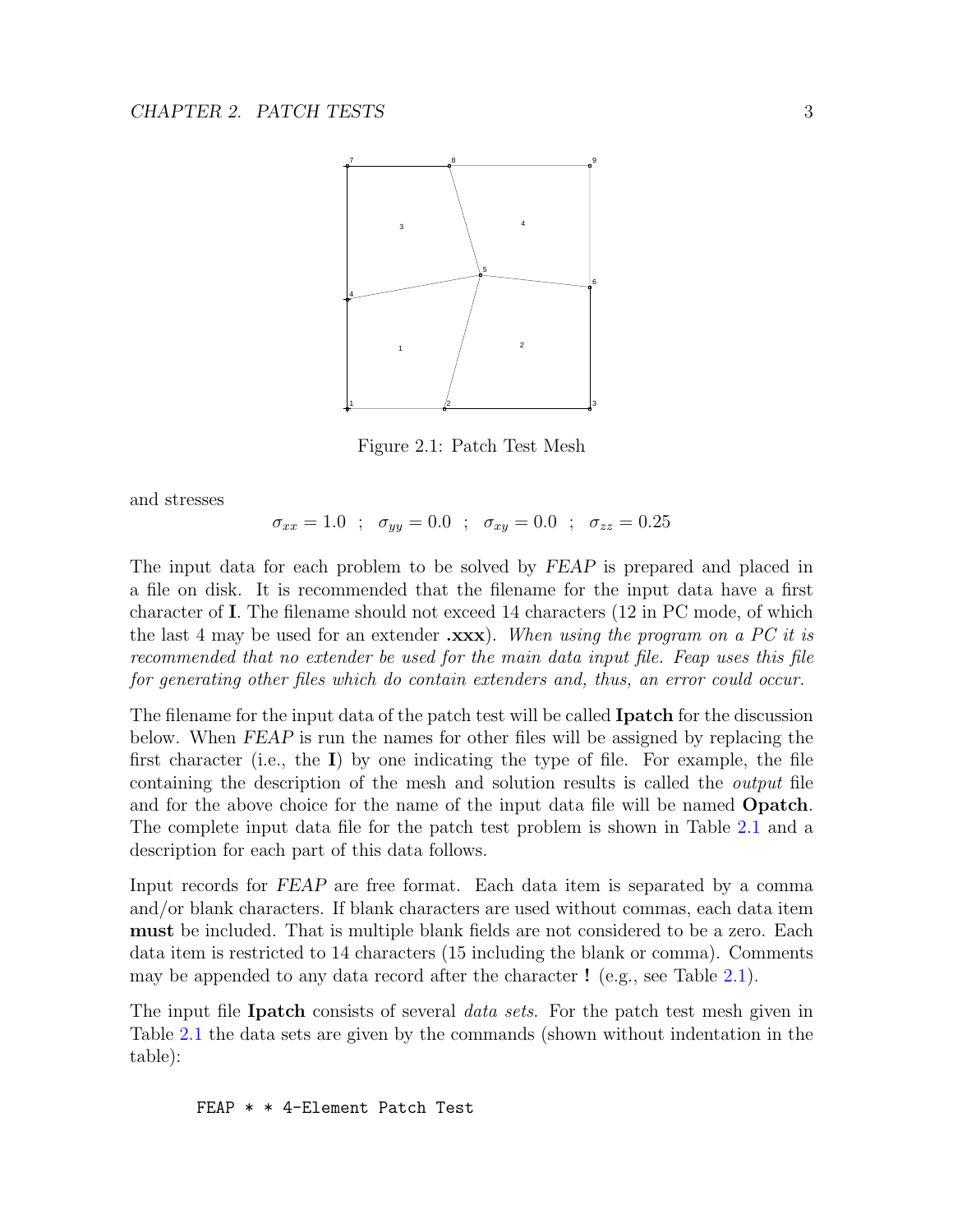```
FEAP * * 4-Element Patch Test
  9,4,1,2,2,4
MATErial,1
  SOLId
    PLANe STRAin
    ELAStic ISOTropic 1000.0 0.25
                  ! Blank termination record
COORdinates
  1 0 0.0 0.0
  2 0 4.0 0.0
  3 0 10.0 0.0
  4 0 0.0 4.5
  5 0 5.5 5.5
  6 0 10.0 5.0
 7 0 0.0 10.0
 8 0 4.2 10.0
  9 0 10.0 10.0
                  ! Blank termination record
ELEMents
  1 1 1 1 2 5 4
  2 1 1 2 3 6 5
  3 1 1 4 5 8 7
  4 1 1 5 6 9 8
                  ! Blank termination record
BOUNdary restraints
  1 0 1 1
  4 0 1 0
  7 0 1 0
                  ! Blank termination record
FORCes
 3 0 2.5 0.0
  6 0 5.0 0.0
 9 0 2.5 0.0
                  ! Blank termination record
END
```
<span id="page-5-1"></span><span id="page-5-0"></span>

BATCh FORM residual TANGent SOLVe DISPlacement ALL STREss ALL END STOP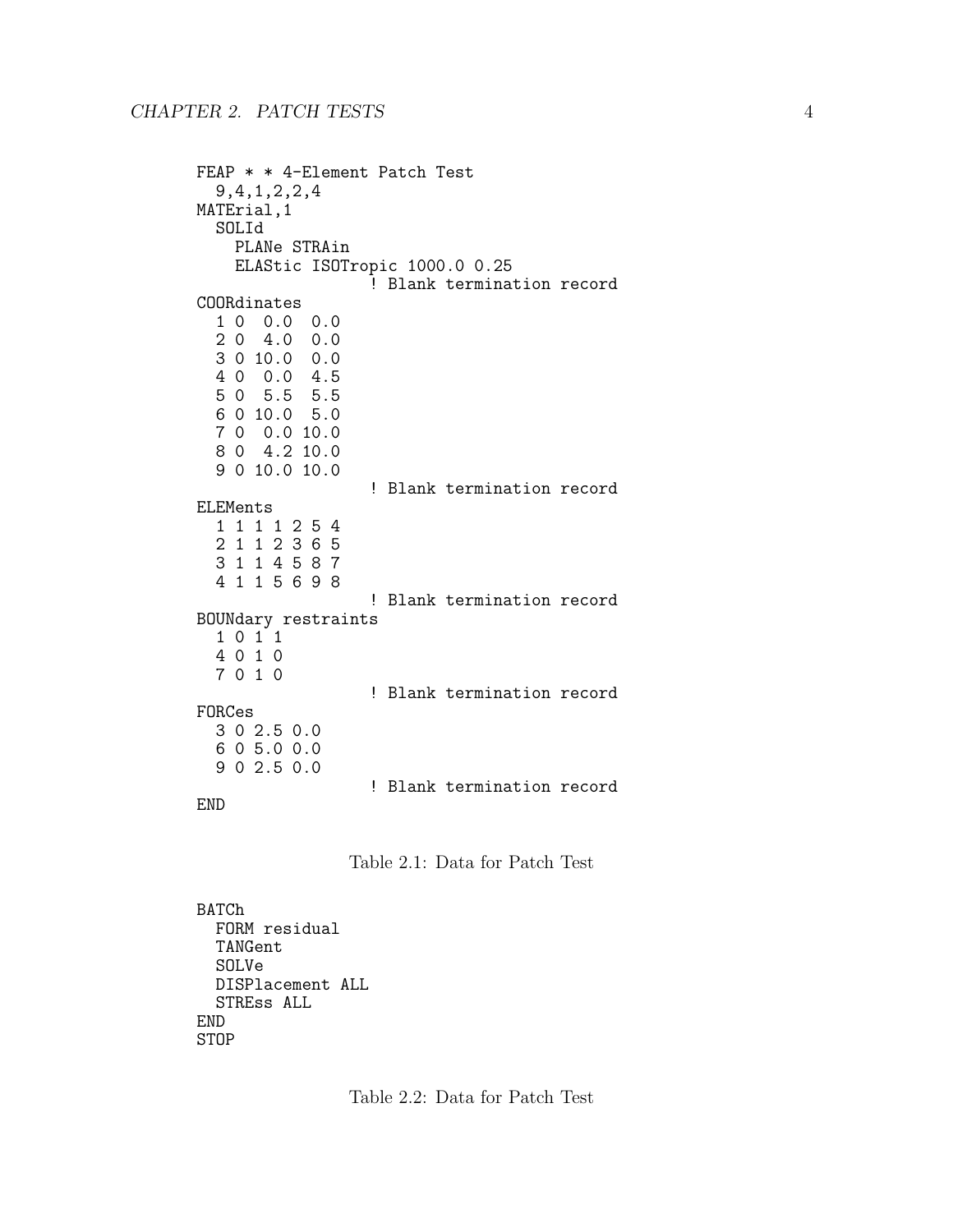MATErial COORdinates ELEMents BOUNdary restraints FORCes END BATCh END **STOP** 

FEAP interprets only the first four characters of each command. These are shown as upper case letters to indicate the minimum amount which may be used to identify each command. Either upper case or lower case letters may be used to identify each command. Thus, MATE or mate may be used to identify the material property data sets. After a FEAP command and the control record, the commands before the first END may be in any order and define the mesh for the problem. The commands after the BATCH describe the solution algorithm for the problem and terminate with the second **END** command. Finally, the **STOP** command informs FEAP that no more data exists. Only one problem may appear in the file which contains the problem initiation command FEAP. See example in Chapter [5](#page-31-0) for a way to run multiple problems.

The control record defines the size of finite element problem to be solved. The first field defines the number of nodes (NUMNP), the next field is the number of elements (NUMEL), followed by the number of material sets (NUMMAT), the spatial dimension for the mesh (NDM), the number of degrees of freedom for each node (NDF), and the maximum number of nodes on any element (NEN). The patch test has a mesh with 9 nodes, 4 elements, and 1 material set. The problem is 2 dimensional, has 2 degrees of freedom at each node, and each element has 4 nodes.

The first data set is identified by the MATErial command. This record also must contain a material set number (ranging from 1 to the maximum number of sets needed). The next records consist of commands which describe the type of element (see Chapter 6 of the User Manual for the types of elements included with FEAP) and the material parameters associated with the set. The data shown in Table [2.1](#page-5-0) indicates a SOLId (continuum) element is used, the problem is plain strain and the material parameters are associated with a *linear elastic isotropic material*. Except for the element type record, other data may be in any order and terminates with a blank record (comments are permitted on records and begin with the exclamation point, "!").

The values of the nodal coordinates for the patch are specified using the **COOR** dinate command. Each record defines a node number, a generation parameter, and the  $x$  and y coordinate values. Nodes may be in any order, but are shown in increasing order in Table [2.1.](#page-5-0) Input terminates with a blank record.

The manner in which nodes are connected to form individual finite elements and their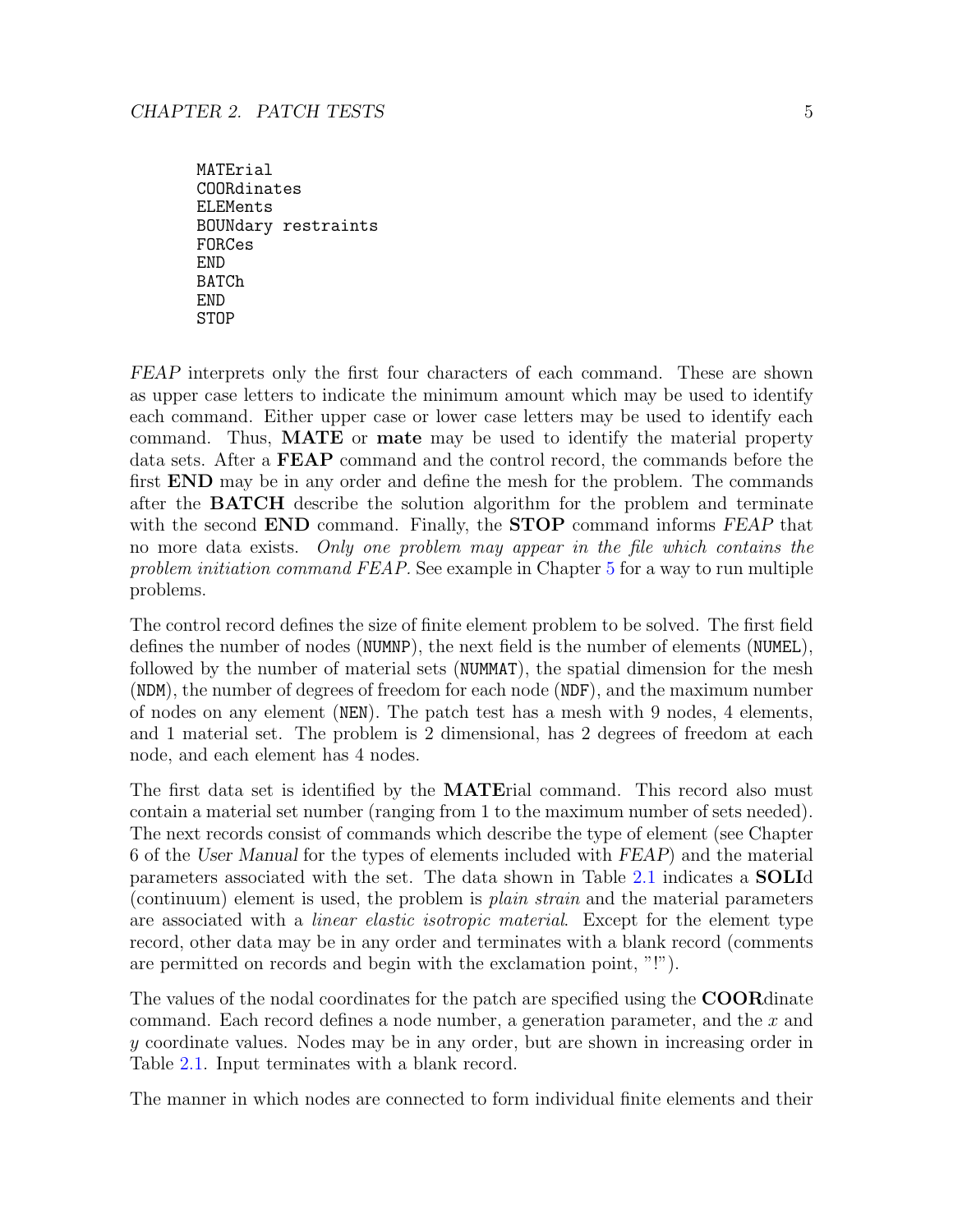association to the type of element and material parameters is described by the data following the ELEMent command. Each record defines the element number (which must be in increasing numerical order), a generation parameter (to be described later), the material data set associated with the element, and the list of nodes connected to the element. For the elements shown in Figure [2.1](#page-4-0) the node sequence must start with a node at one vertex and then proceed with the nodes on vertices traversed counter clockwise around the element. Input terminates with a blank record.

The degree of freedoms for each node may have known applied loads (nodal forces) or may be restrained to satisfy specified nodal displacements. In FEAP all degree of freedoms are assumed to have specified loading applied unless a restraint code is set. The BOUNdary restraint command may be used to assign restraints to degree of freedoms which are to have specified displacements. Each record defines a node number, a generation parameter, and the restraint codes for each degree of freedom associated with the node. A non-zero value for the restraint code indicates that the associated degree of freedom must satisfy a specified nodal displacement value (default is zero); whereas, a zero restraint code indicates the associated degree of freedom has a specified nodal force (also zero by default). Thus, for the data shown in Table [2.1,](#page-5-0) node 1 has both the u and v displacements restrained; nodes 4 and 7 have the u displacement restrained and the y force specified. All other nodes have both the x and the y forces specified since no restraints are specified. Input terminates with a blank record.

It is evident from the remaining data that no data is provided to impose non-zero displacements (methods to input non-zero values are described in Section 5.7 of the User Manual); however, data is given to impose non-zero forces using the  $\rm FORCe$ command. Each force record defines a node number, a generation parameter, and the force values for each degree of freedom associated with the node. Thus, for the data given in Table [2.1,](#page-5-0) nodes 3 and 9 have x force values of 2.5 units and node 6 has an x force value of 5.0 units. Input terminates with a blank record.

The final command after the force values is the **END** command which terminates input of the data describing the finite element mesh.

The set of commands shown in Table [2.2](#page-5-1) define the solution algorithm to be used in solving the problem. The execution is initiated by the BATCh command (alternatively, it is possible to perform an interactive execution where users enter each command as needed, see next example and Chapter 11 of the User Manual). The **FORM** command instructs FEAP to form the residual for the equilibrium equations written as:

$$
\mathbf{R}(\mathbf{u}) = \mathbf{F} - \mathbf{P}(\mathbf{u})
$$

where  $\bf{F}$  is the vector of applied nodal forces,  $\bf{u}$  is the vector of nodal displacements, and for a static linear elastic problem  $P$  is defined as

$$
\mathbf{P} = \mathbf{K} \mathbf{u}
$$

in which  $K$  is the stiffness matrix. A solution to the problem is defined by requiring the residual to be zero. In FEAP the solution may be computed using Newton's method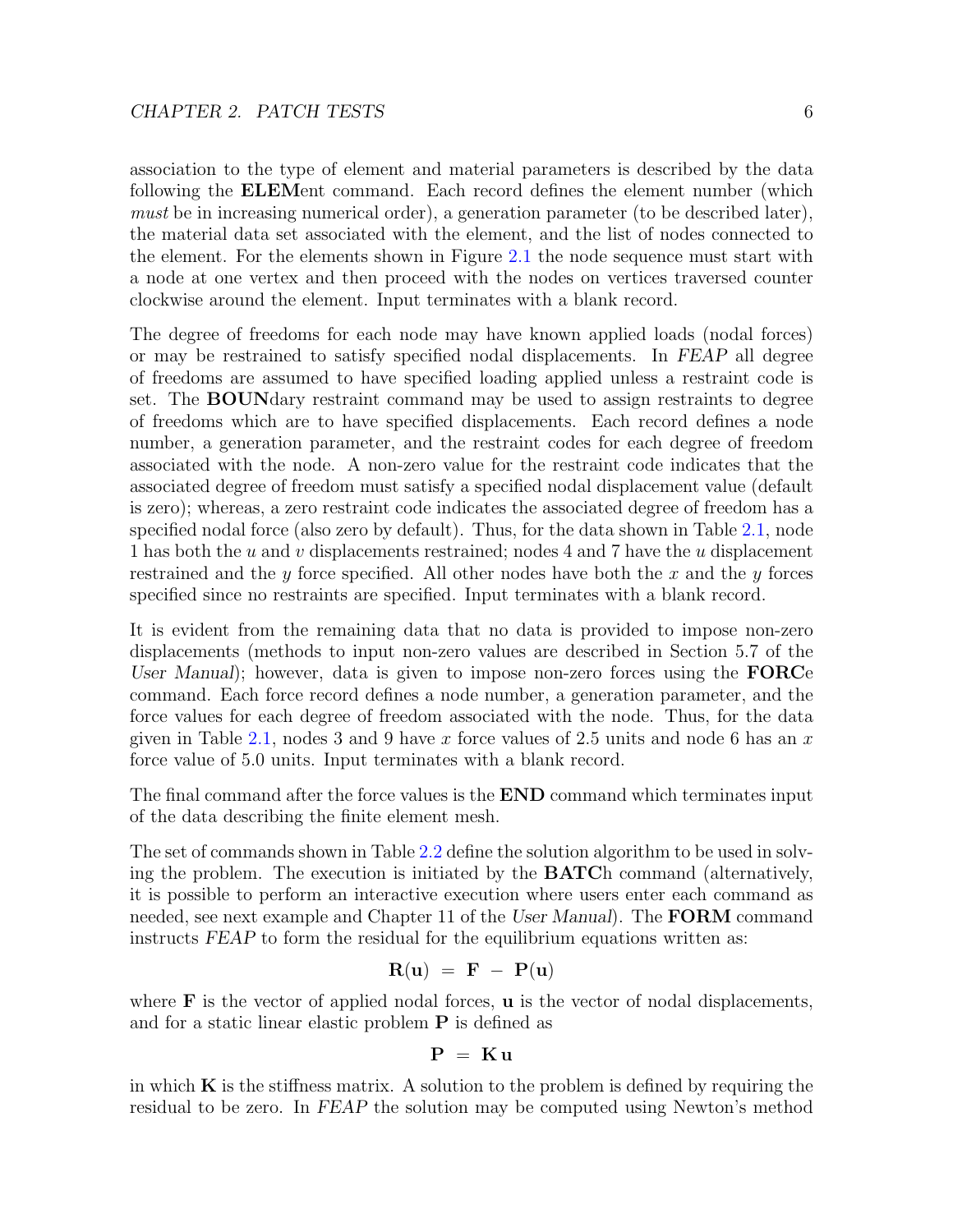which solves a sequence of linear problems. Thus, the **TANG**ent command requests the tangent matrix to the residual about the current solution state, u (at start of execution the value is zero) where the tangent matrix is defined as:

$$
\mathbf{K}_{tang}~=~- \frac{\partial \mathbf{R}}{\partial \mathbf{u}}
$$

Thus, for a linear elastic static problem the tangent matrix is just  $\bf{K}$ . The **SOLV**e command instructs FEAP to solve the incremental (Newton) equations

$$
\mathbf{K}_{tang} \, \Delta \mathbf{u} \ = \ \mathbf{R}
$$

and to update the solution as

$$
\mathbf{u}~\leftarrow~\mathbf{u}~+~\Delta\mathbf{u}
$$

For a linear problem this solution sequence should converge in one iteration; thus, the residual would be zero if the command **FORM** is given again.

At this point FEAP has computed the solution; however, it is necessary to issue additional commands to output the values for each type of solution quantity. The DISPlacement command instructs FEAP to output values for the nodal generalized displacement parameters associated with each nodal degree of freedom (for linear elasticity using solid elements these are the values of the  $u$  and  $v$  displacements at a node). The option ALL requests the displacement values for all active nodes (see manual pages in Appendix A for other options). Similarly, the command STREss, ALL requests output values for stresses within all the active elements (see Appendix A for other options). All output is placed in the output file.

### <span id="page-8-0"></span>2.2 Axisymmetric patch test

A three dimensional solid is described by a body of revolution and is to be analyzed for the case of *axisymmetric* behavior. Only small deformations are considered.

For this case the displacement field is given by:

<span id="page-8-1"></span>
$$
\mathbf{u} = \begin{Bmatrix} u_r(r,z) \\ u_z(r,z) \end{Bmatrix}
$$
 (2.1)

That is, the displacements do not depend on the  $\theta$  coordinate; however, in FEAP all axisymmetric problems are formulated for a one radian sector in the  $\theta$  direction and the factor  $2\pi$  is omitted. The stress and strain for an axisymmetric case may be ordered as:

$$
\boldsymbol{\sigma} = \begin{bmatrix} \sigma_{rr} & \sigma_{zz} & \sigma_{\theta\theta} & \sigma_{rz} \end{bmatrix}^T \tag{2.2}
$$

and

$$
\boldsymbol{\epsilon} = \begin{bmatrix} \epsilon_{rr} & \epsilon_{zz} & \epsilon_{\theta\theta} & \gamma_{rz} \end{bmatrix}^T \tag{2.3}
$$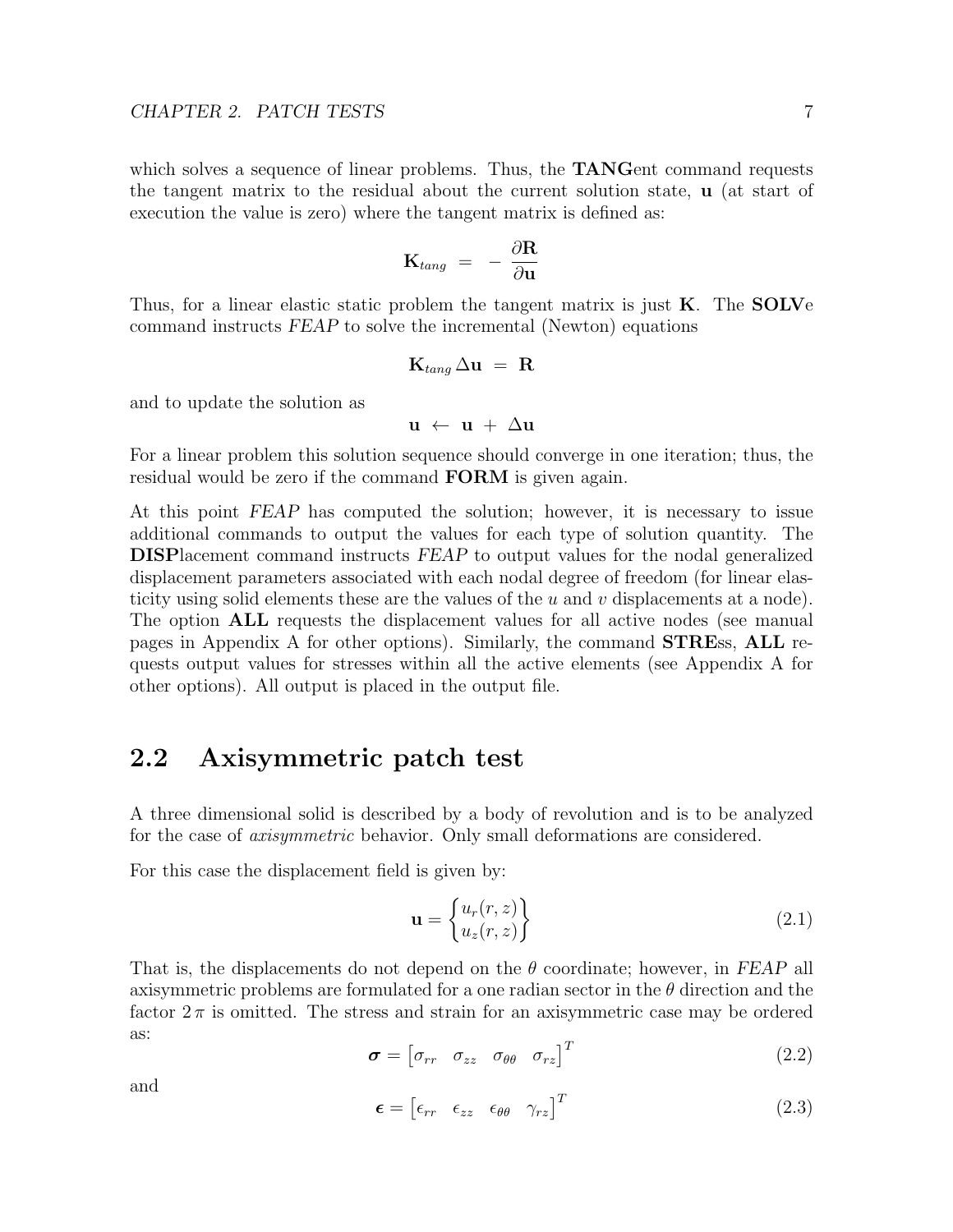where  $\gamma_{ij} = 2 \epsilon_{ij}$ . Using the displacements given by Eq. [2.1](#page-8-1) the strain-displacement relations are given by (Reference: I.S. Sokolnikoff, Mathematical Theory of Elasticity, McGraw-Hill, New York, 1956, pp 182-184.)

$$
\boldsymbol{\epsilon} = \left[ \frac{\partial u_r}{\partial r}, \frac{\partial u_z}{\partial z}, \frac{u_r}{r}, \frac{\partial u_r}{\partial z} + \frac{\partial u_z}{\partial r} \right]^T
$$
 (2.4)

Similarly, for the above displacement field the equations of equilibrium are given by:

$$
\frac{\partial \sigma_{rr}}{\partial r} + \frac{\partial \sigma_{rz}}{\partial z} + \frac{\sigma_{rr} - \sigma_{\theta\theta}}{r} + b_r = 0
$$
  

$$
\frac{\partial \sigma_{rz}}{\partial r} + \frac{\sigma_{rz}}{r} + \frac{\partial \sigma_{zz}}{\partial z} + b_z = 0
$$
 (2.5)

in which body forces also are axisymmetric and thus are given by  $\mathbf{b} = \mathbf{b}(r, z)$ .

For a displacement formulation, a variational problem for linear elasticity may be written as

$$
\Pi(\mathbf{u}) = \left[ \int_{\Omega} W(\boldsymbol{\epsilon}) \ r \, dr \, dz - \int_{\Omega} \mathbf{u}^T \mathbf{b} \ r \, dr \, dz - \int_{\Gamma_t} \mathbf{u}^T \bar{\mathbf{t}} \ r \, ds \right] = \min. \tag{2.6}
$$

where  $W$  is the stored energy function and ds is a differential length on the two dimensional  $r - z$  boundary. Note also that the factor  $2\pi$  is again not included for implementation into FEAP.

Introducing an isoparametric interpolation for the finite element model as

$$
r = N_{\alpha}(\xi) r^{\alpha}
$$
  
\n
$$
z = N_{\alpha}(\xi) z^{\alpha}
$$
  
\n
$$
u_r = N_{\alpha}(\xi) u_r^{\alpha}
$$
  
\n
$$
u_z = N_{\alpha}(\xi) u_z^{\alpha}
$$

where  $\xi$  are natural coordinates, the strain-displacement relations become

$$
\pmb{\epsilon} = \begin{bmatrix} \frac{\partial N_{\alpha}}{\partial r} & 0 \\ 0 & \frac{\partial N_{\alpha}}{\partial z} \\ \frac{N_{\alpha}}{r} & 0 \\ \frac{\partial N_{\alpha}}{\partial z} & \frac{\partial N_{\alpha}}{\partial r} \end{bmatrix} \begin{Bmatrix} u^{\alpha}_{r} \\ u^{\alpha}_{z} \\ u^{\alpha}_{\theta} \end{Bmatrix}
$$

The variational problem generates the residual equation (again without the factor  $2\pi$ )

$$
\mathbf{R}_{\alpha} = \mathbf{F}_{\alpha} - \int_{\Omega} \mathbf{B}_{\alpha}^{T} \boldsymbol{\sigma} \, r \, dr \, dz
$$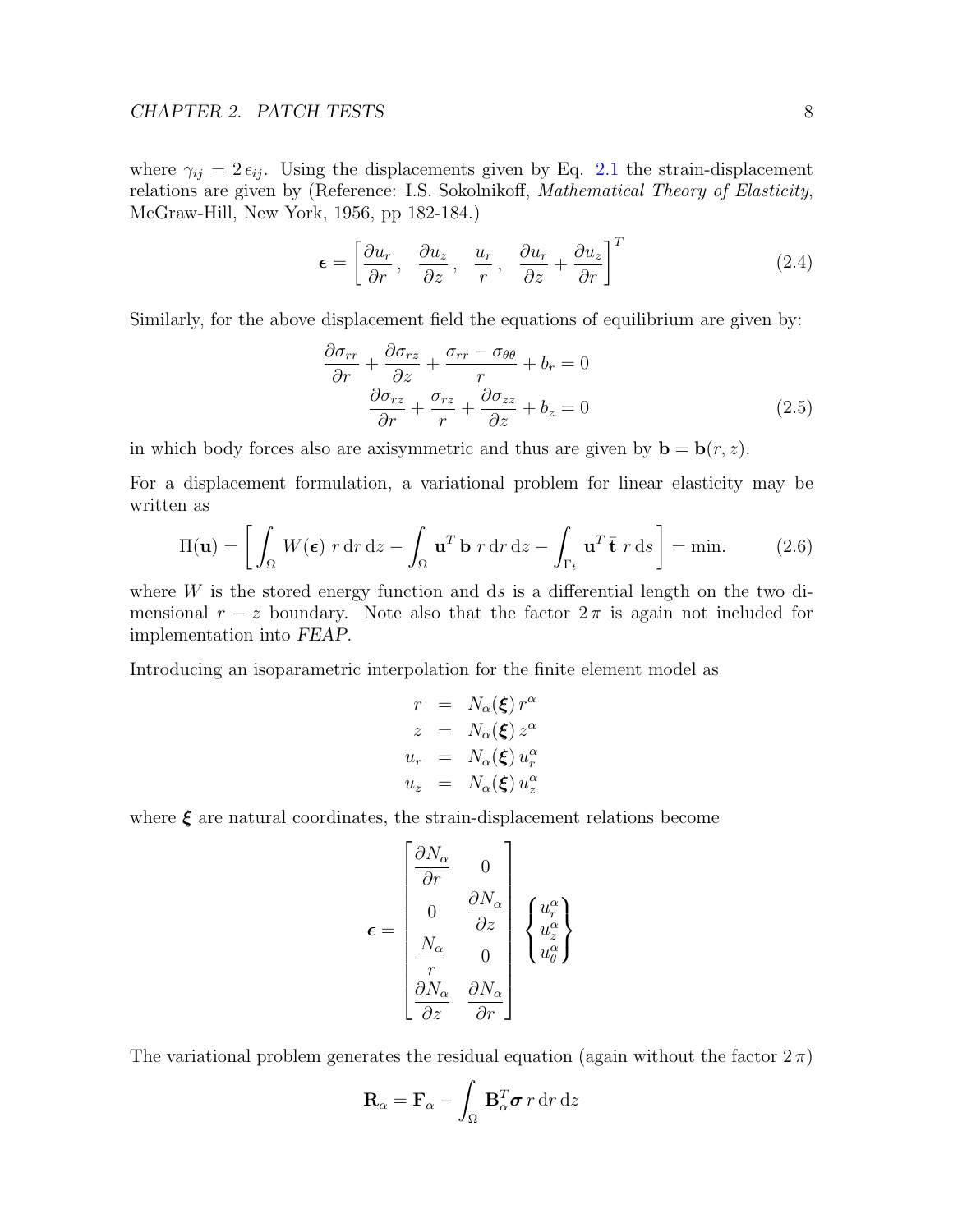in which nodal forces are given by

$$
\mathbf{F}_{\alpha} = \left[ \int_{\Omega} N_{\alpha} \mathbf{b} \, r \, dr \, dz + \int_{\Gamma_t} N_{\alpha} \bar{\mathbf{t}} \, r \, ds \right]
$$

Linearizing generates the tangent stiffness used in solution of problems by a Newton method. Accordingly, after the linearization step we obtain

$$
\mathbf{K}_{\alpha\beta} = \int_{\Omega} \mathbf{B}_{\alpha}^{T} \mathbf{D}_{T} \mathbf{B}_{\beta} r \, dr \, dz
$$

as the stiffness matrix in which  $D<sub>T</sub>$  is the matrix of tangent moduli for each material.

The patch test satisfaction requires two parts: A stability test and a consistency test. Here the stability is assessed by computing the eigenvalues for a single element.



<span id="page-10-1"></span>Figure 2.2: (a) 4-node element (b) 9-node element.

#### <span id="page-10-0"></span>2.2.1 Stability test

An eigenpair assessment is performed for the 4-node element shown in Fig. [2.2\(](#page-10-1)a). The geometry and material properties are given by the commands:

```
FEAP * * Axisymmetric patch test
  0 0 0 2 2 4
MATErial
  SOLID
    ELAStic ISOTropic 1000.0 0.25
    AXISymmetric
```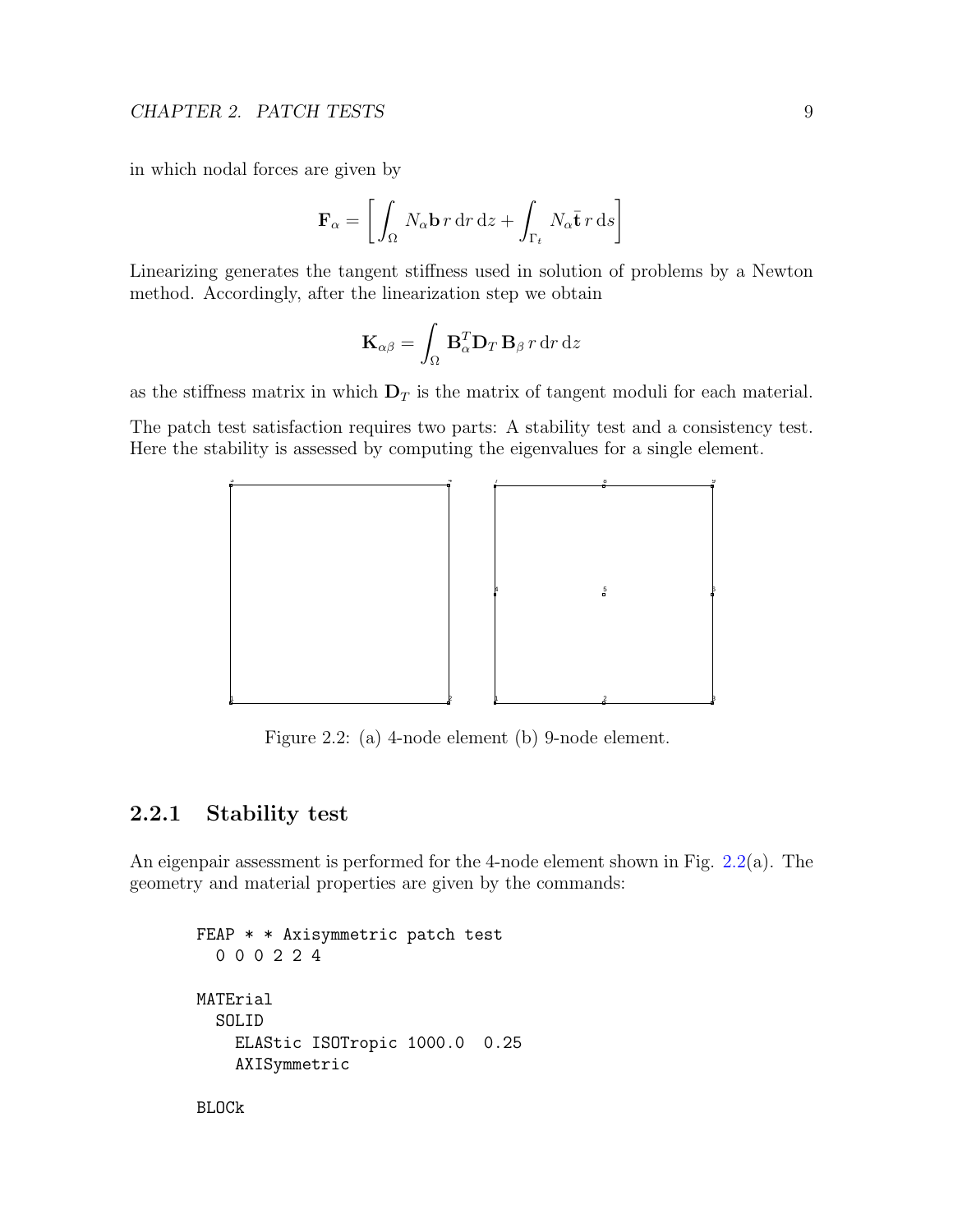| CARTesian 1     |                  |      |  |  |
|-----------------|------------------|------|--|--|
| QUADrilateral 4 |                  |      |  |  |
| $1 \quad$       | $0.0 \quad 0.0$  |      |  |  |
| 2               | $10.0 \quad 0.0$ |      |  |  |
| 3               | 10.0             | 10.0 |  |  |
| 4               | 0.0              | 10.0 |  |  |

#### END

To compute the eigenvalues and eigenvectors the command language statements needed are:

```
BATCh
 TANG,,-1 ! No factoring performed
 EIGE VECTor ! Eigenpair for last element
END
```
and results obtained are:

| Eigenvalue   |  |                                                 |  |  |
|--------------|--|-------------------------------------------------|--|--|
| - 3<br>' ) — |  |                                                 |  |  |
|              |  | $1.0593E+04$ $1.0000E+04$ 6.1457E+03 4.4533E+03 |  |  |
|              |  | 3.5958E+03  1.6205E+03  9.2513E+02  1.8724E-12  |  |  |

#### Eigenvectors

| 1               | 2                                                  | З                      | 4                      |
|-----------------|----------------------------------------------------|------------------------|------------------------|
|                 | 2.9953E-01   6.3500E-01   -3.1106E-01   4.5699E-02 |                        |                        |
|                 | 1.3438E-01 -1.2700E-01 -2.2639E-01 -1.4460E-01     |                        |                        |
|                 | $-4.8127E-01$ 2.5400E-01 -5.4839E-01 -4.4896E-01   |                        |                        |
|                 | 4.0076E-01 -1.2700E-01 2.2639E-01 -5.2482E-01      |                        |                        |
|                 | $-4.8127E-01$ 2.5400E-01                           |                        | 5.4839E-01 -4.4896E-01 |
| $-4.0076E - 01$ | 1.2700E-01                                         |                        | 2.2639E-01 5.2482E-01  |
| 2.9953E-01      | 6.3500E-01                                         | 3.1106E-01             | 4.5699E-02             |
| $-1.3438E - 01$ |                                                    | 1.2700E-01 -2.2639E-01 | 1.4460E-01             |
|                 |                                                    |                        |                        |

#### Eigenvectors

| Б | 6                                                      | 8 |
|---|--------------------------------------------------------|---|
|   | 6.2171E-01 7.0466E-02 1.2928E-01 6.2360E-17            |   |
|   | $-2.0666E-02$ 6.6701E-01 $-4.4533E-01$ 5.0000E-01      |   |
|   | -3.3559E-01    4.7990E-02    2.9436E-01    -1.1113E-16 |   |
|   | 2.0666E-02 -2.1870E-01 4.4533E-01 5.0000E-01           |   |
|   | 3.3559E-01 4.7990E-02 -2.9436E-01 -7.4079E-17          |   |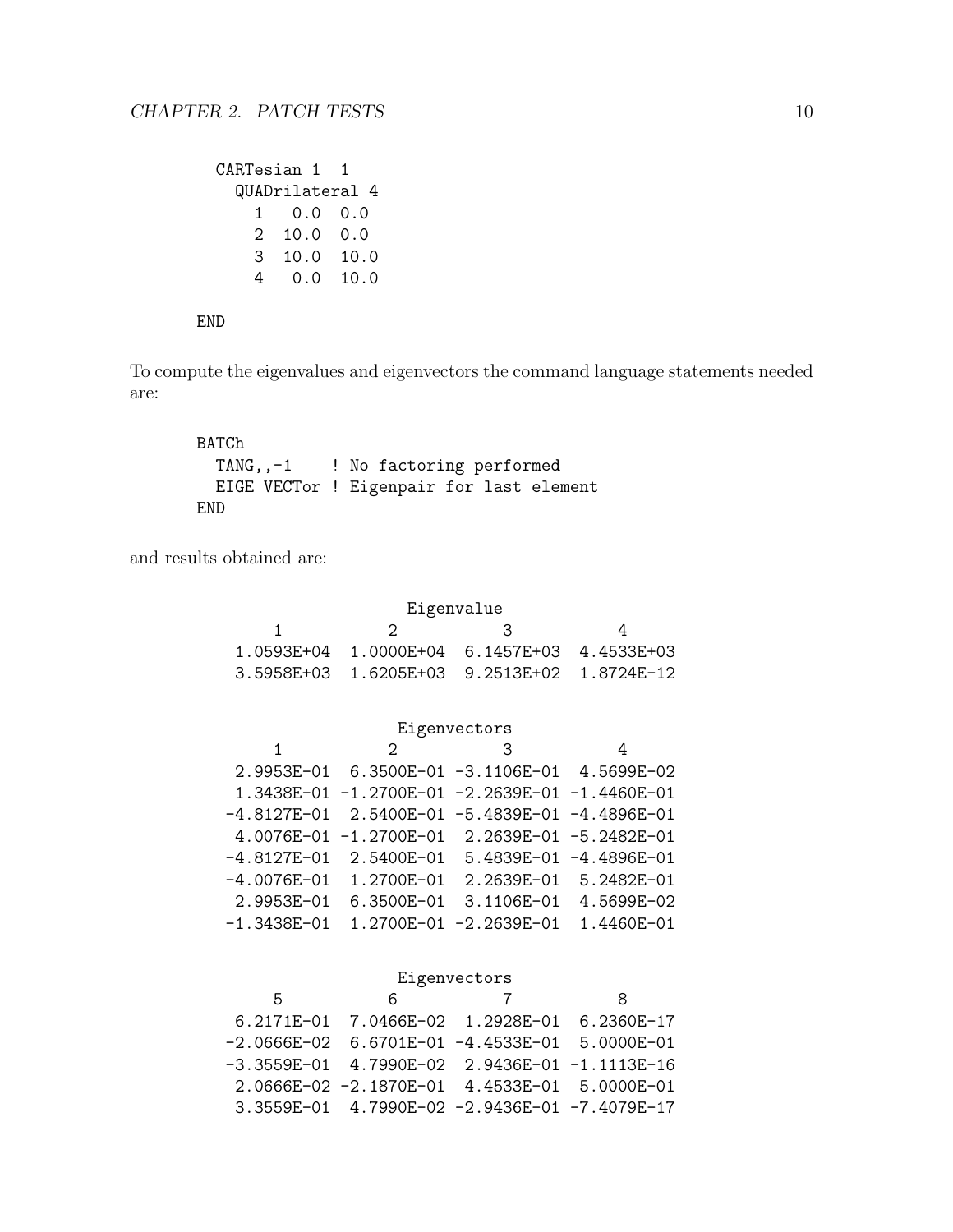2.0666E-02 2.1870E-01 4.4533E-01 5.0000E-01 -6.2171E-01 7.0466E-02 -1.2928E-01 -1.7654E-17 -2.0666E-02 -6.6701E-01 -4.4533E-01 5.0000E-01

The test is repeated for the mesh shown in Fig. [2.2\(](#page-10-1)b) using the mesh data:

```
FEAP * * Axisymmetric patch test
  0 0 0 2 2 9
MATErial
  SOLID
    ELAStic ISOTropic 1000.0 0.25
    AXISymmetric
BLOCk
  CARTesian 2 2
    QUADrilateral 9
      1 0.0 0.0
      2 10.0 0.0
      3 10.0 10.0
      4 0.0 10.0
```
END

The resulting eigenvalues are (vectors are not included here)

Eigenvalue 1 2 3 4 3.8572E+04 3.0844E+04 1.6764E+04 1.5316E+04 9.8218E+03 9.3116E+03 7.8663E+03 5.5895E+03 5.2832E+03 3.6854E+03 3.0857E+03 2.1230E+03 1.5889E+03 1.5347E+03 1.1869E+03 5.3488E+02 4.9187E+02 -5.0762E-12

In both cases there is only one *rigid body modes*, namely, a z-translation. That is a displacement field which causes no strain is restricted to

$$
u_r = 0 \quad \text{and} \quad u_z = A
$$

where A is any constant.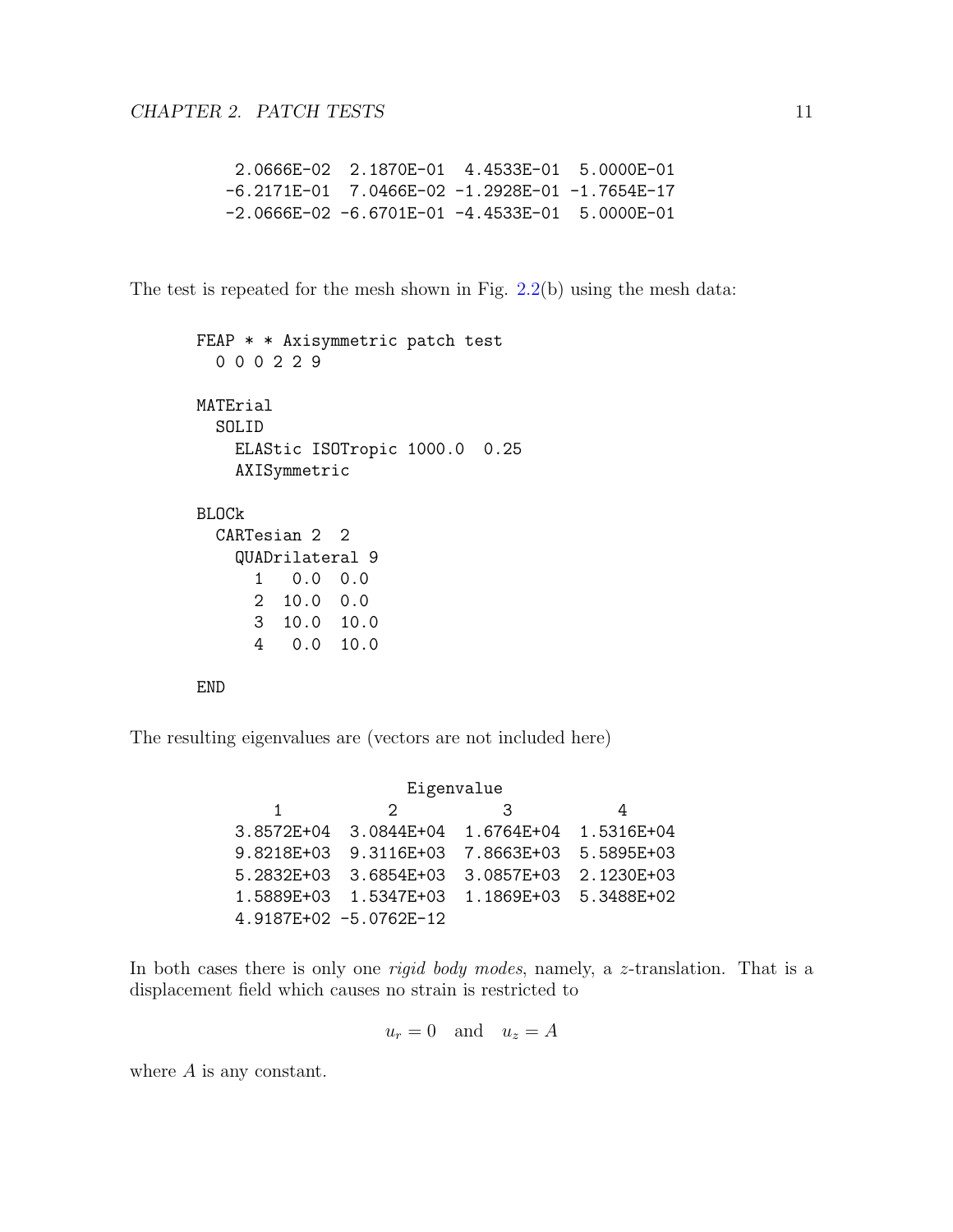#### <span id="page-13-0"></span>2.2.2 Consistency test

The consistency test considers behavior under specified linear displacement fields that in general will have non-zero strains and stresses as well as non-zero body forces. For a part of the consistency test we consider the test applied to a displacement field expressed as:

$$
u_r = A + B r \quad \text{and} \quad u_z = 0
$$

From this we obtain strains

$$
\epsilon = \begin{Bmatrix} B \\ 0 \\ 0 \\ \frac{A}{r} + B \\ 0 \end{Bmatrix}
$$

and for an isotropic material with constitution

$$
\sigma_{ij} = \lambda \, \varepsilon_v \, \delta_{ij} + 2 \, \mu \, \epsilon_{ij}
$$

where  $\varepsilon_v = \epsilon_{ii}$  is the volume change in small deformation, the stresses

$$
\sigma = \left\{\n\begin{array}{c}\n\lambda \left( \frac{A}{r} + 2B \right) + 2\mu B \\
\lambda \left( \frac{A}{r} + 2B \right) \\
\lambda \left( \frac{A}{r} + 2B \right) + 2\mu \left( \frac{A}{r} + B \right) \\
0\n\end{array}\n\right\}
$$

Inserting these stresses into the equilibrium equation requires a non-zero radial body force to be:

$$
b_r = (\lambda + 2\,\mu) \frac{A}{r^2}
$$

This body force distribution *must* be coded into each element to permit the testing of a patch performance. The isotropic elastic properties in feap are given in terms of Young's modulus,  $E$ , and Poisson's ratio,  $\nu$ . From these we obtain

$$
\mu = \frac{E}{2(1+\nu)} \quad \text{and} \quad \lambda = \frac{2\nu}{(1-2\nu)} \,\mu
$$

which are used to compute the boundary tractions and body force  $b_r$ . For the example we let

$$
A = B = 1.0
$$

The input data is given by: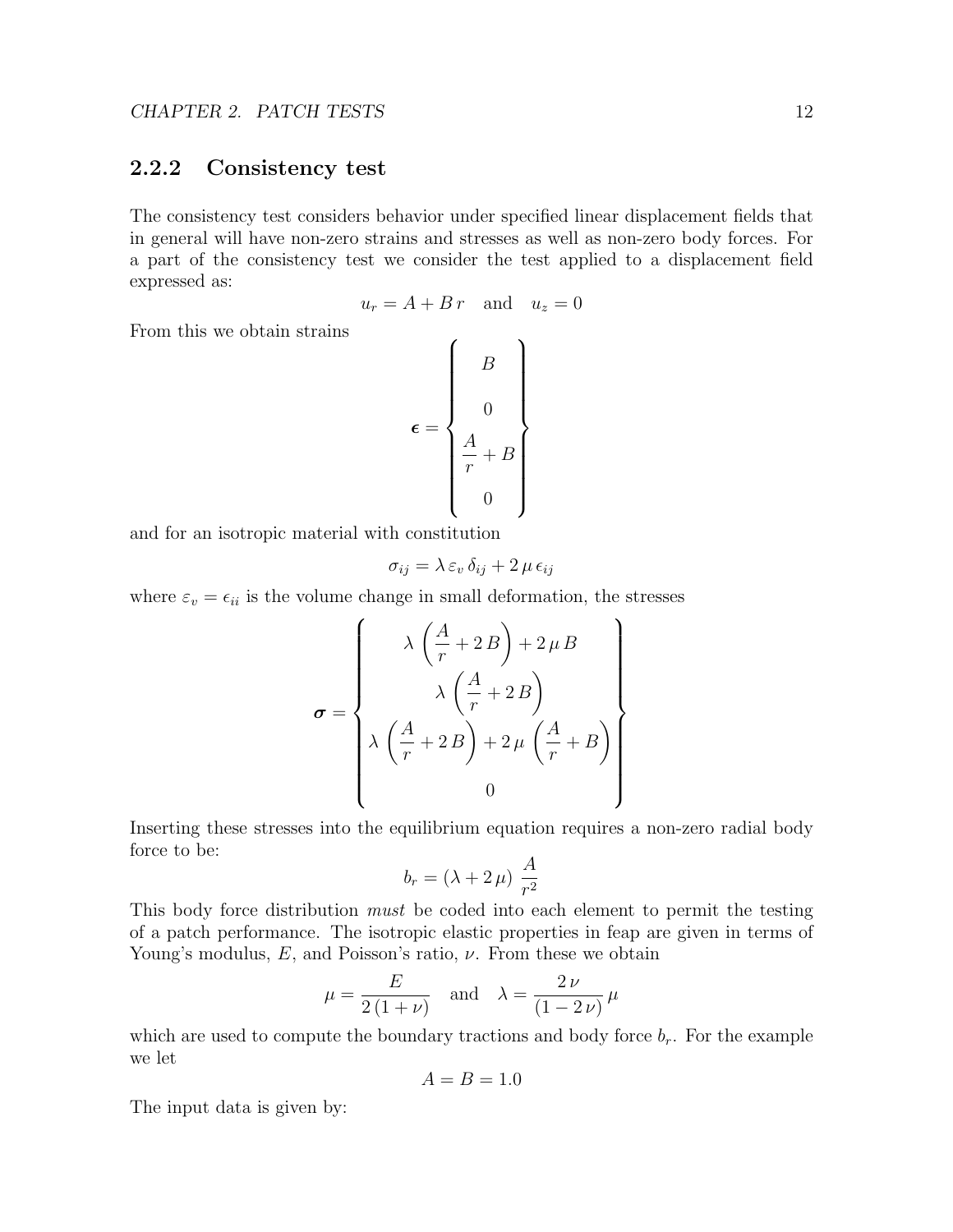```
FEAP * * Axisymmetric patch test
 0 0 0 2 2 9
PARAM
mu = 1000/2.5la = 0.5*mut1 = (2.2 * 1a + 2 * mu) * 5t2 = (2.1*1a + 2*mu)*5br = la + 2*mu
MATErial
 SOLID
   AXISymmetric
   ELAStic ISOTropic 1000.0 0.25
   BODY PATCh br 0
BLOCk
 CARTesian 4 4
   QUADrilateral 9
     1 5.0 0.0
     2 10.0 0.0
     3 10.0 5.0
     4 5.0 5.0
     9 7.75 2.25
CSURf ! Tractions on radial boundary
LINEAR ! Note t1, t2 multiplied by r
  1 5 5 t1
  2 5 0 t1
LINEAR
  1 10 0 t2
  2 10 5 t2
EBOUn ! Set u_z = 02 0.0 0 1
  2 5.0 0 1
END
```
and solution commands by

BATCh TANG,,1 PLOT CONT 1 END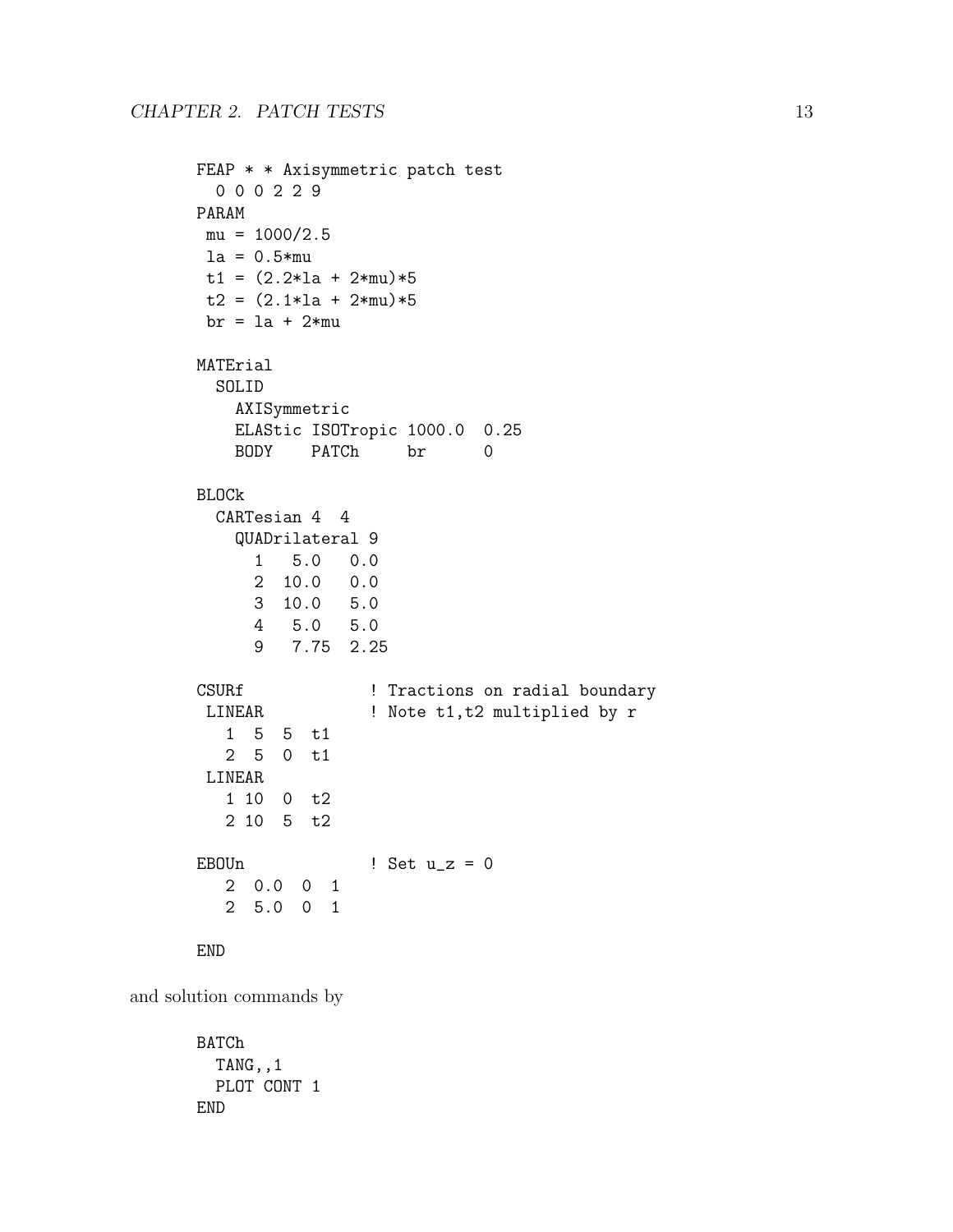

Additional commands may be used to output displacements and stresses.

<span id="page-15-0"></span>Figure 2.3: (a) 4-node mesh (b) 9-node mesh.

A rectangular region between  $5 \le r \le 10$  and  $0 \le z \le 5$  is used (Note that it is important not to use a patch which includes a zero radius as no radial displacement is allowed there). The meshes shown in Fig. [2.3](#page-15-0) are use for the patch tests and results for the 9-node mesh are shown in Fig. [2.4](#page-15-1) (results for a 4-node element are very similar). Based on the above assessment we find that the element, as coded, passes the patch



<span id="page-15-1"></span>Figure 2.4: 9-node radial displacement contour.

test requirements for stability and consistency.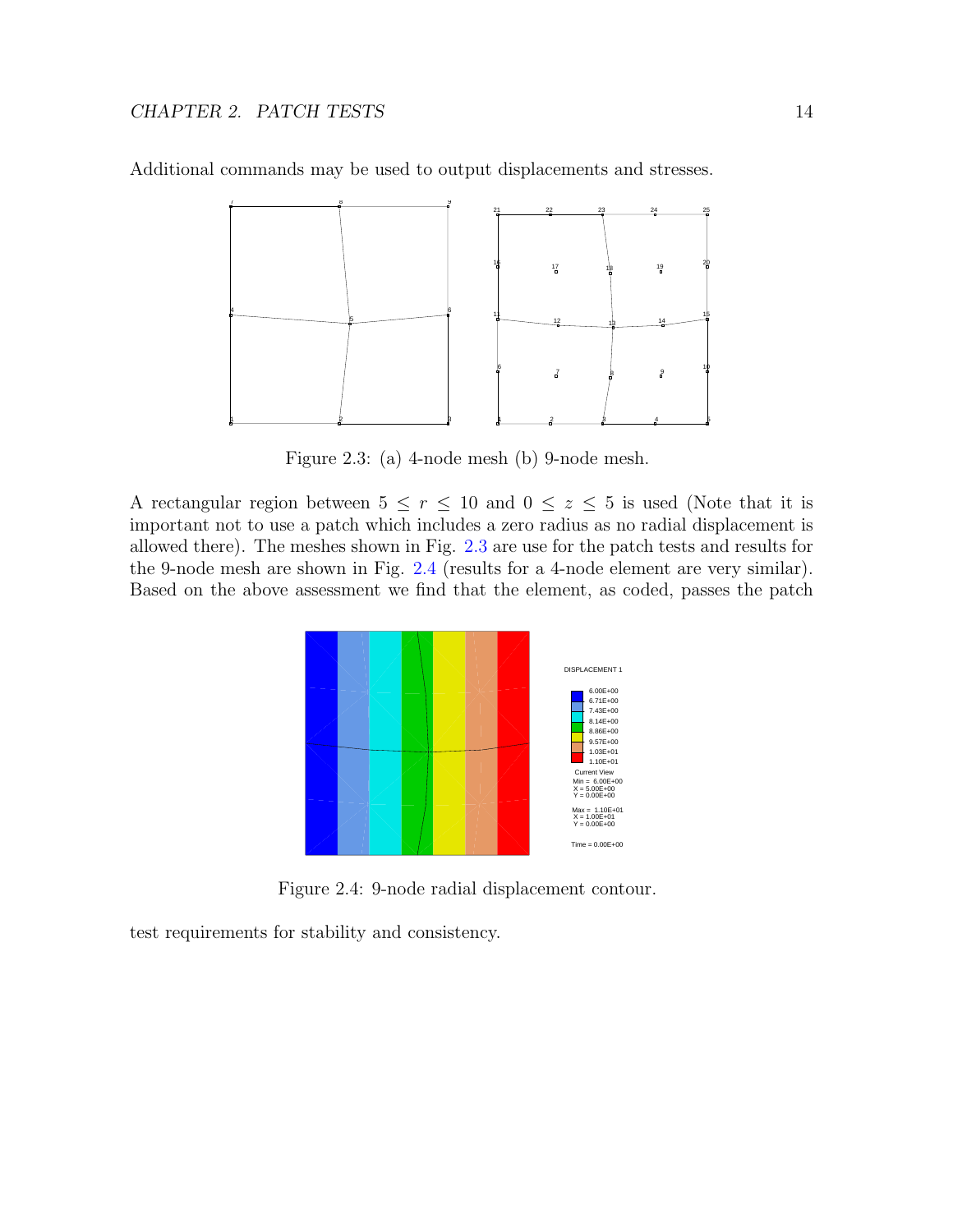### <span id="page-16-0"></span>Chapter 3

# Truss Problem.

As a next example for the use of FEAP, consider a simple truss problem. The mesh, nodal and element numbers, loading, restraints, and material properties are shown in Figure [3.1.](#page-16-1)



<span id="page-16-1"></span>Figure 3.1: Mesh for Truss Example

The complete data file for the problem is shown in Table [3.1](#page-17-0) and a description for each part of this data follows.

The control record indicates the mesh has 5 nodes, 7 elements, 2 material sets. It is a 2 dimensional problem with 2 degrees of freedom at each node and 2 nodes for each truss element.

The MATEeral property sets for all members are identical except for the cross sectional area of the members (the first numerical field on the CROSs SECTion record). Two types are indicated: Set 1 has an area of 10 units while set 2 has an area of 5 units.

The coordinates are input as for the patch example described above. Element properties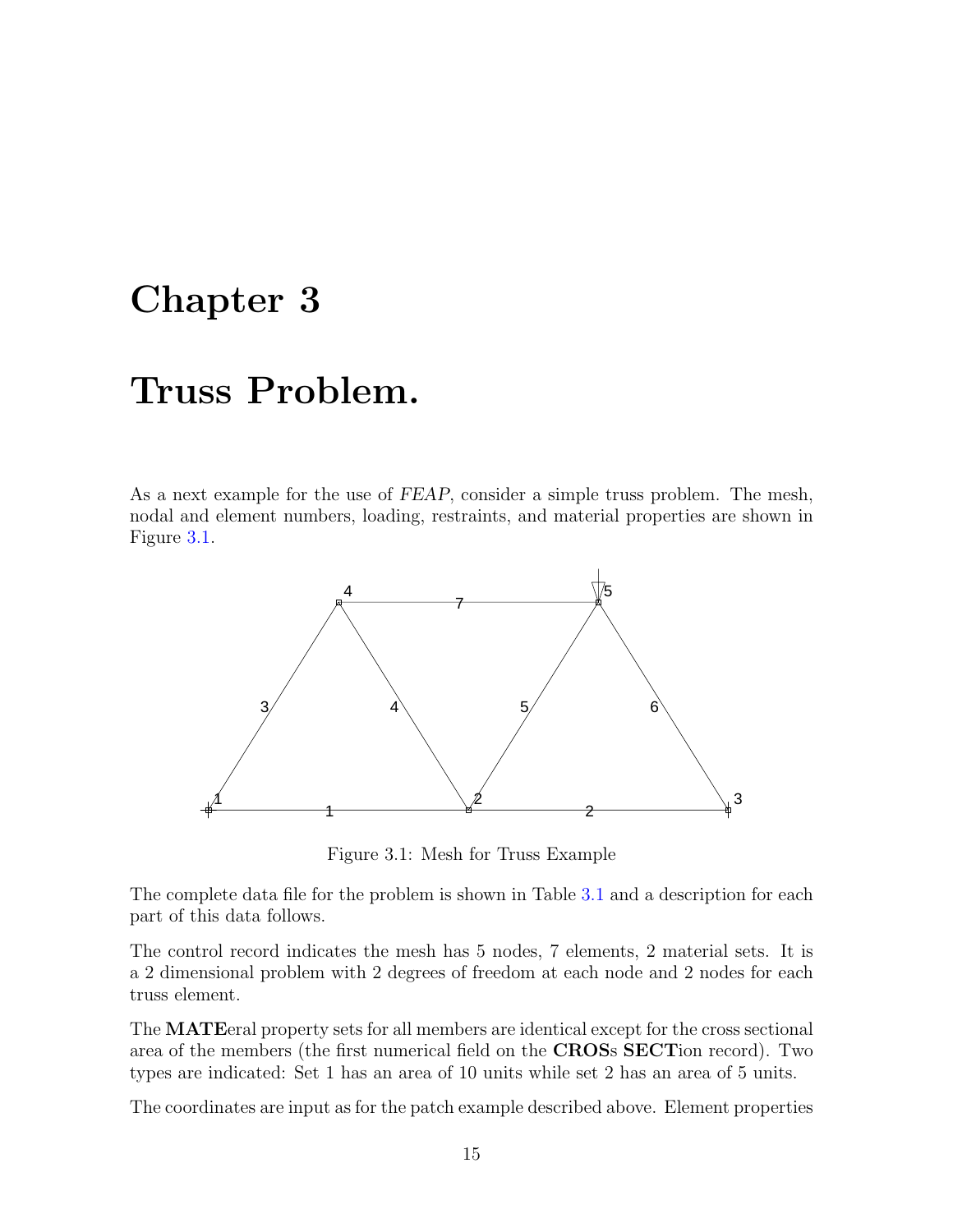```
FEAP * * 2-D Truss Problem
  5 7 2 2 2 2
MATErial,1
  TRUSS
    ELAStic ISOTropic 1000.0<br>CROSs SECTion 10.0
    CROSs SECTion
                    ! Blank termination record
MATErial,2
  TRUSS
    ELAStic ISOTropic 1000.0<br>CROSs SECTion 5.0
    CROSs SECTion
                   ! Blank termination record
COORdinates
  1 0 0.0 0.0
  2 0 200.0 0.0
  3 0 400.0 0.0
  4 0 100.0 160.0
  5 0 300.0 160.0
                    ! Blank termination record
ELEMents
  1 0 1 1 2
  2 0 1 2 3
  3 0 1 1 4
  4 0 2 2 4
  5 0 2 2 5
  6 0 1 3 5
  7 0 1 4 5
                    ! Blank termination record
BOUNdary restraints
  1 0 1 1
  3 0 0 1
                    ! Blank termination record
FORCe
  5 0 0.0 -10.0
                    ! Blank termination record
END
INTEractive
STOP
```
<span id="page-17-0"></span>Table 3.1: Data for Truss Analysis Problem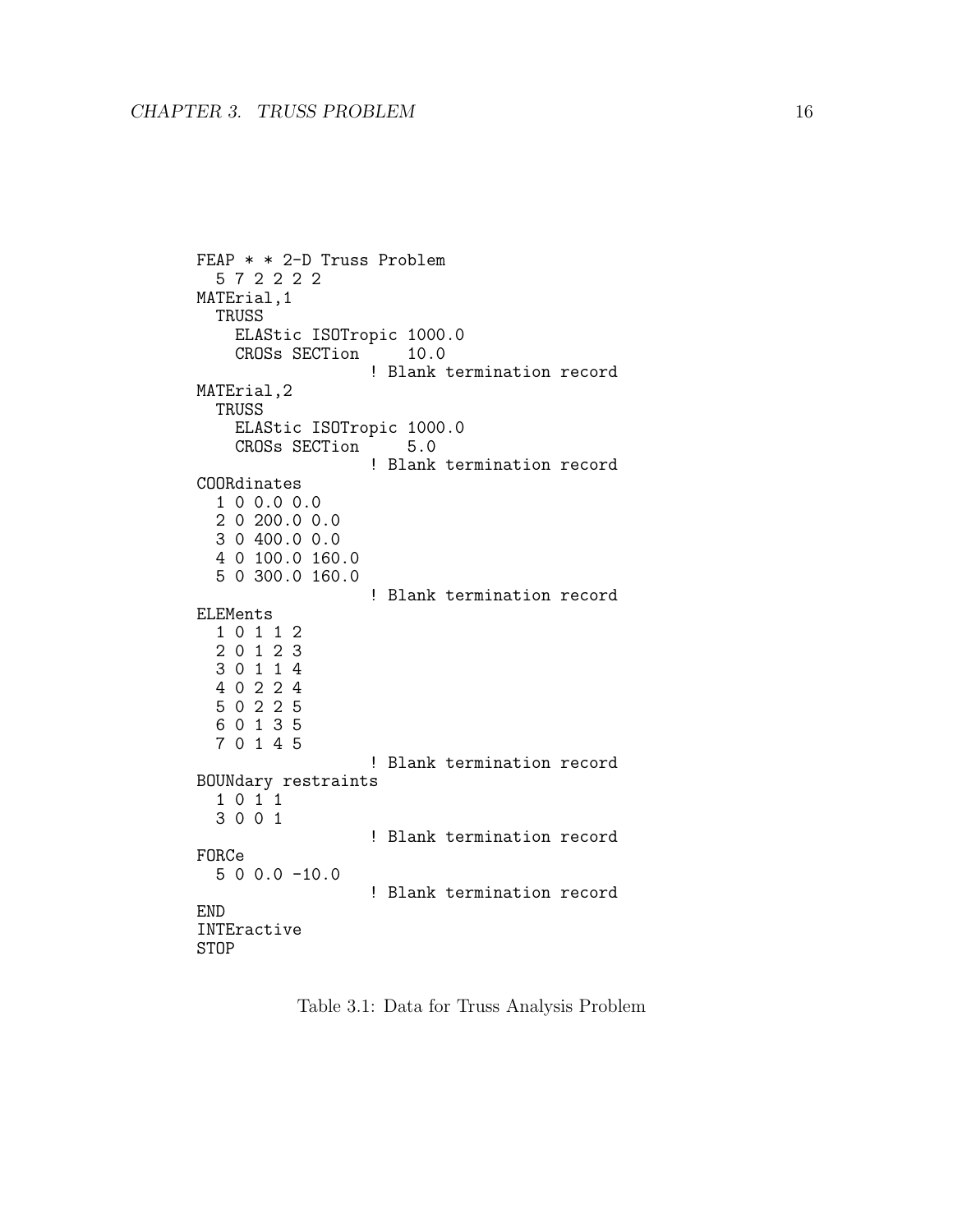are also input in a similar way; however, note that the material property set in the third field now is set to either 1 or 2 depending on whether the cross section has 5 or 10 units of area. Boundary restraint conditions are imposed so that node 1 is restrained to have zero u and v displacements while node 3 has only a restrained v displacement. Finally, a single load in the vertical direction with magnitude -10.0 is applied to node 5.

This problem requests an INTEractive mode of solution. In the interactive mode users must give the solution commands needed for each solution step. For example, when the command FORM is given FEAP will compute the residual and then prompt for another command input. Similarly, giving the commands for output will display the request on the screen and also place the information in the output file.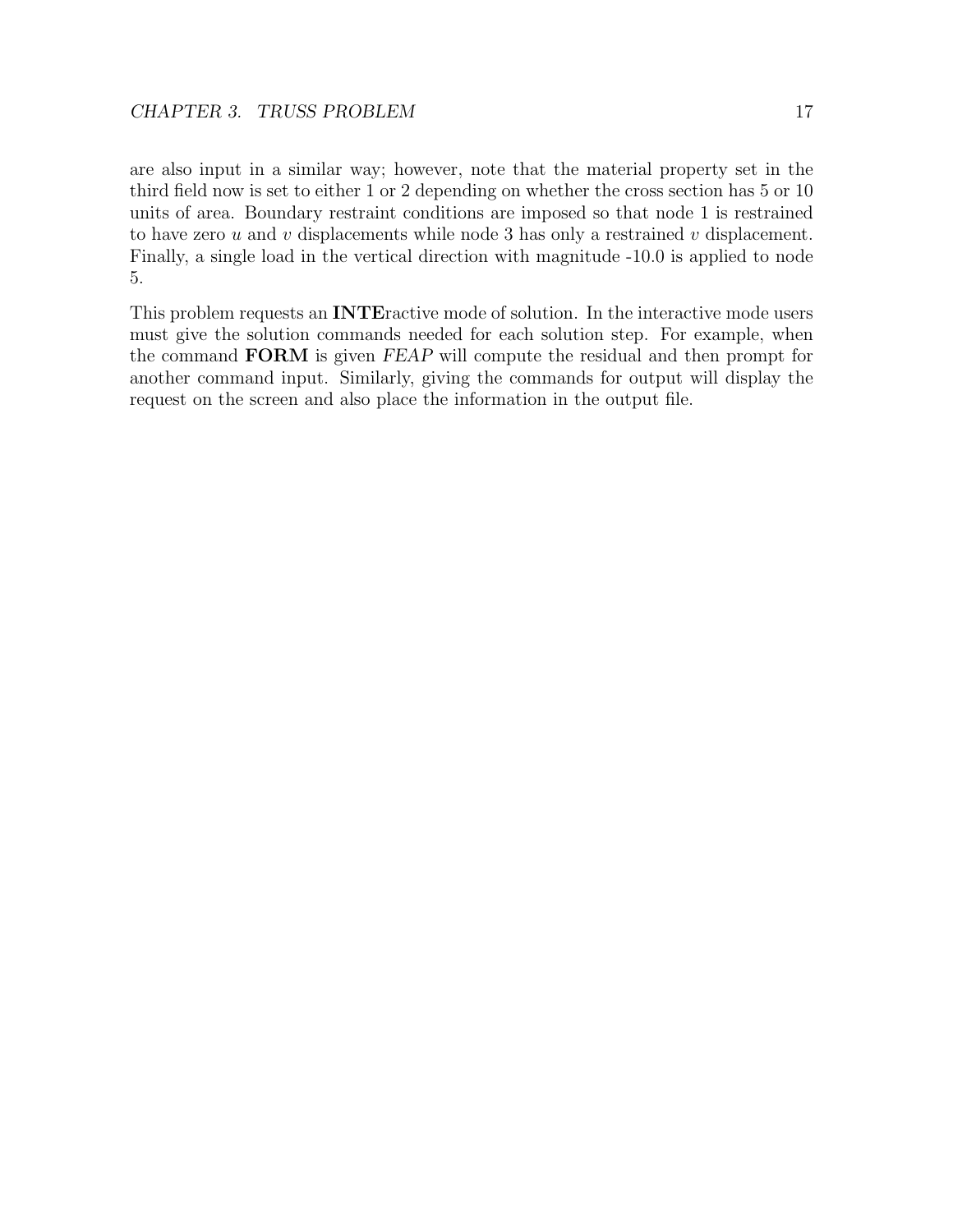### <span id="page-19-0"></span>Chapter 4

# Circular Disk Subjected to Point Loading.

The next problem considered is a circular disk loaded by two concentrated forces of 10 units each directed along a diagonal (see Figure [4.1\)](#page-19-1). The material of the disk is assumed to be linearly elastic. Furthermore, for simplicity we consider the loads to be slowly applied so that inertial effects may be ignored. Thus, the model to be solved is a simple linear elasto-statics problem. Since the loading is symmetric and we assume the material to be isotropic (and thus also symmetric), it is only necessary to construct a mesh for one quadrant of the circular disk.

This problem has curved boundaries and requires a general mesh to define the finite element solution, thus, more details are described for the input data options available in FEAP.



<span id="page-19-1"></span>Figure 4.1: Circular Disk with Point Loading

In the two dimensional capabilities included in FEAP, the solid elements permit an analyst to use elements with between 3 and 9 attached nodes. A 3-node element is a plane triangle with nodes located at each vertex. A 4-node element is a quadrilateral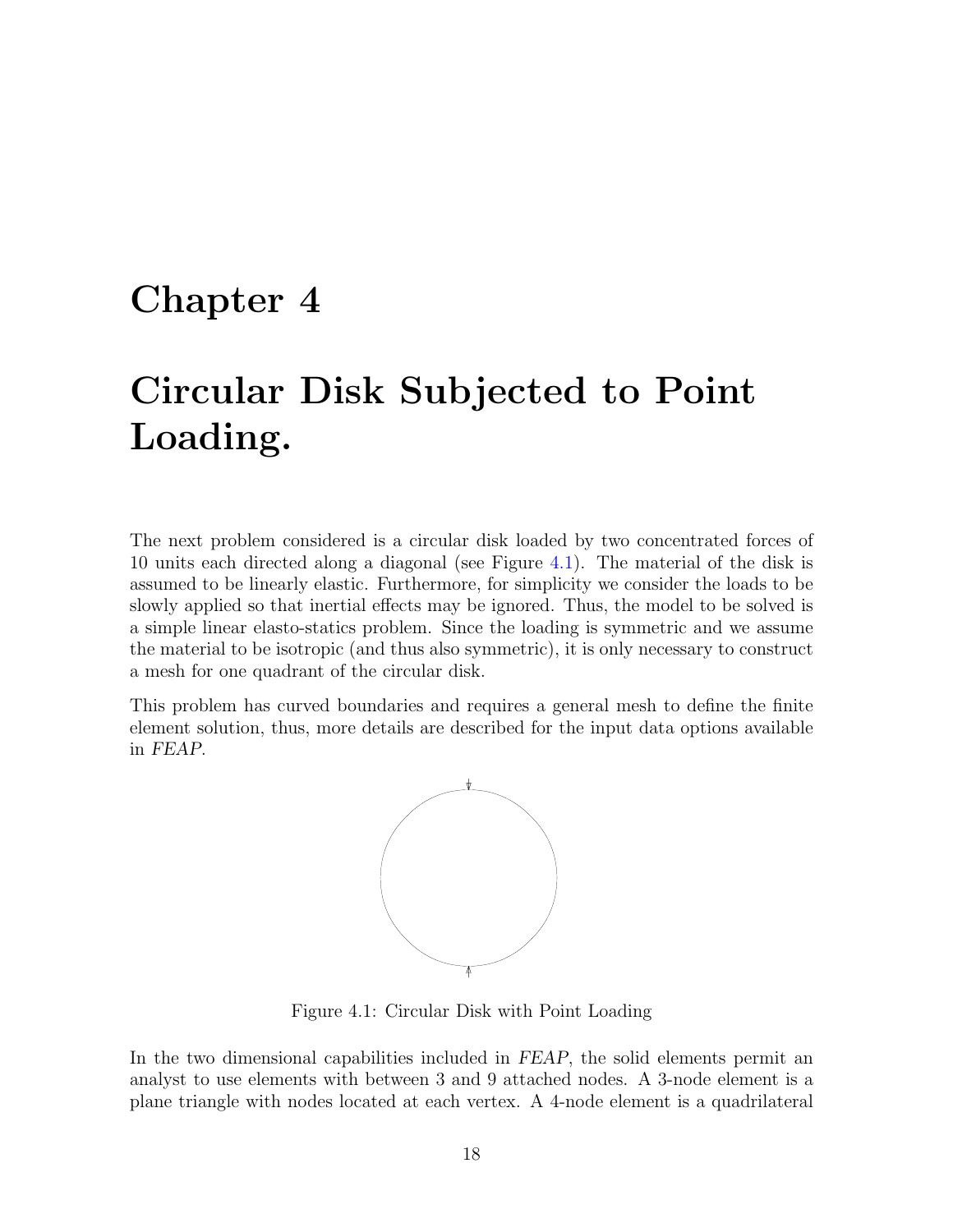with nodes at each vertex. A 9-node element is quadrilateral in shape but may have curved sides defined by nodes located in the mid part of each edge, as well as one additional node in the interior. Omitting some midside nodes and/or the center node produces quadrilateral elements with between 5 and 8 nodes.

Let us assume that a mesh will be constructed using 4-node quadrilateral elements. The nodes are defined by a sequence starting with *Node 1* and concluding with the maximum number *Node NUMNP*. The elements also are defined by a sequence starting with *Element 1* and concluding with *Element NUMEL*. A 4-node quadrilateral element is defined by the node numbers associated with each vertex. A simple mesh for one quadrant of the disk is shown in Figure [3.1.](#page-16-1) The figure shows the numbers associated with each node and element. This mesh has 19 nodes (NUMNP  $= 19$ ) and 12 elements  $(NUMEL = 12)$ .



Figure 4.2: Finite Element Mesh for Circular Disk with Point Loading

The control data for the mesh shown in Figure [4.2](#page-20-0) is:

<span id="page-20-0"></span>FEAP \* \* Circular Disk: Basic inputs 19 12 1 2 2 4

The remainder of the finite element mesh is described using the data set concepts introduced in the previous examples.

There are options to specify the number and coordinates for each nodal point. The one used to this point is the **COORdinate** option. Since only the first 4 characters of each command are interpreted by FEAP, the use of COOR or COORDINATE produces identical results. After the COOR command individual records defining each nodal point and its coordinates (in the present case the  $x_1$  and  $x_2$  coordinates) are specified as: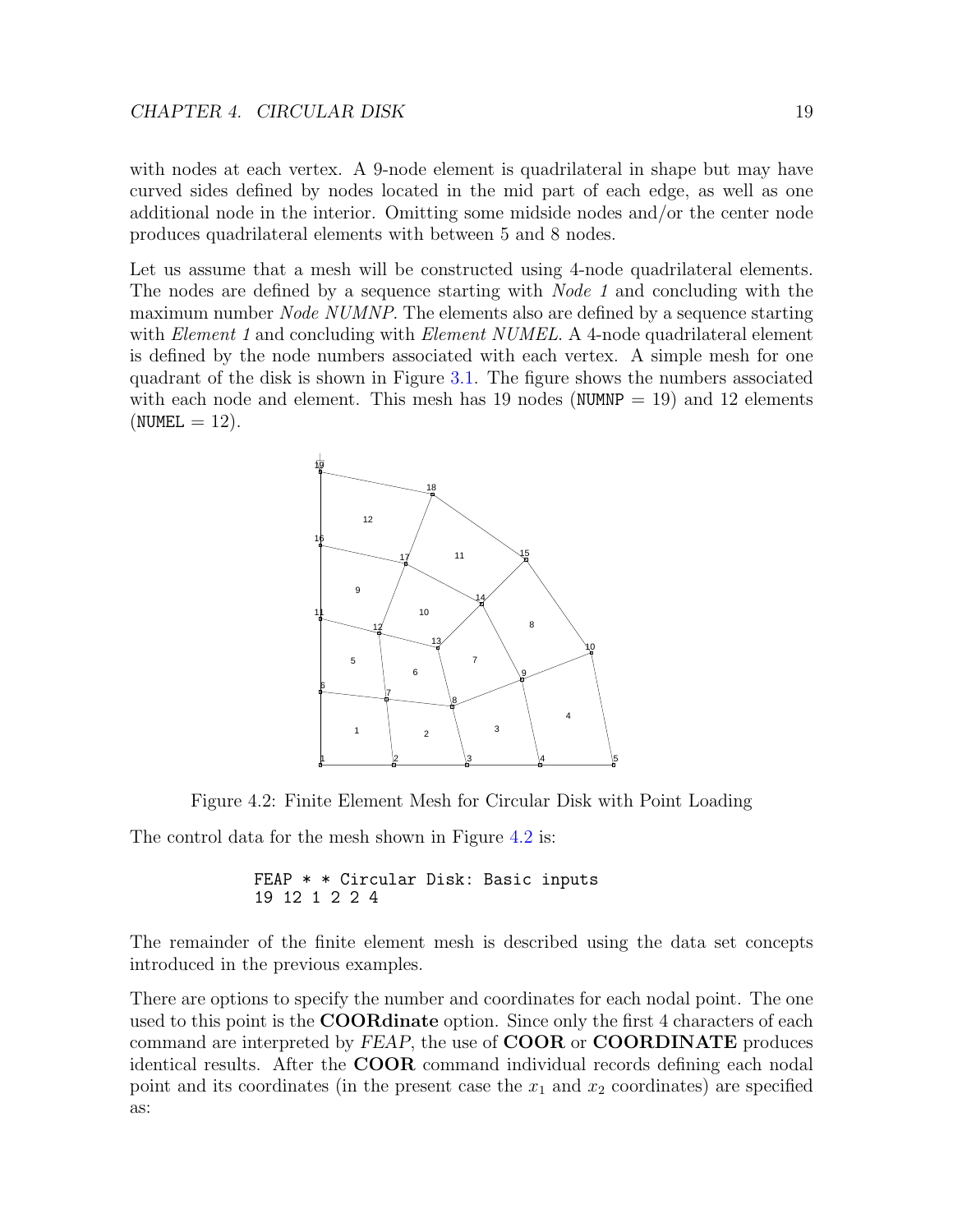#### N, NG, X-1, X-2

where

| N | Number of nodal point.                |
|---|---------------------------------------|
|   | NG Generation increment to next node. |
|   | $X-1$ value of $x-1$ coordinate.      |
|   | $X-2$ value of $x-2$ coordinate.      |

Thus, for the mesh shown in Figure [3.1,](#page-16-1) the coordinate data may be specified as:

| COORdinates |   |        |                          |  |
|-------------|---|--------|--------------------------|--|
|             | 1 | 0.0000 | 0.0000                   |  |
| 5           | O | 1.0000 | 0.0000                   |  |
| 6           | 1 | 0.0000 | 0.2500                   |  |
| 8           | 1 | 0.4500 | 0.2000                   |  |
| 10          | 0 | 0.9239 | 0.3827                   |  |
| 11          | 1 | 0.0000 | 0.5000                   |  |
| 13          | 1 | 0.4000 | 0.4000                   |  |
| 15          | 0 | 0.7010 | 0.7010                   |  |
| 16          | Ω | 0.0000 | 0.7500                   |  |
| 17          | Ω | 0.2913 | 0.6869                   |  |
| 18          | 0 | 0.3827 | 0.9239                   |  |
| 19          | Ω | 0.0000 | 1.0000                   |  |
|             |   |        | Blank termination record |  |
|             |   |        |                          |  |

The missing node numbers and their coordinate values are generated using linear interpolation on the NG generation sequence given. Thus, the first pair of records also generates nodes 2 to 4 with coordinates:

| 2 | 0.2500 | 0.0000 |
|---|--------|--------|
| 3 | 0.5000 | 0.0000 |
| 4 | 0.7500 | 0.0000 |

Comments may be appended after the second character of any line by using an exclamation followed by the text. Other options to define coordinates are discussed later.

There are also different options which may be used to generate the element connection data. One is the ELEMent command which is given as:

$$
N, NG, MA, N-1, N-2, N-3, N-4
$$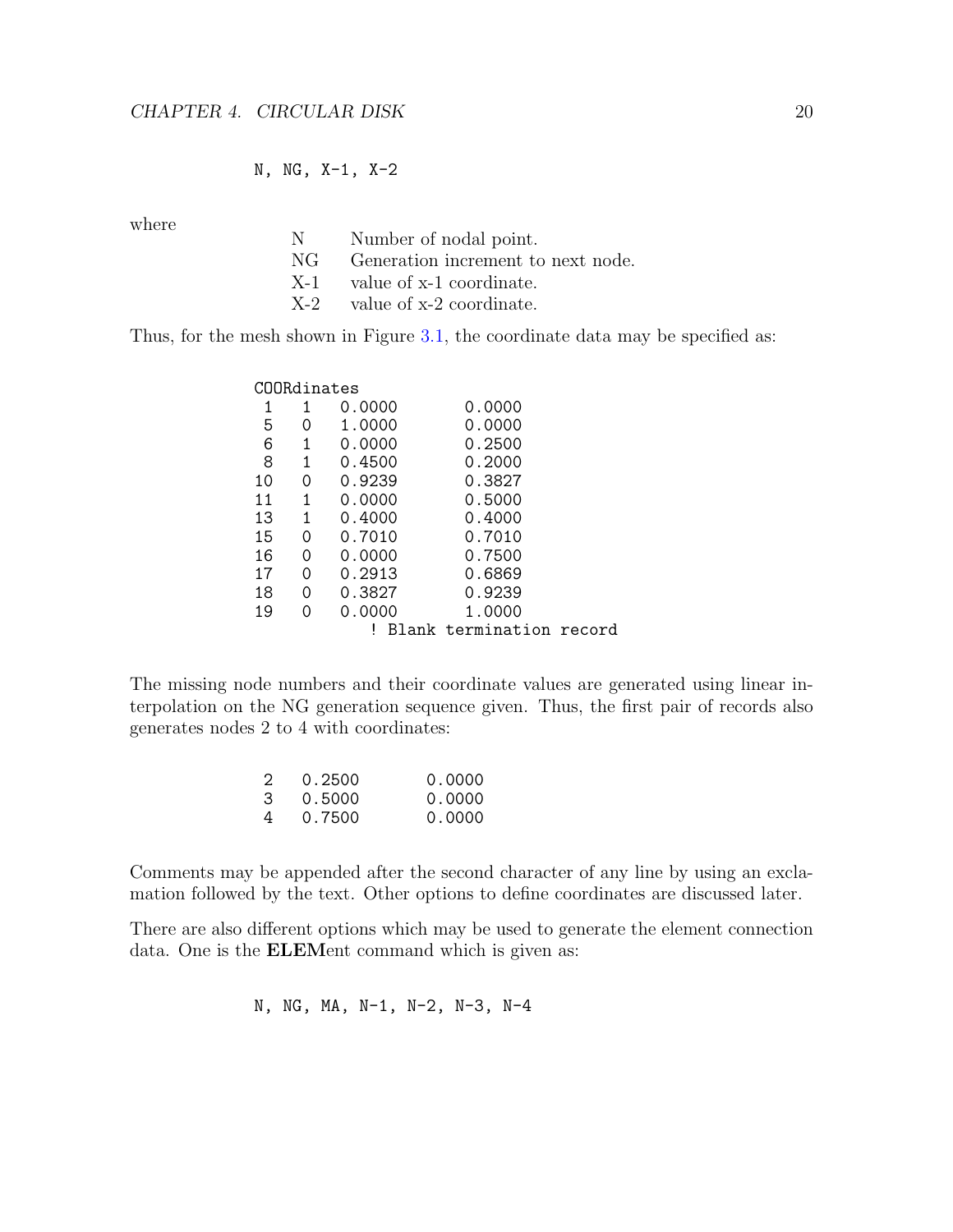where

- N Number of element.
- NG Generation increment for node numbers.
- MA Material identifier associated with element.
- N-1 Node number for first vertex.
- N-2 Node number for second vertex.
- N-3 Node number for third vertex.
- N-4 Node number for fourth vertex.

Any vertex of the quadrilateral may be used to define N-1. The remainder, however, should be specified using a counter clockwise sequencing around the nodes as shown in Figure [4.3.](#page-22-0)



Figure 4.3: Node Sequencing for 4-node Quadrilateral

The element connection data for the example problem is given by:

<span id="page-22-0"></span>2

ELEMents 1 1 1 1 2 7 6 6 7 12 11 9 1 1 11 12 17 16 10 1 1 12 13 14 17 11 1 1 14 15 18 17 12 0 1 16 17 18 19 ! Blank termination record

Elements within a data set must be in order; however, gaps may occur and missing elements will be generated. The second field in each of the element records defines the increment to apply to nodes in order to generate missing elements. Thus, from the first two pairs of records it is evident that elements 2, 3, and 4 are missing. The generation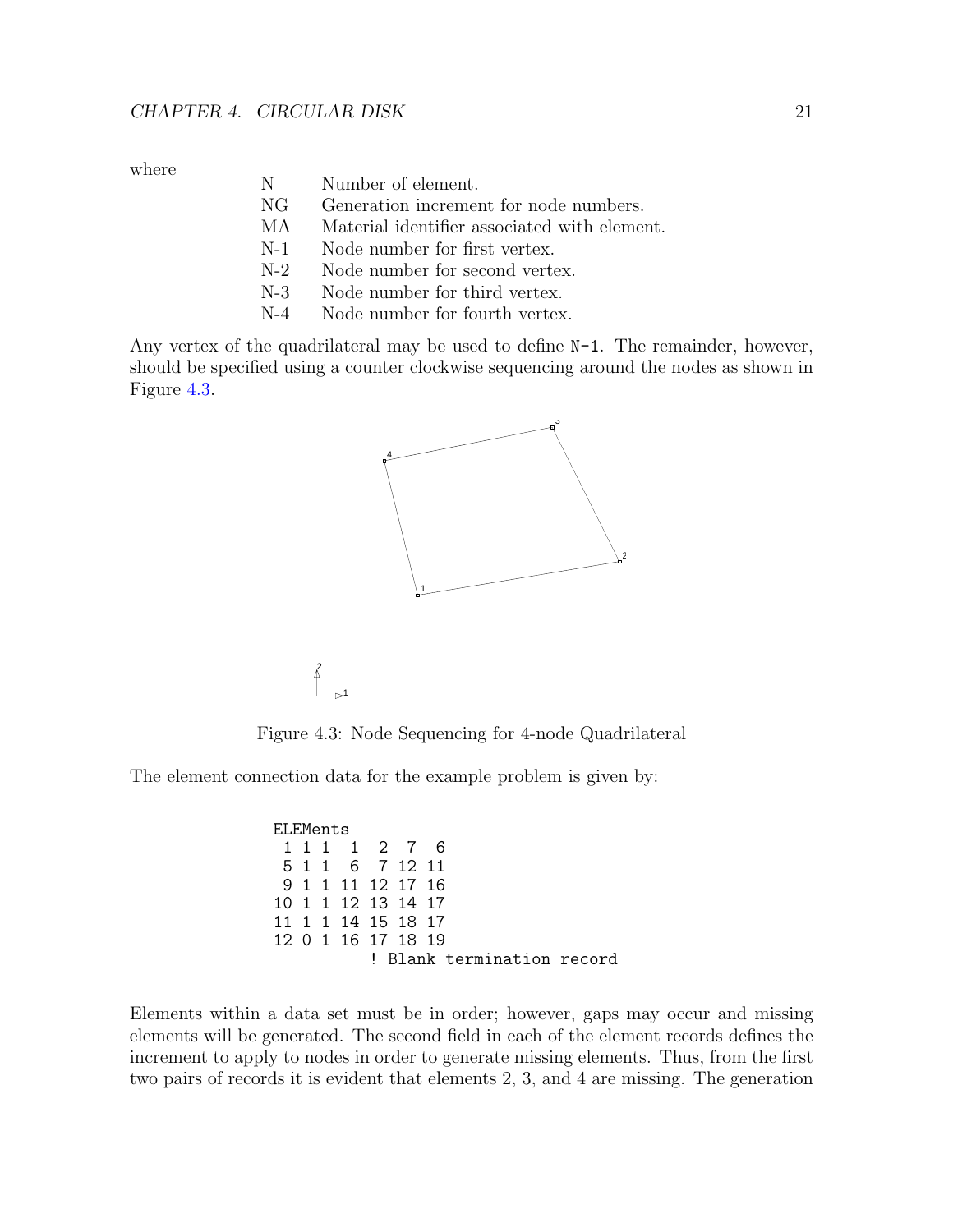increment to apply to the nodes on element 2 is specified as [1](#page-23-0) on the element 1 record<sup>1</sup>. Accordingly, the generated elements will have the following sequence of nodes.

| 2 |  | 2 3 8 7  |  |
|---|--|----------|--|
| 3 |  | 3 4 9 8  |  |
| 4 |  | 4 5 10 9 |  |

The material identifier number will be the values specified in the third field and for the data above will be 1 for all generated elements (the material identifier for generated elements is taken from the first record of each generation pair).

Multiple **ELEM**ent sets may be used or **ELEM**ent may be combined with other options (e.g., BLOCk type generations).

To complete the problem specification it is necessary to impose constraints on the nodal displacements along the symmetry axes, specify the applied concentrated load, and define the material set properties. A set of commands which accomplish this is given by

> BOUNdary restraint codes  $1 \quad 1 \quad -1$ 5 0 0 1  $6 5 -1 0$ 19 0 1 0 ! Blank termination record FORCes on nodes 19 0 0 -5.0 ! Blank termination record MATErial,1 SOLId ELAStic ISOTropic 10000 0.25 ! E and nu DENSity data 0.1 ! rho QUADrature data 2 2 ! Blank termination record END

The set of records following the **BOUN**dary code command imposes the necessary restraints on nodes. A non zero restraint code implies the value of the corresponding displacement component will have specified values (default values are 0.0); whereas, a zero code (the default restraint code value) indicates the component is unknown and must be computed. The inputs use generation, similar to the COOR data. Thus the

<span id="page-23-0"></span><sup>&</sup>lt;sup>1</sup>If the field is omitted a default value of 1 is assumed.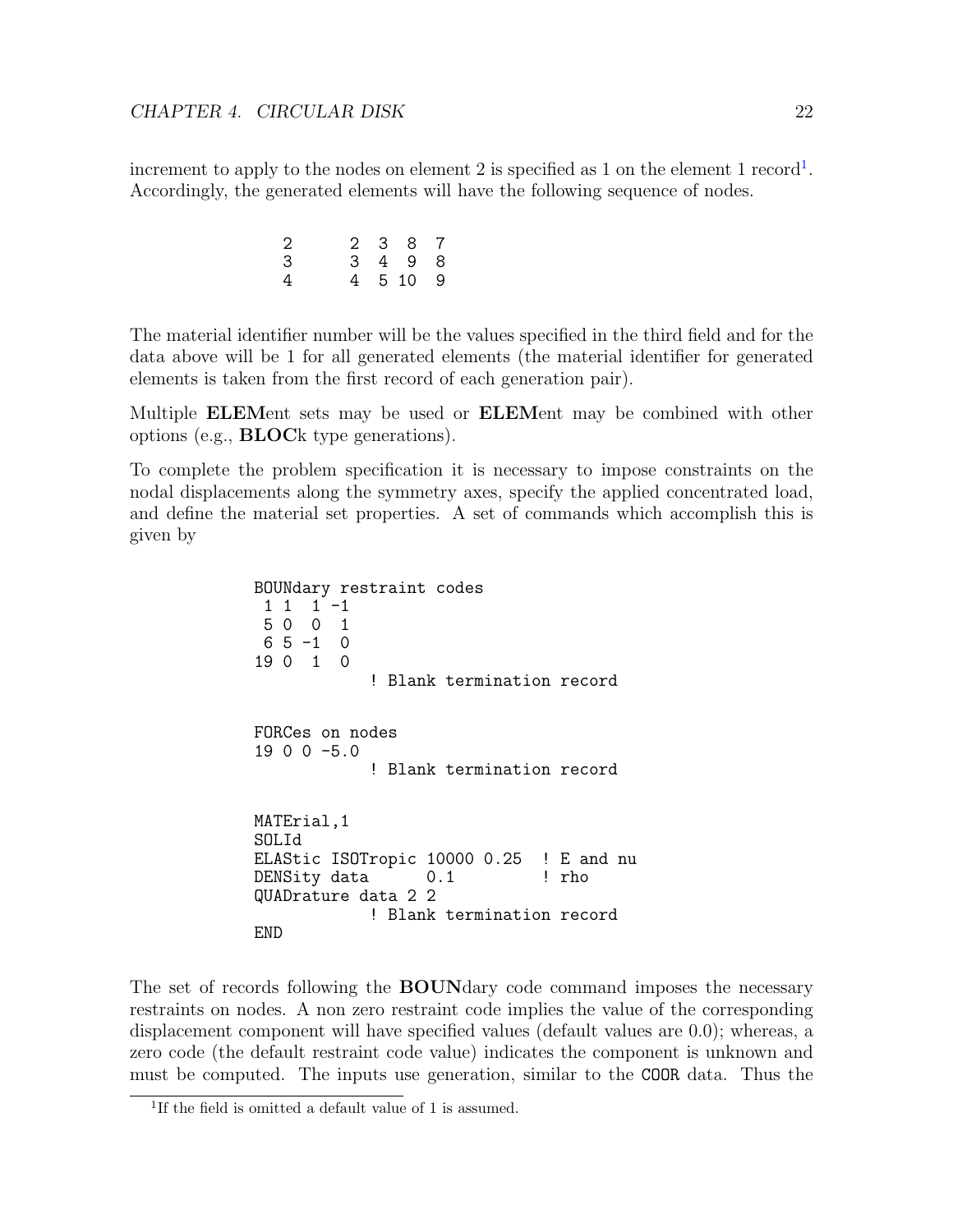first pair of records will also generate restraints for nodes 2, 3, and 4. A negative or zero code will propagate to the generated node, whereas a positive code will become a zero values on the generated nodes. Thus the first pair will generate a set of restraints such that the first displacement component  $(u_1)$  will be an unknown and the second component  $(u_2)$  will be set to a specified value. The last pair of records also generates restraints for the first degree of freedom of nodes 11 and 16.

For degree of freedoms with zero restraint codes FEAP will add a force value to each node (default is 0.0); whereas, for non zero restraint codes FEAP will impose a displacement value (default is 0.0). Non zero forces may be specified using a FORCe command (other options also exist as described later). Non zero displacements may be specified using a DISPlacement command (again, other options exist). Thus, for the example problem a concentrated load ( $F_2 = -5$ ) is applied on node 19 by the FORCe command set shown above. The MATErial record specifies the set number as 1. The next record requests the *SOLId* element type (See Chapters 6 and 7 of the User Manual for additional information on types of elements and material models permitted). The third record defines the material constitution as isotropic linear elastic and sets the parameters as  $E = 1000$ ,  $\nu = 0.25$ . The fourth record sets the material density as  $\rho = 0.1$ . The fifth record specifies a  $2 \times 2$  Gauss quadrature to compute arrays and output element results. The input of material parameters terminates with a blank record. The data following the SOLId specification may be in any order. Also any data not needed may be omitted. Since the disk analysis is quasi-static the material density is unnecessary and could be omitted. Also default quadrature values will be used if this record is omitted. For the current analysis the minimum material data is:

MATErial,1 SOLId ELAStic ISOTropic 10000 0.25 ! E and nu ! Blank termination record

The END command signals FEAP that the specification of the mesh and initial loading conditions is complete. An mesh may be modified during the solution phase by reentering MESH generation or by manipulating the mesh to merge parts using the TIE command or setting boundary conditions to satisfy LINK or ELINk conditions.

We next describe some of the other options which are available to generate and/or manipulate a mesh. Again we consider the example problem to make the discussion specific.

The preceding format to generate the data for a finite element mesh for the example problem is quite restrictive. If it is desired to increase the number of nodes and elements it is necessary to restart the process from the very beginning. Thus, we now consider options for describing the mesh which permit the problem to be described more easily, as well as, permit the number of nodes and elements to be increased or decreased.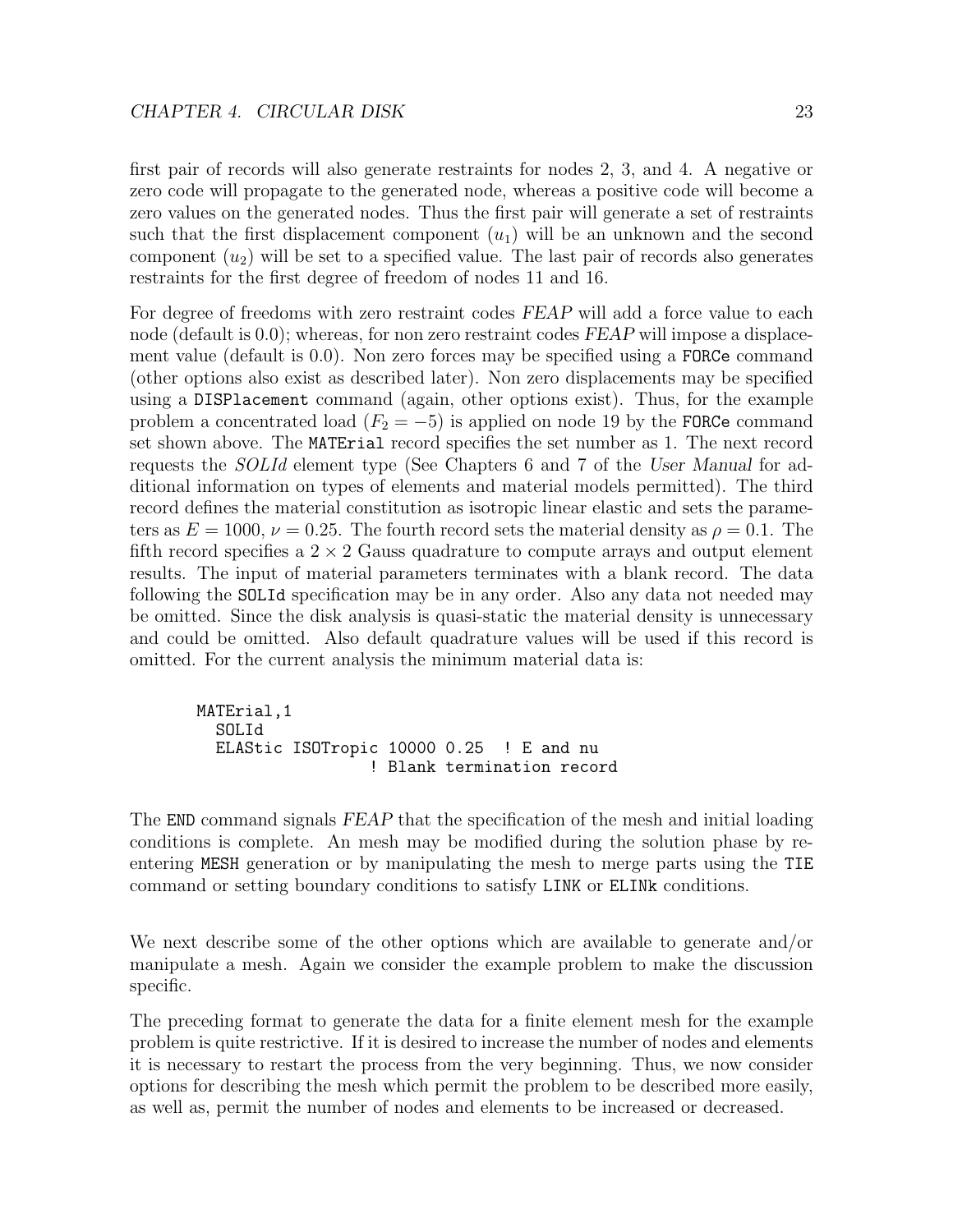FEAP has some powerful options which permit the generation of problems in a form amenable to refinement. For example, the control record pair may be specified with 0 nodes, 0 elements, and/or 0 materials indicated. FEAP will use the subsequent data to compute the number of nodes, elements, and material sets in the mesh<sup>[2](#page-25-0)</sup>. Accordingly, it is possible to use:

```
FEAP * * Circular Disk: Block inputs
0 0 0 2 2 4
```
Without additional features this is of little merit. However, nodes and elements may be generated using a BLOCk command as:

```
PARAmeter
 m = 2n = 2! End of parameters
BLOCk 1
 CARTesian,m,n,1,1,1
   1 0.0 0.0
   2 0.5 0.0
   3 0.4 0.4
   4 0.0 0.5
                  ! Blank termination record
```
A BLOCk command uses a regular subdivision of the parent master element shown in Figure [4.2](#page-20-0) to describe the mesh within its perimeter. In Figure [4.2](#page-20-0) the coordinate directions 1 and 2 are local axes for the BLOCk generation (i.e., the natural coordinates for an isoparametric master element). Using this convention, BLOCk 1 is described by a 4 node quadrilateral master element whose coordinates are specified as shown above. The first record states that the master element coordinates will be specified in cartesian form (other options are POLAr and SPHErical), the block will be divided into m subdivisions in the 1 direction and n subdivisions in the 2 direction (an  $m \times n$  mesh of quadrilaterals), with the first node, element, and material set numbers set to 1. The values for  $m$  and  $n$  are assigned *prior* to the BLOCk specification using the PARAmeter command followed by the description of parameters. Each parameter may only be one character between a and z (FEAP converts all data to lower case internally, hence only 26 parameters are available for use at any one time. Parameters may, however, be redefined at later stages of the data.

Parameters for the sine and cosine of the angles at the middle of the circular part of blocks are defined by:

PARAmeters  $p = \text{atan}(1.)$ 

<span id="page-25-0"></span><sup>&</sup>lt;sup>2</sup>If user mesh functions are employed this feature may not work correctly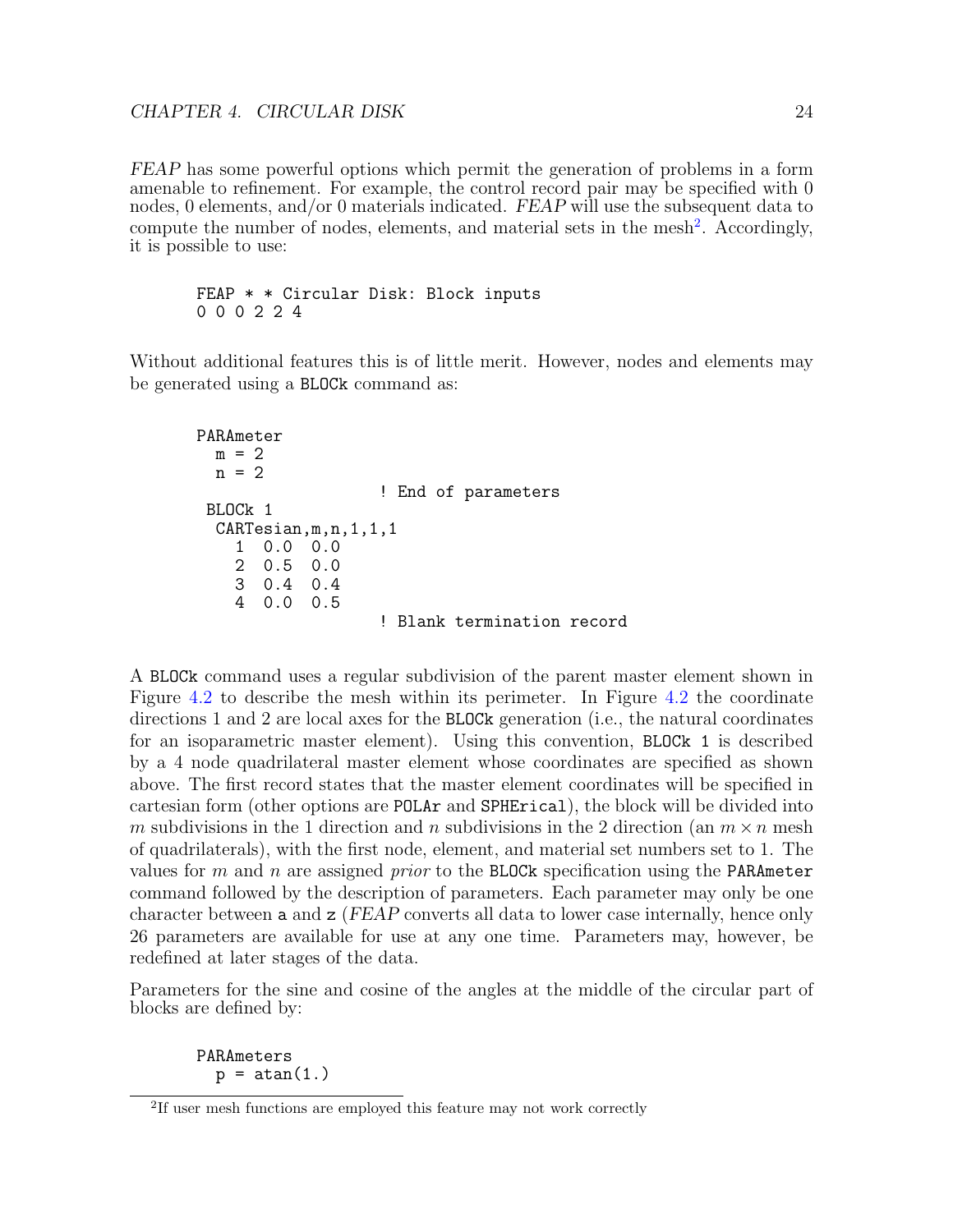

Figure 4.4: Node Sequence to Define Master Nodes on a Block

 $s = sin(0.5*p)$  $c = cos(0.5*p)$ ! Blank termination record

Alternatively, the inputs may be specified directly in degrees using the expressions

PARAmeters  $s = \text{sind}(22.5)$  $c = \cos(22.5)$ ! Blank termination record

Consult Chapter 4 of the User Manual for a list of all functions which may be used in expressions.

The additional blocks needed to define the circular disk then may be given as:

```
BLOCk 2
  CARTesian,n,n
   1 0.5 0.0
   21.03 0.701 0.701
   4 0.4 0.4
   6 c s
                  ! Blank termination record
BLOCk 3
  CARTesian,n,n
   1 0.4 0.4
```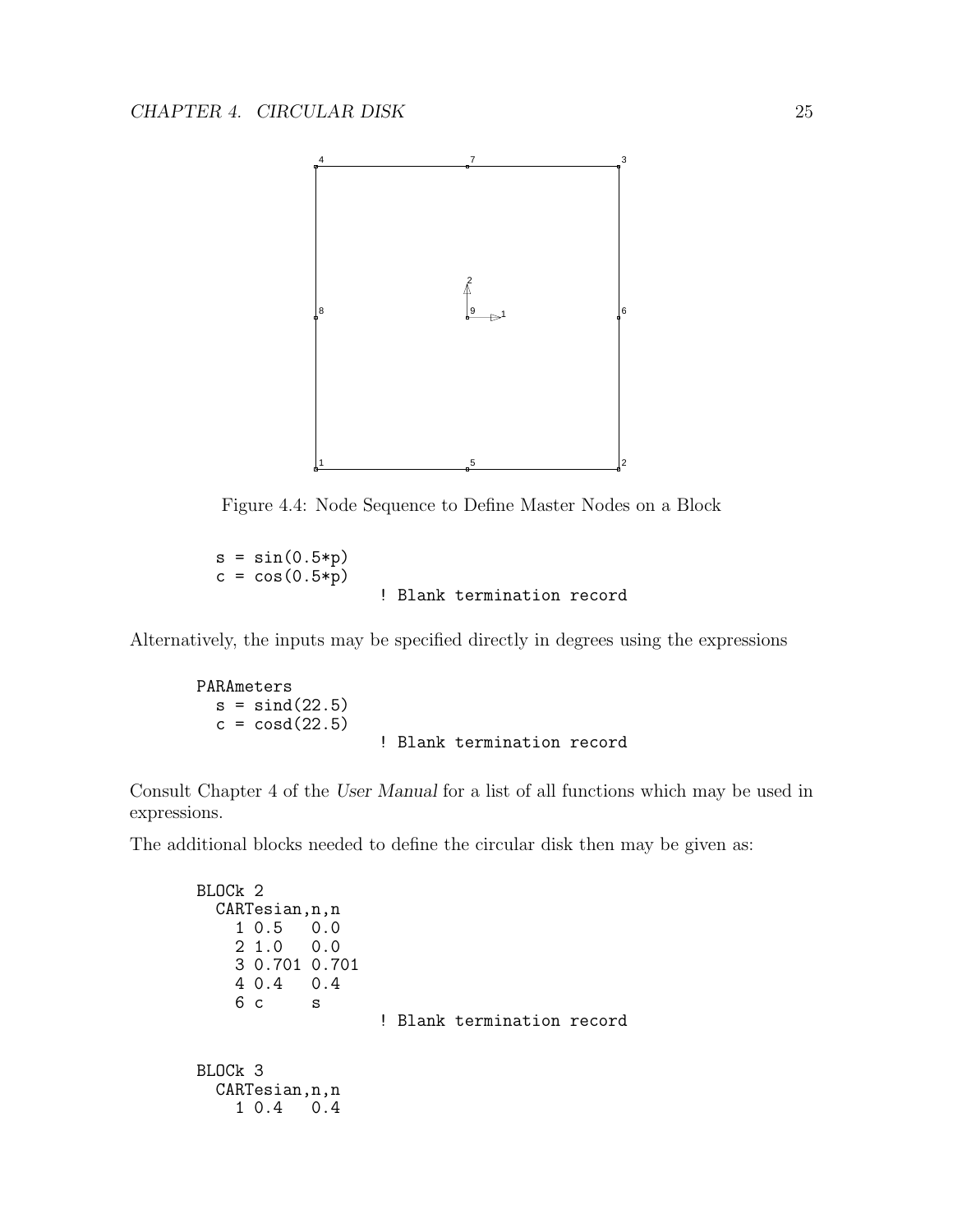```
2 0.701 0.701
3 0.0 1.0
40.06 s c! Blank termination record
```
The PARAmeter command also permits arithmetic calculations to be performed (see Chapter 4 of the User Manual for further information). In the above, the parameter p is set to  $0.25\pi$  (i.e., 45 degrees) and **s** and **c** are the sin and cosine of 22.5 degrees. The second and third blocks are also  $2 \times 2$  meshes of quadrilaterals since the value of n has not been changed; however, each of these blocks are described on an element with one edge curved along the circular boundary of the disk. Note also, that after defining the initial generation sequence for the node and element numbers on the first block all others have zero numbers. FEAP will be able to compute the number for the first node and element of each block so that the final mesh has 12 elements and 27 nodes (it is necessary to merge the blocks to produce a mesh with only 19 active nodes needed to define the problem).



<span id="page-27-0"></span>Figure 4.5: Finite Element Mesh for Circular Disk using Block Commands and Merging

The boundary conditions and applied nodal load may also be defined such that it is not necessary to know node numbers by using EBOUndary (for edge boundary specification) and CFORced commands (for coordinate point force loading), respectively. Accordingly,

| EBOUndary             | ! Edge boundary restraints    |
|-----------------------|-------------------------------|
| 10.010                |                               |
| 2 0.0 0 1             |                               |
|                       | ! Blank termination record    |
| CFORce                | ! Coordinate specified forces |
| NODE 0.0 1.0 0.0 -5.0 |                               |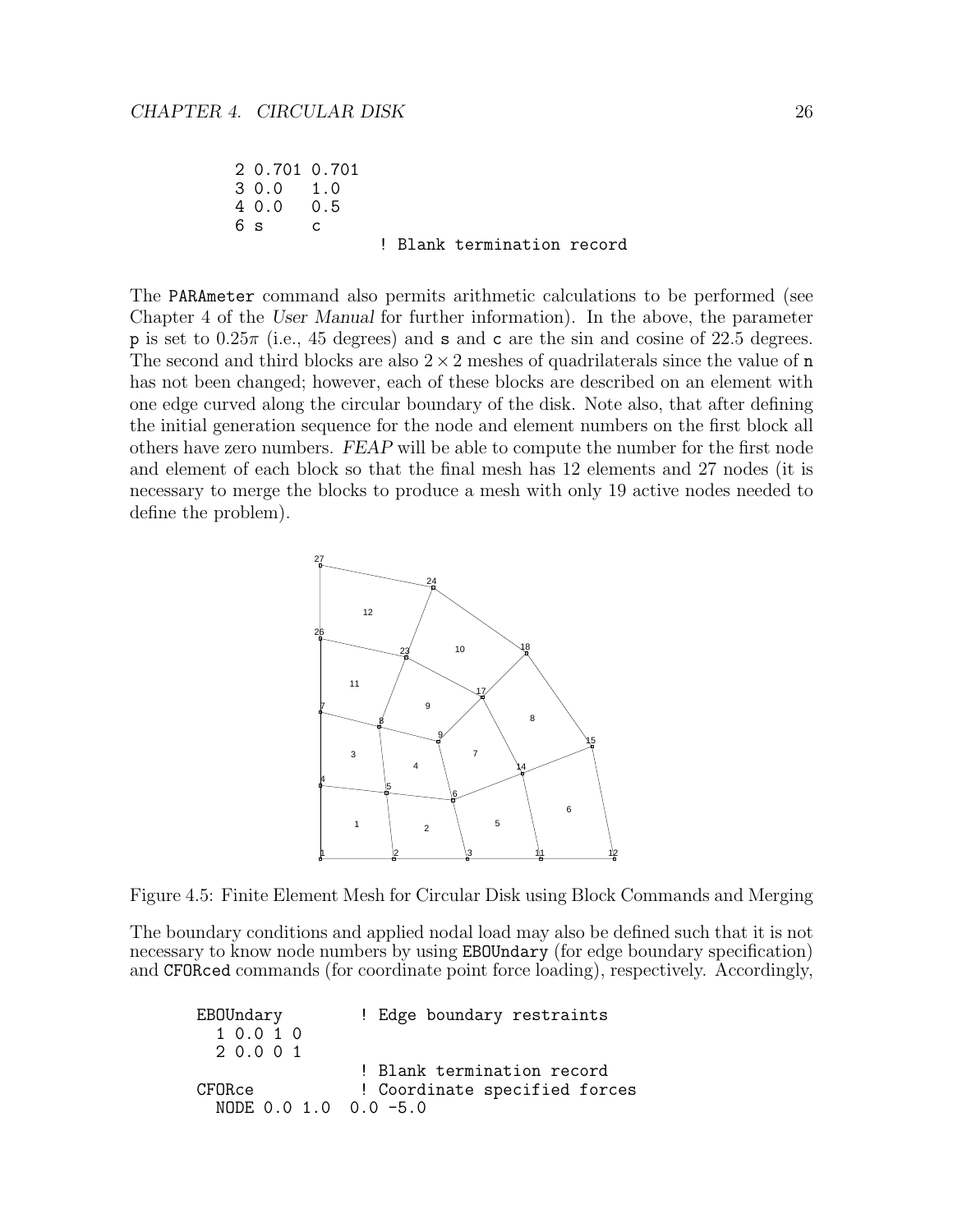! Blank termination record MATErial,1 SOLId ELAStic ISOTropic 10000 0.25 DENSity data 0.10 QUADrature data 2 2 ! Blank termination record END<br>TIE ! Tie nodes with same coordinates.

accomplish these steps and complete the description for the mesh and its material properties. Note particularly, the TIE command following the generation of the mesh. This command will merge the three blocks to form a mesh which is equivalent to the original mesh (however, this mesh has different numbering for nodes and elements than the first mesh generated). The numbers for the active nodes after the merge and the element numbers produced by the block commands are shown in Figure [4.5.](#page-27-0) The advantage of this form, however, is the ease by which the mesh can be refined. Indeed by assigning the parameter  $n$  (and m) a value of 5, one obtains a mesh with 75 elements as shown in Figure [4.6.](#page-28-0)



<span id="page-28-0"></span>Figure 4.6: Mesh for Circular Disk. 75 Elements

Since the boundary conditions are associated with an edge, all nodes which lie on the edge will be identified and restrained. Similarly, the node with the specified coordinates will be identified for the applied  $F_2 = -5.0$  force. Additional details on options for the CFORce command are given in the mesh user manual pages in Appendix A.

Once the mesh is described the problem may be solved using the solution command language. Two modes of execution are available: A batch mode where FEAP enters a solution mode and processes all data without user intervention; and an interactive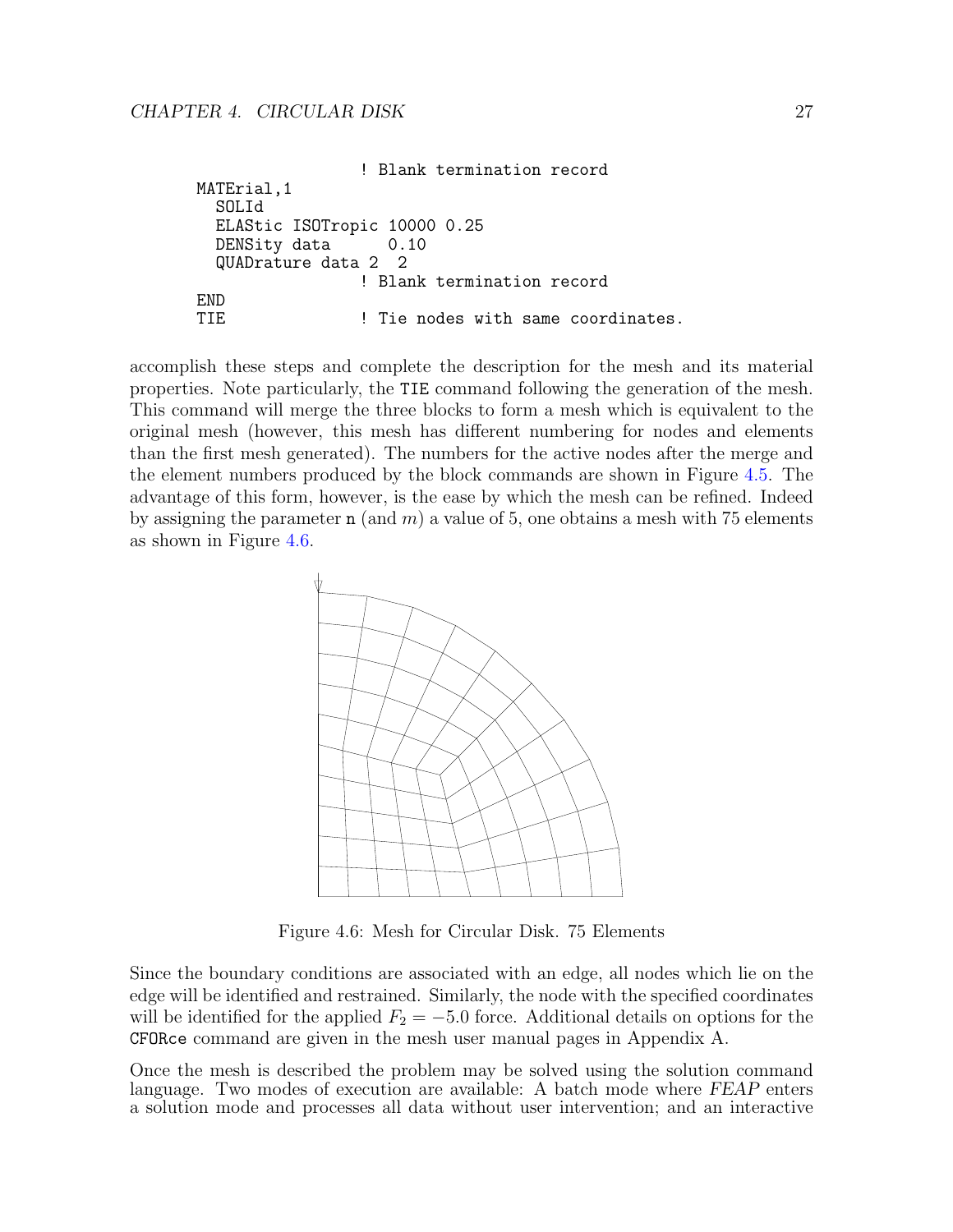mode where the user issues each command or command group and receives prompts for additional data. An analysis may use multiple batch and/or interactive solutions in the same analysis. To enter a batch execution the user inserts a command BATCh after the mesh END record (and any other commands which manipulate the mesh, e.g., TIE), whereas to enter an interactive mode the command INTEractive is inserted. The BATCh execution command must be immediately followed by the other solution commands and terminates with an END command. To perform a batch mode static (steady state) solution for the example problem the commands

| BATCh   |                          |
|---------|--------------------------|
| TANGent | ! Form tangent $(K)$     |
| FORM    | ! Form residual (R)      |
| SOLVe   | ! Solve $K*du = R$       |
| END.    | ! End of batch execution |

may be included in the input data file after the TIE command. Alternatively, the command

#### INTEractive

may be included and the other commands given sequentially after receiving the

#### Macro 1.>

prompt. With either mode FEAP process the sequence of commands to produce a solution; however, no report of the results is provided unless specifically requested. To output all the nodal displacement values for the current solution state the command

DISPlacement,ALL

may be given. Similarly, the commands

#### STREss,ALL REACtion,ALL

produce outputs for all the element variables (stresses and any other values included in the element output section) and reactions for all the nodes. The order of output is controlled by the order of issuing the commands. If the solution is converged then nodal reactions should be zero (numerically) for all degree-of-freedoms which are not restrained. Restrained degree-of-freedoms report the reaction force necessary to impose the specified displacement constraint.

Alternatively, graphical outputs may be requested. For example, the commands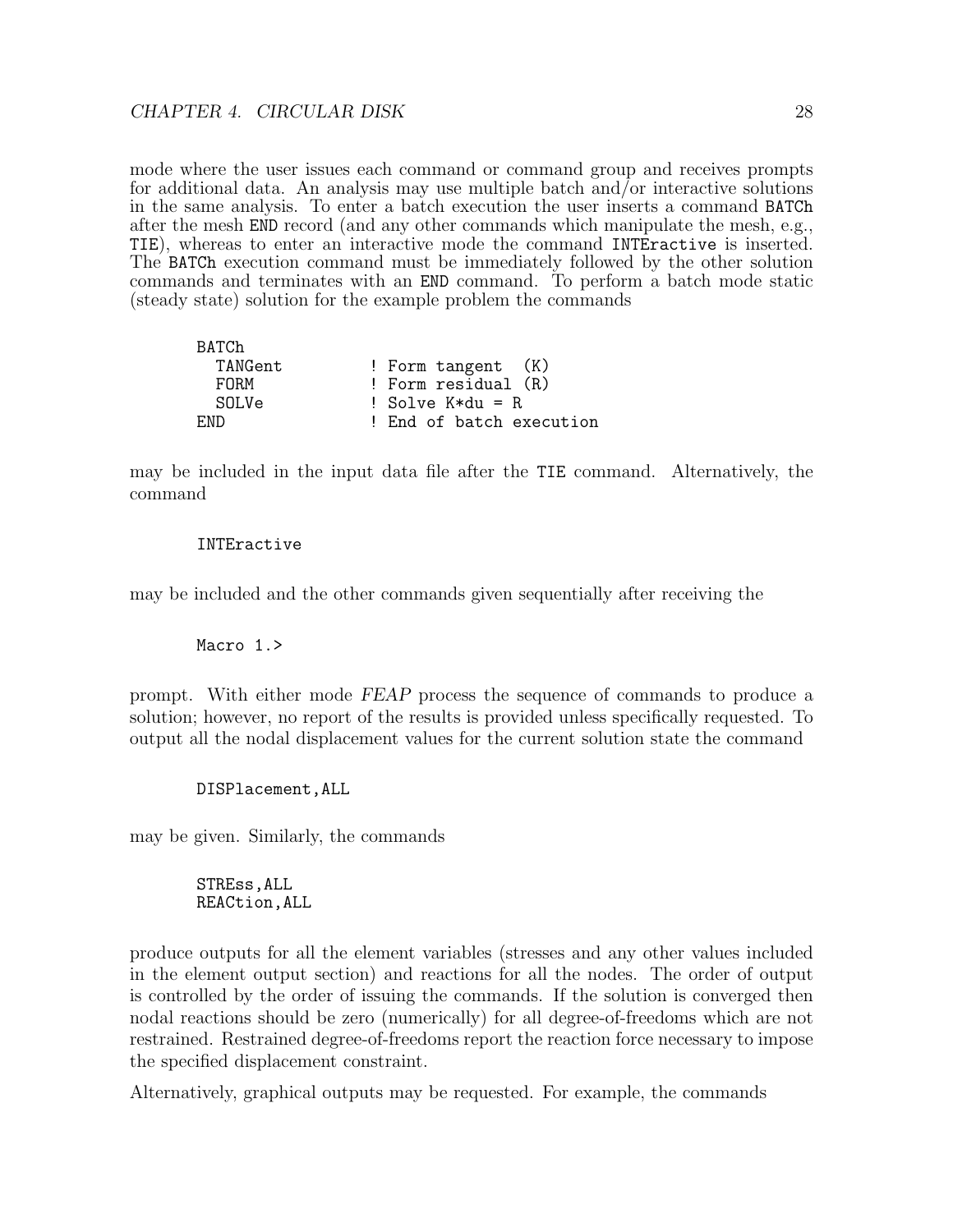PLOT, MESH PLOT,LOAD,,-1

produce the results shown in Figure [4.6.](#page-28-0) Contour plots are also possible. Shaded contours for the vertical displacements are shown in Figure [4.7](#page-30-0) and are obtained using the command

PLOT,CONT,2

Additional information on solution and plot commands is included in Chapters 11 and 12 of the User Manual, respectively.



<span id="page-30-0"></span>Figure 4.7: Contours of Vertical Displacement for Circular Disk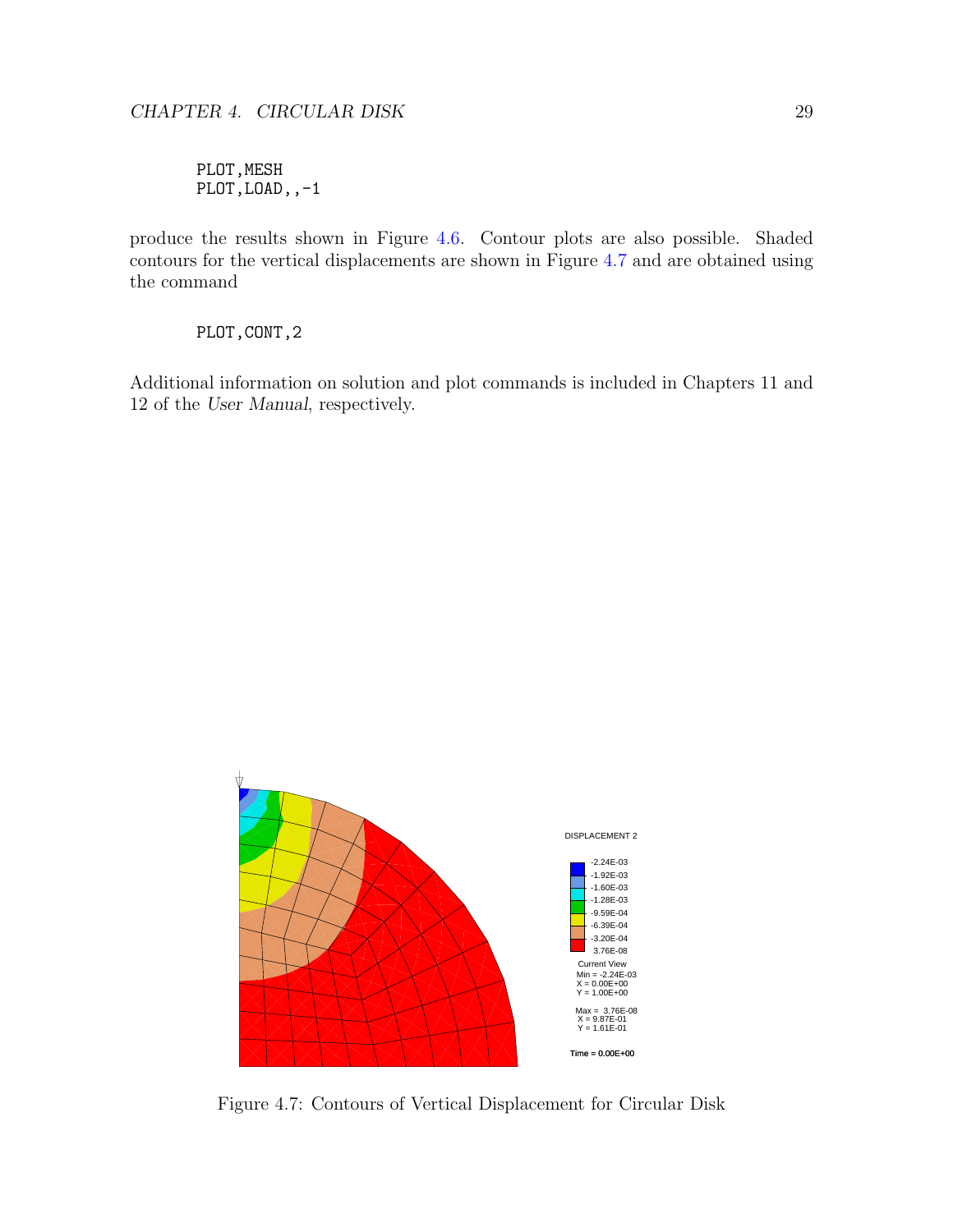### <span id="page-31-0"></span>Chapter 5

### Strip with Hole and Slit.

As a next example we consider the analysis of a tension strip which contains a hole but has a slit between the hole and the right boundary as shown in Figure [5.1.](#page-31-1) The strip is to be loaded by applying vertical displacements along the top and bottom. The possibility of having different materials for the top and bottom halves is anticipated and, thus, the entire mesh needs to be constructed.



<span id="page-31-1"></span>Figure 5.1: Tension Strip with Hole and Slit

To construct the mesh a set of 8 blocks of nodes and elements will be constructed and merged to form the final analysis. Since the mesh has a considerable amount of symmetry it is proposed to generate the two blocks for one quadrant using the BLOCk mesh command and then use the TRANsformation command to form the other quadrants. The steps to form the mesh may be summarized as follows.

- 1. Assign REGIon 1 as the first quadrant.
- 2. Use the BLOCk command to form the two blocks for the first quadrant. Save the mesh for the first quadrant in a file called IHQUAD.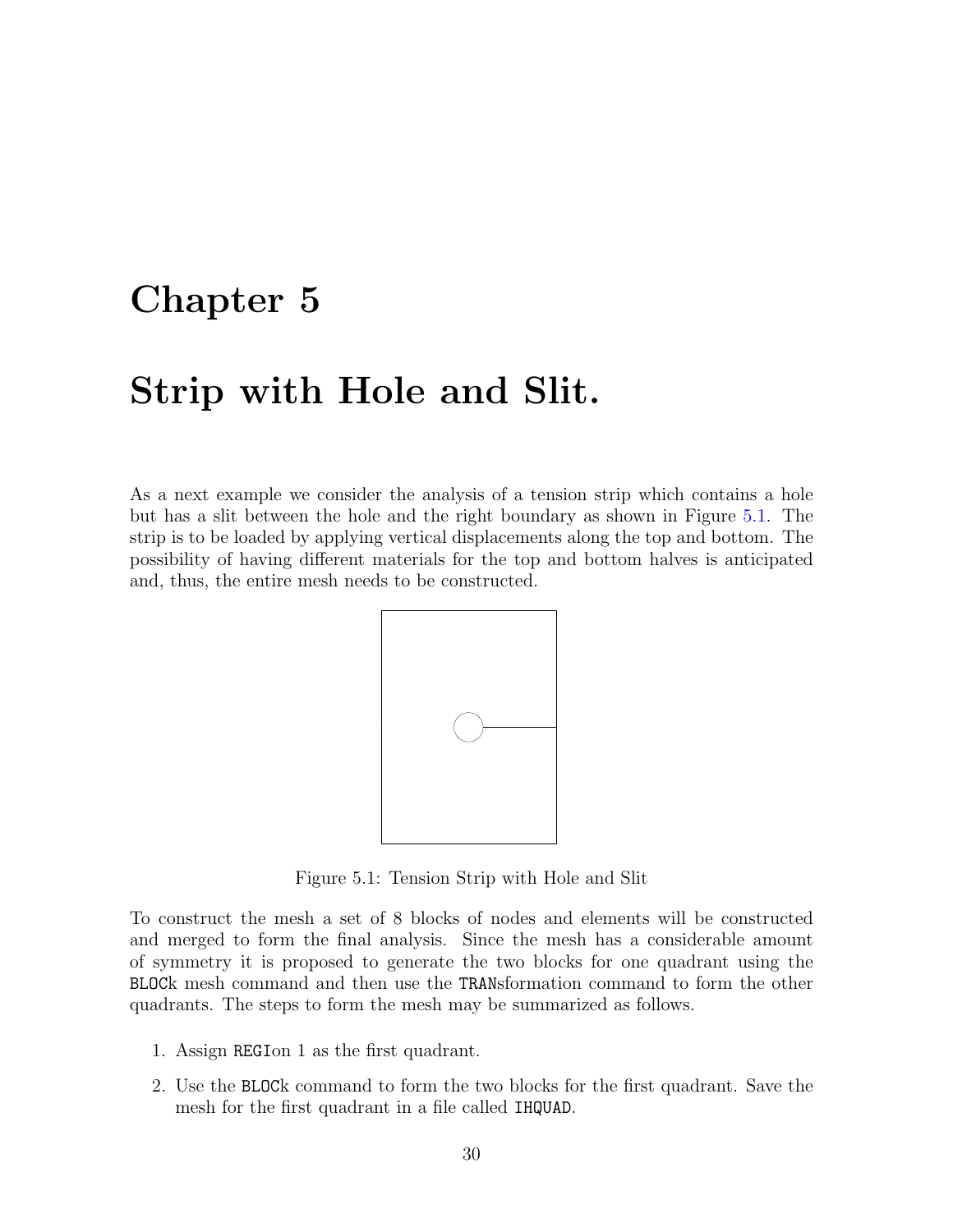- 3. Use an INCLude, IHQUAD in a problem data file (e.g., file ISTRIP) to import the data for quadrant 1 (see Chapter 4 of the User Manual for more information on use of the include option.
- 4. Assign the second and third quadrants to REGIon 2.
- 5. Set the TRANsformation to reflect the x-axis and use an INCLude, tt IHQUAD to generate the 2 blocks for the second quadrant. Note that since the coordinate transformation is not a rotation the generated elements may have negative volume.
- 6. Set the TRANsformation to reflect the x-axis and y-axes. Use an INCLude, IHQUAD to generate the 2 blocks for the third quadrant.
- 7. Assign the fourth quadrants to REGIon 3.
- 8. Set the TRANsformation to reflect y-axes. Use an INCLude, IHQUAD to generate the 2 blocks for the fourth quadrant.

The commands to perform the transformations and read the include files are summarized in Figure [5.2.](#page-33-0)

The outlines for all the blocks formed after this step are shown in Figure [5.3.](#page-34-0) It is necessary now to merge these blocks to form the final mesh, while retaining the slit, which if not properly treated will be merged also during the use of a TIE command.

It is at this time that the utility of the REGIon descriptions is used. A summary of the merge order is as follows

- 1. Merge each of the regions with itself. The result of this step is shown in Figure [5.4.](#page-34-1)
- 2. Merge region 1 with region 2; also merge region 2 with region 3. This will produce the final mesh whose outline was shown in Figure [5.1.](#page-31-1)

The TIE commands to achieve these two steps are:

TIE,REGIon,1,1 TIE,REGIon,2,2 TIE,REGIon,3,3 TIE,REGIon,1,2 TIE,REGIon,2,3

The generation of the two blocks forming each quadrant is achieved using the commands shown in Figure [5.5.](#page-35-0)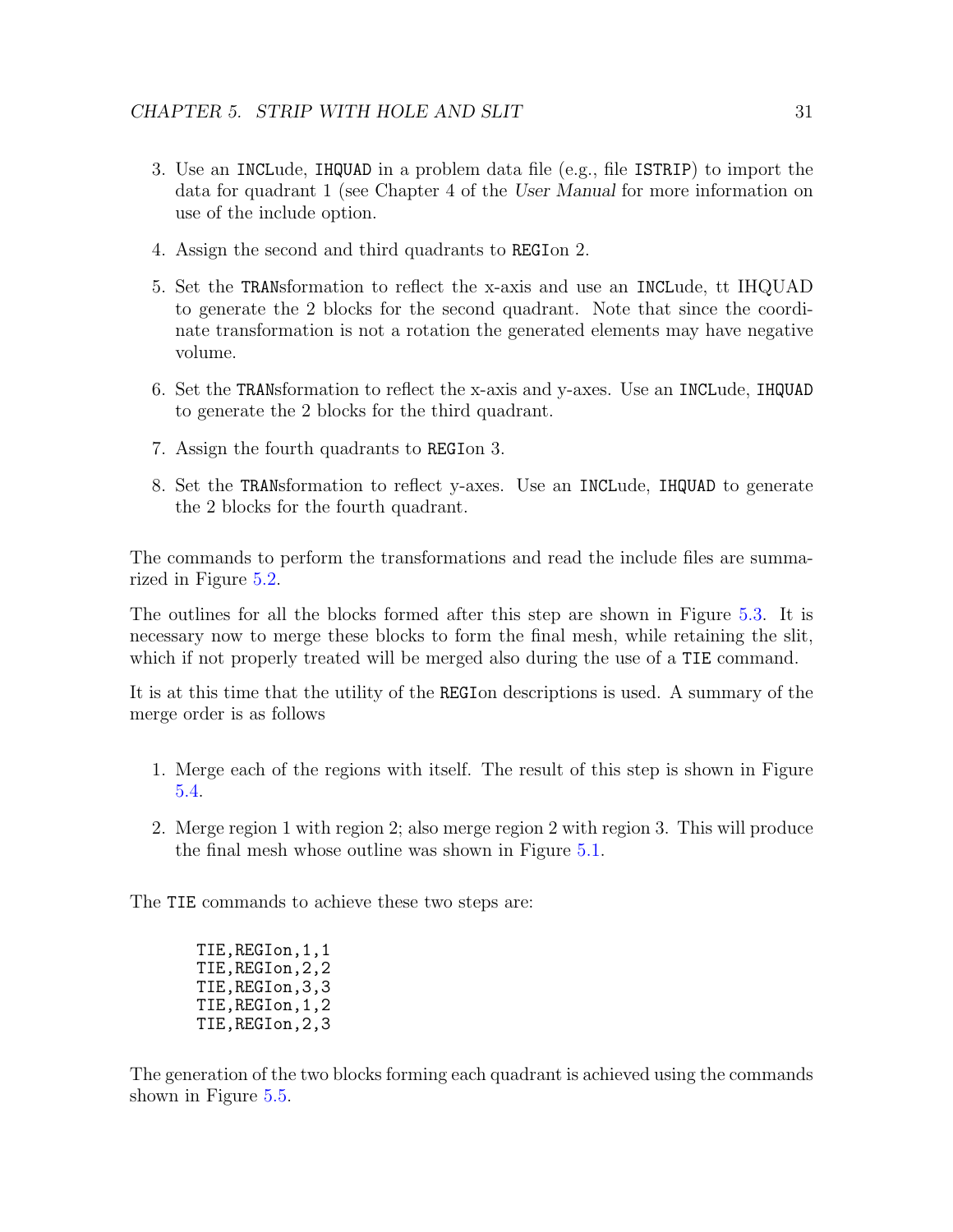```
FEAP * * Tension Strip With Hole and Slit
0,0,0,2,2,4
PARAmeters<br>d=1
   d=1 <br>e=1 <br>e=1 <br>Pirst element num
                         ! First element number
  m=1 <br>
1 ! Material set number<br>
1 : Size of blocks
                         ! Size of blocks
                         ! Terminator
REGIon, 1 1 1 2 2 2 3 3 4 Assigns 1st quadrant to region 1
   INCLude,IHQUAD ! Input first quadrant
PARAmeters
   d=0 <br>e=0 <br>e=0 <br>e=0 <br>e=0 <br>e=0 <br>e= 0 <br>e= 0 <br>e= 0 <br>e= 0 <br>e= 0 <br>e= 0 <br>e= 0 <br>e= 0 <br>e= 0 <br>e= 0 <br>e= 0 <br>e= 0 <br>e= 0 <br>e= 0 <br>e= 0 <br>e= 0 <br>e= 0 <br>e= 0 <br>e= 0 <br>e= 0 <br>e= 0 <br>e= 0 <br>e= 0 <br>e= 0 <br>e= 0 <br>e= 0 <br>e= 0 <br>e= 0 <br>e= 0 <br>e= 0 <br>e<br><br>e<br><br>e<br>
                         ! To make feap count elements
                         ! Terminator
REGIon, 2 | Assign 2nd and 3rd quadrant<br>TRANsform | Reverse x axis for second quadrant
                         ! Reverse x axis for second quadrant
      -1,0,00,1,0
       0,0,1
        0,0,0
   INCLude,IHQUAD
   TRANsform ! Reverse x,y axis for third quadrant
      -1,0,00, -1, 00,0,1
       0,0,0
   INCLude,IHQUAD
REGIon, 3 ! Assign 4th quadrant to region 3
   TRANsform ! Reverse y axis for fourth quadrant
        1,0,0
        0, -1, 00,0,1
       0,0,0
   INCLude,IHQUAD
END
```
<span id="page-33-0"></span>Figure 5.2: Region, Transformation, and Include Structure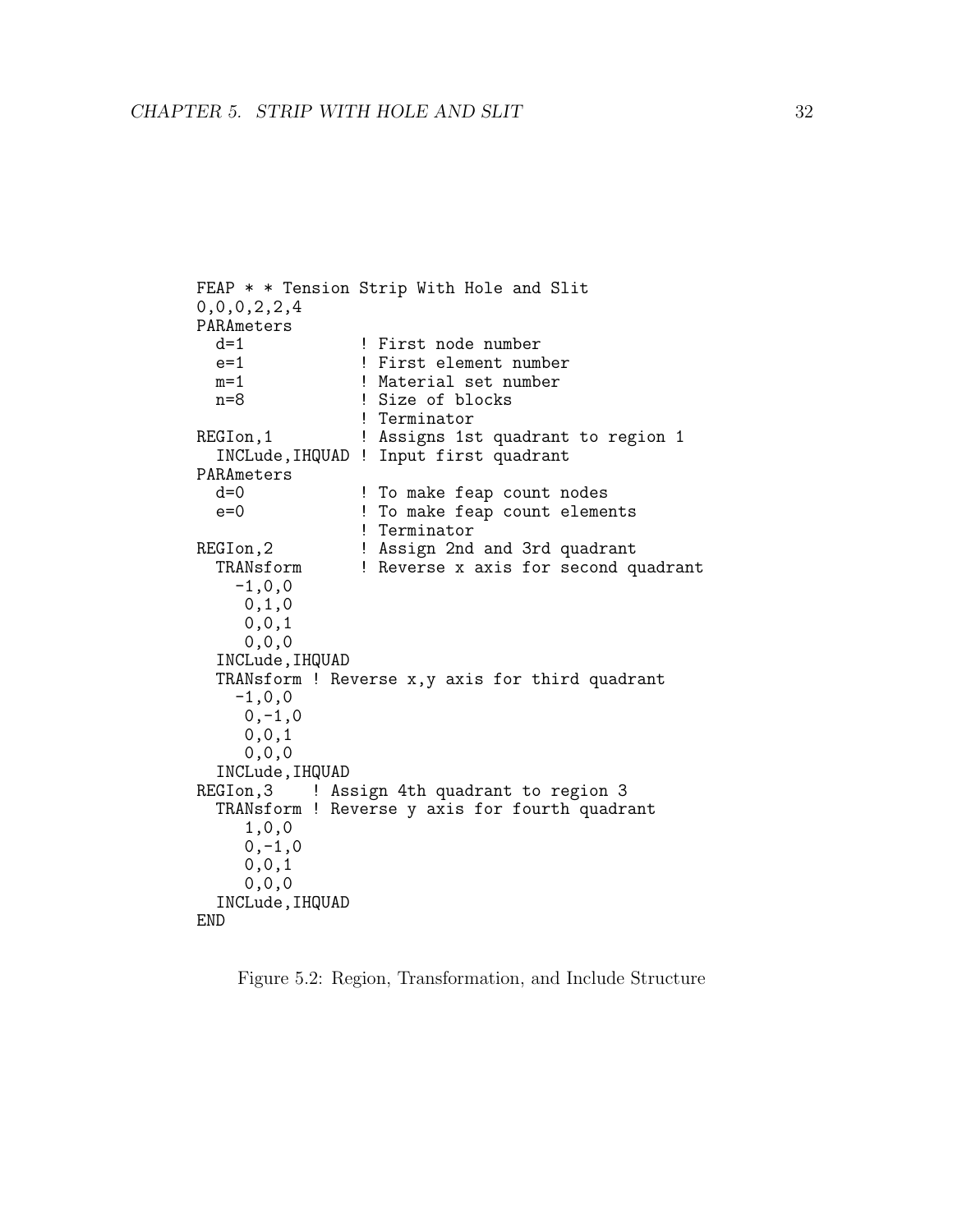

Figure 5.3: Tension Strip: Block Structure Before Merges

<span id="page-34-0"></span>

<span id="page-34-1"></span>Figure 5.4: Tension Strip: After Merge of Each Region with Itself

Finally, the displacements on the top and bottom edges are specified using the commands given in Figure [5.6.](#page-35-1)

An analysis using this data produced the results for the  $\sigma_{yy}$  stress shown in Figure [5.](#page-36-0)

Since no explicit use of node element numbers appears in any of the data it is possible to run a number of problems using the same data but different values for the mesh generation parameter n. Indeed all problems may be performed during the same execution of the program by defining a master input file, say ISLIT which has the values for the parameters. The file ISLIT can contain the data shown in Fig. [5.8.](#page-36-1) It is necessary to remove the definition of the parameter n from the ISTRIP file. It is further assumed that the solution commands are also contained in the ISTRIP file or in a file which is referenced by an include file. Finally, no **STOP** command should be referenced by the ISTRIP file. FEAP will perform all three problems and place the output sequentially in the file named OSLIT.

The same methodology also may be used to run a sequence of different problems. In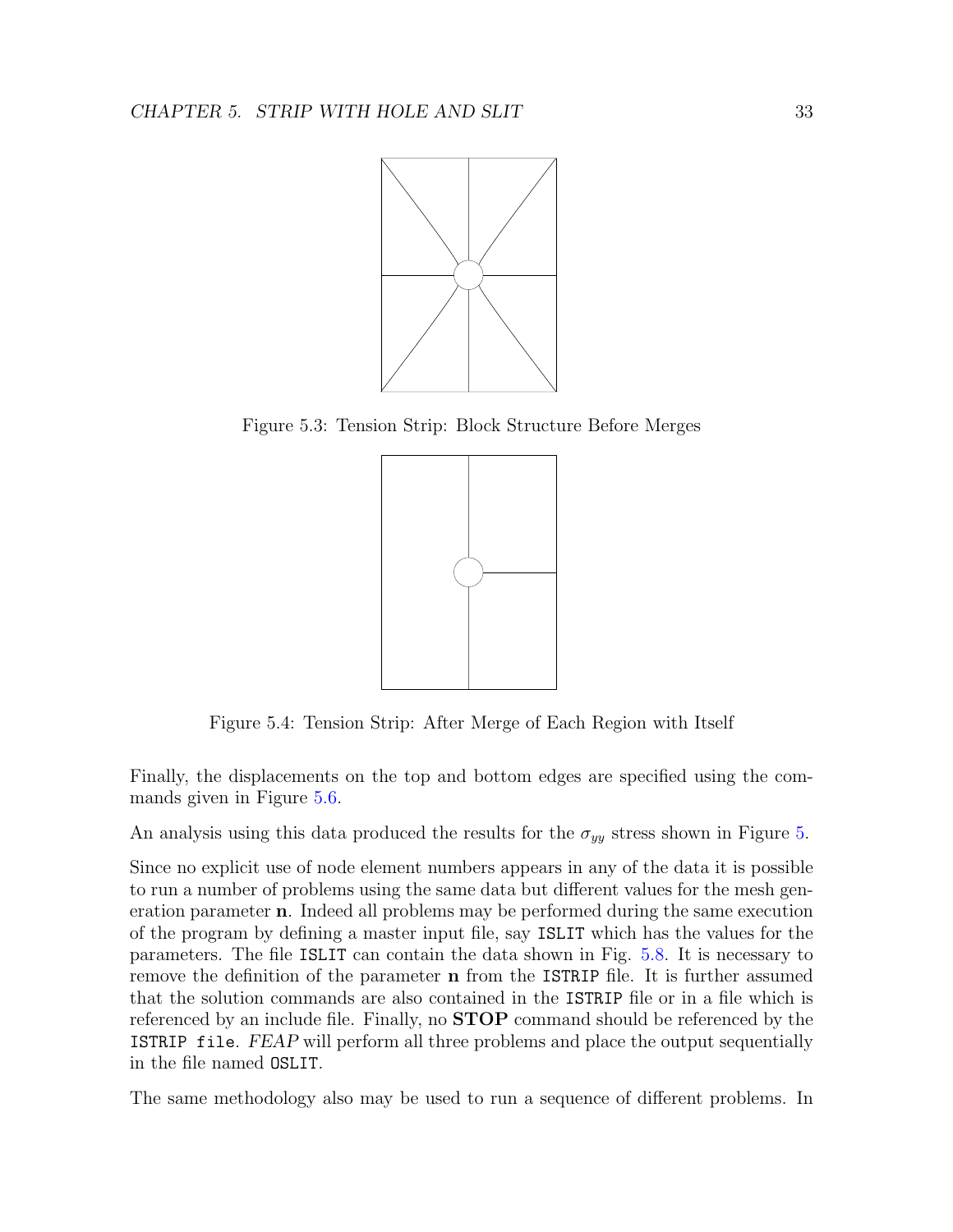```
PARAm
  c = \cos d(45.0)s=sind(45.0)a=cosd(22.5)
  b=sind(22.5)! Termination
BLOCk
  CART,n,n,d,e,m
  1,1,0
  2,6,0
  3,6,8
  4,s,c
  5,2.6,0
  7,2.1,2.8
  8,a,b
  9,2.5,1.2
           ! Termination
BLOCk
  CART,n,n,0,0,m
  1,s,c
  2,6,8
  3,0,8
  4,0,1
  5,2.1,2.8
  7,0,3.1
  8,b,a
  9,1.1,3.0
           ! Termination
```
<span id="page-35-0"></span>Figure 5.5: Tension Strip with Slit: Block Generation of Quadrant

```
EBOUndary
  280102 -8 0 1 0
           ! Termination
CBOUndary
  node -6 0 1 0
           ! Termination
EDISplacements
  2 8 0 0.5
  2 -80 -0.5! Termination
MATErial 1
  SOLId
  ELAStic ISOTopic 10000 0.25
           ! Termination
```
<span id="page-35-1"></span>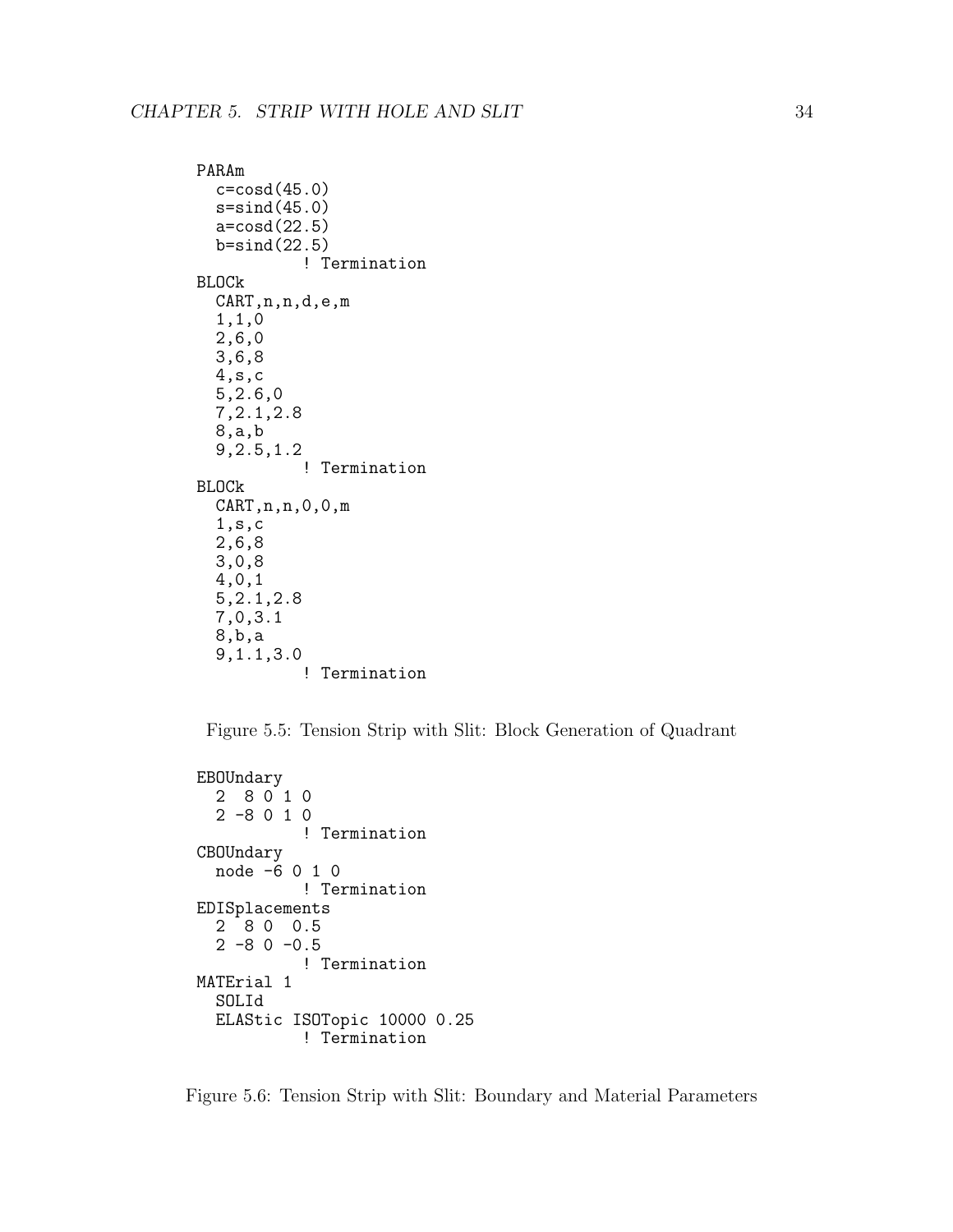

Figure 5.7: Tension Strip with Slit: Contours of  $\sigma_{yy}$ 

<span id="page-36-0"></span>PARAmeter  $n = 4$ INCLude ISTRIP PARAmeter n = 8 INCLude ISTRIP PARAmeter  $n = 16$ INCLude ISTRIP STOP

<span id="page-36-1"></span>Figure 5.8: Include data for tension strip refinements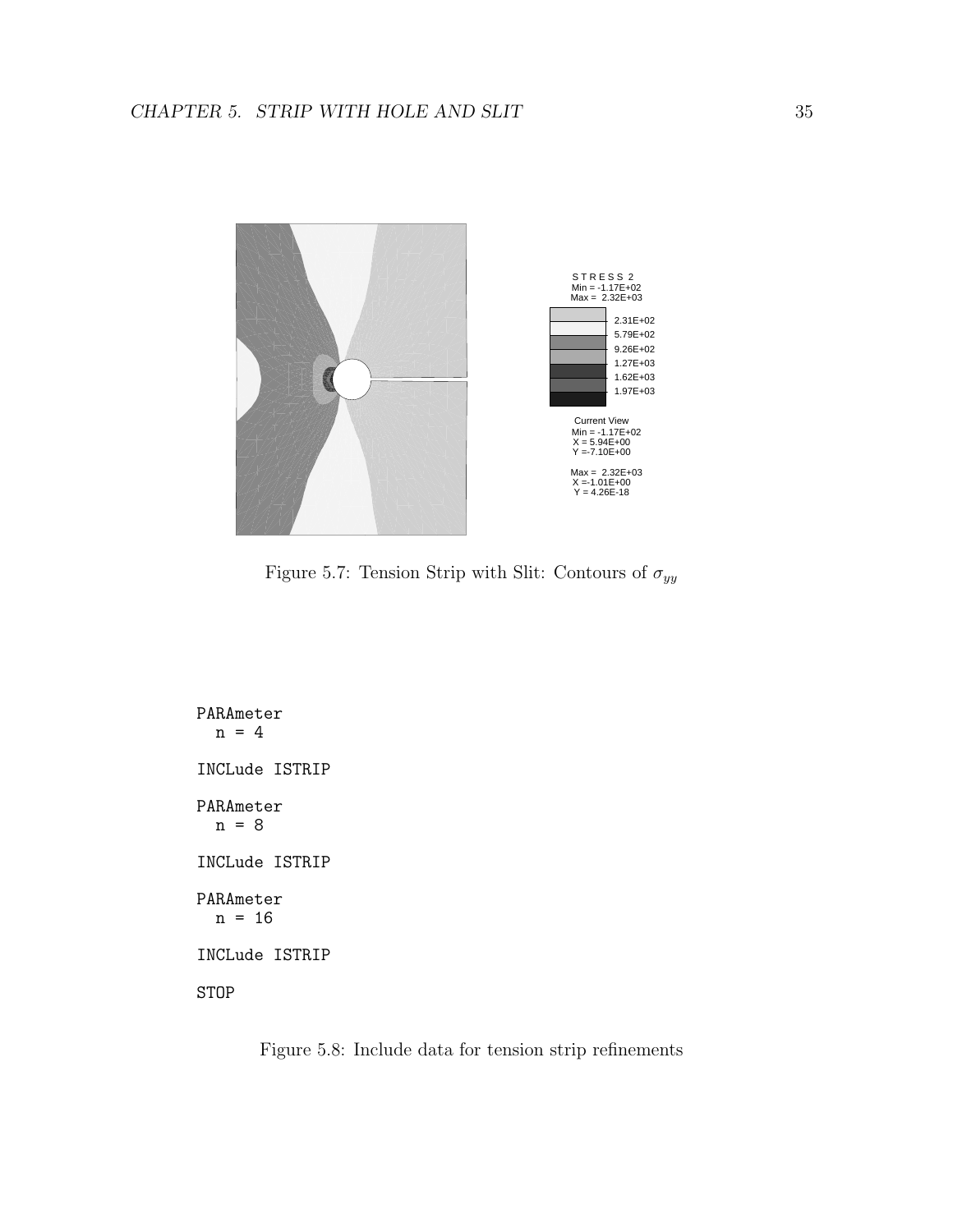this case a reference by the include statement would name each of the problem files to be solved.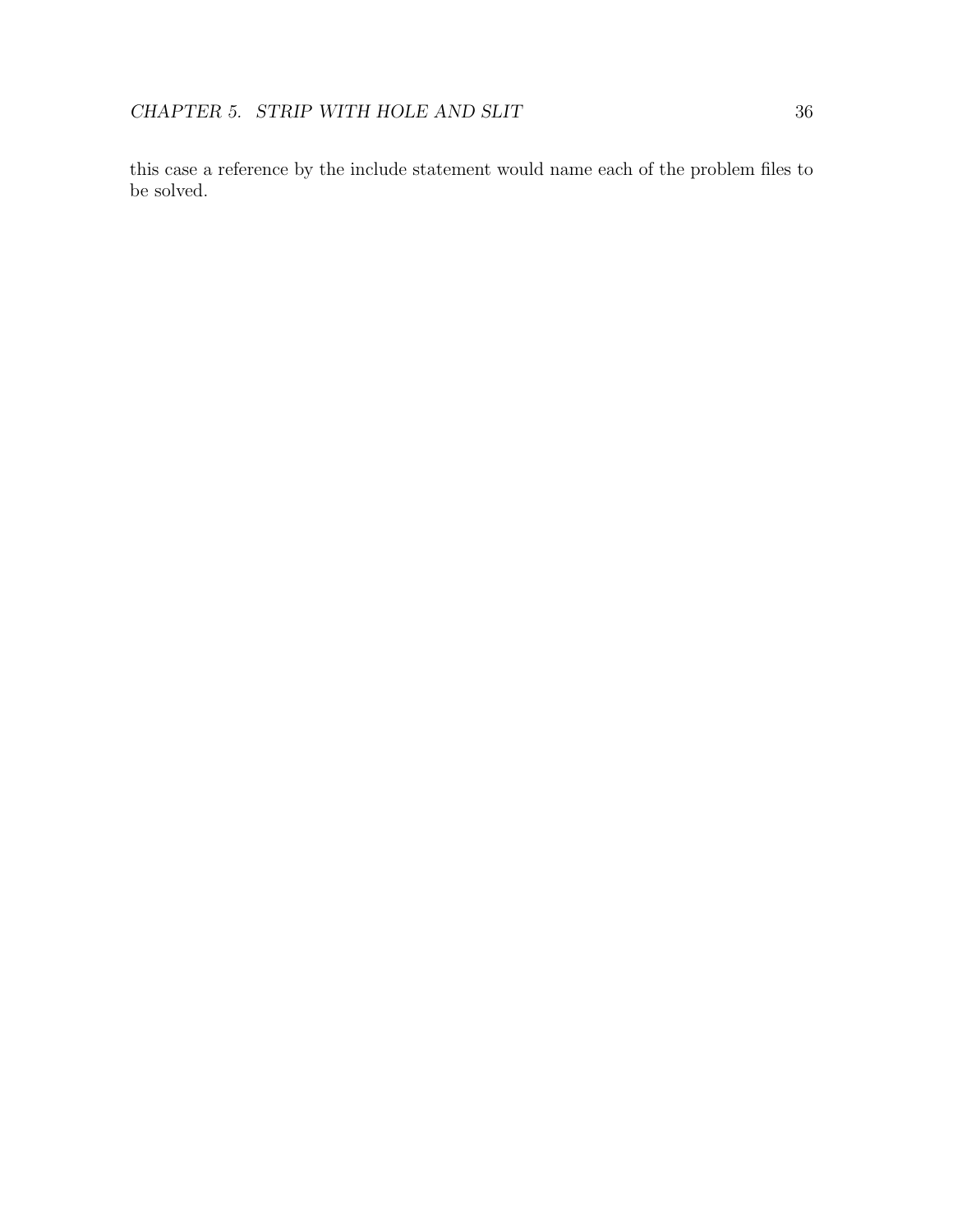### <span id="page-38-0"></span>Chapter 6

## Thermal Problem.

In this example we consider the solution of a linear thermal problem. The domain for the solution is a square with side lengths of 5-units. A steady state and a transient thermal analysis are to be performed. For the steady state analysis a temperature of  $T = 1$  is applied on the entire left boundary and the right boundary is restrained to have temperature zero. For the transient problem the left side has a specified unit temperature  $(T = 1)$  suddenly applied at time zero and held constant and the right boundary is insulated  $(q_n = 0)$ . The thermal material parameters are set as follows:

 $k = 10$   $c = 1$   $\rho = 0.1$ 

The problem is solved using a  $10 \times 10$  uniform mesh of 9-node quadrilateral elements. For the above properties the material data is specified as:

> MATErial 1 THERmal FOURIER ISOTROPIC 10.0 1.0<br>DENSITY MASS 0.10 DENSITY MASS

The mesh is generated using the block command with the data

FEAP 0 0 0 2 1 9 BLOCK CARTESIAN 20 20 0 0 1 0 9 1 0.0 0.0 2 5.0 0.0 3 5.0 5.0 4 0.0 5.0

EBOUnd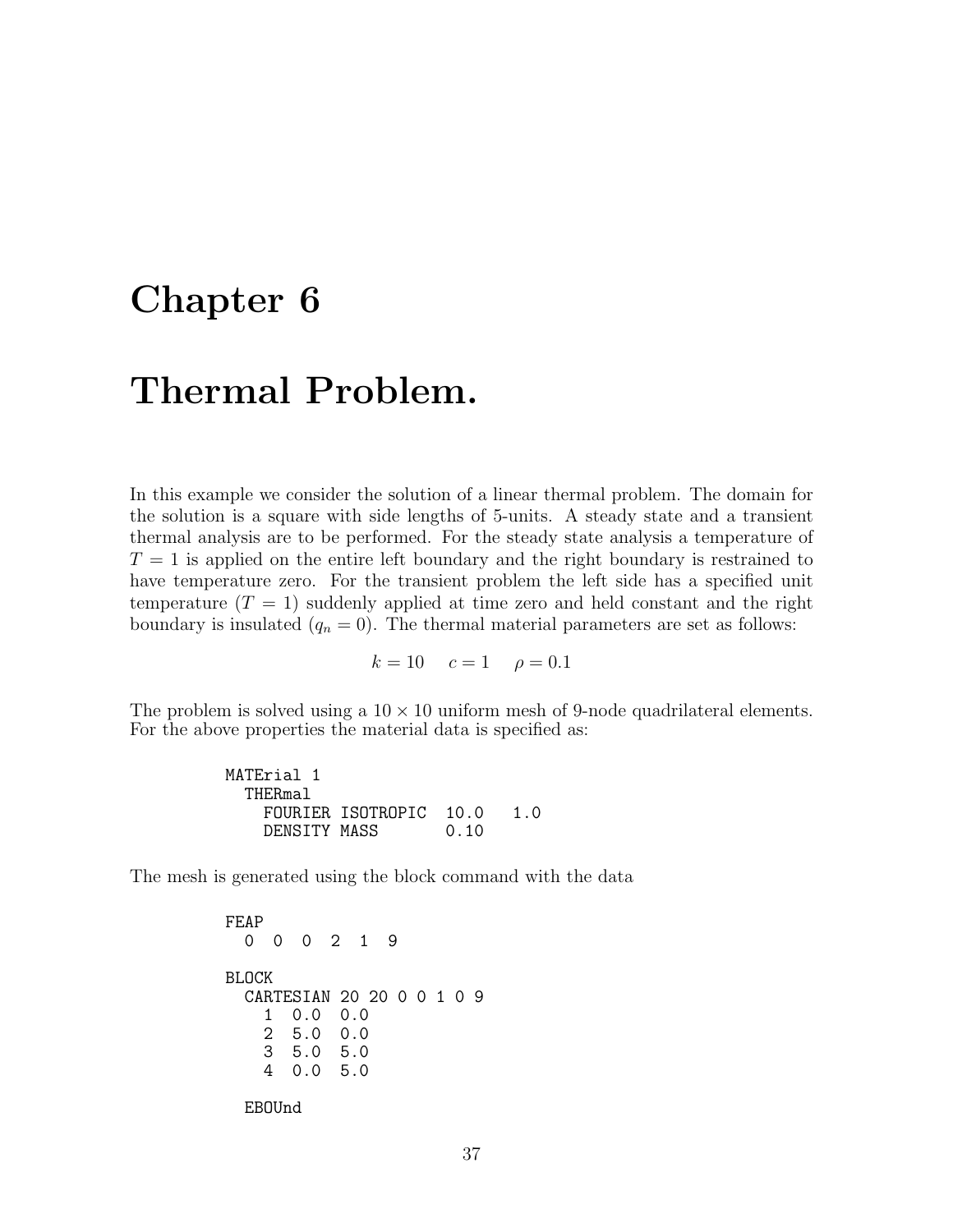$\begin{array}{ccccc}\n1 & 0 & 1 \\
1 & 5 & 1\n\end{array}$ ! Use for steady state problem only EDISpl 1 0 1 MATE 1 ... (material properties as above) END

A plot of the mesh is shown in Fig [6.1](#page-39-0)



Figure 6.1: Mesh of 9-node elements

The solution to the steady state heat problem is given by:

<span id="page-39-0"></span>
$$
T(x,y) = 1 - \frac{x}{5}
$$

and is exactly captured by the finite element solution as indicated in Fig. [6.2.](#page-40-0) This solution was computed using the commands:

BATCh<br>TANGent,,1 ! Solve problem PLOT,CONTour,1 ! Contour solution END

The transient solution is to be computed using a first order method. This may be accomplished by inserting an ORDEr command after the mesh END command and before the first solution execution. The order command is given as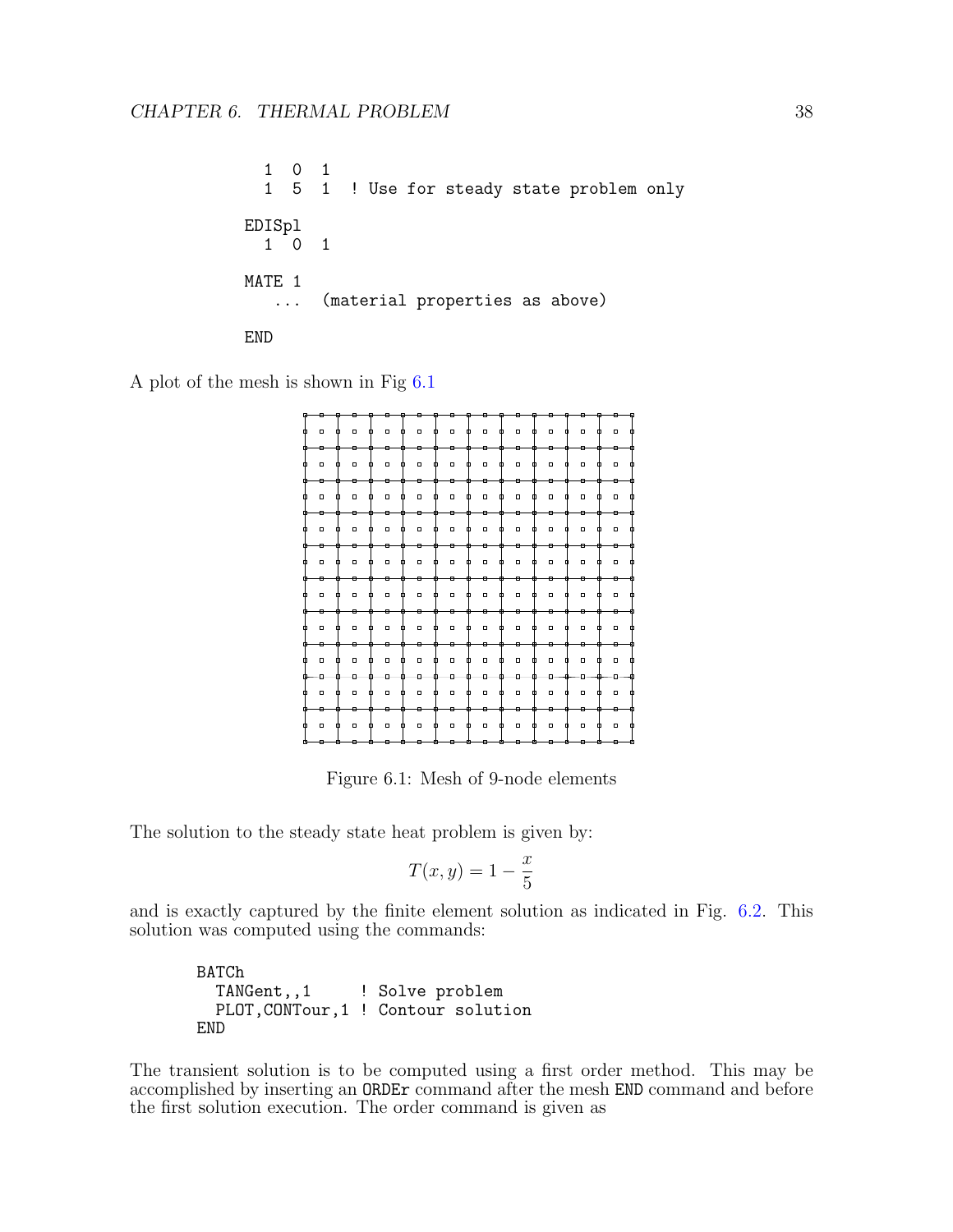

<span id="page-40-0"></span>Figure 6.2: Steady state temperature solution (Patch test).

ORDER 1

where the 1 restricts transients for the heat equation to a first-order differential equation. Any time integrator could be tried, however, in the results given below the backward Euler scheme was used (i.e., TRANsient, BACKward. The solution was performed for 20 time steps of  $\Delta t = 0.005$  with the command language program:

```
BATCH
  PARAmeter dt=0.005
  DT,, dt <br> 9. Sets to parameter value
  TRANs, BACK
  LOOP,,20
    TIME
    TANG,,1 ! Problem linear, no iterations
    PLOT,RANG,0.4,0.9
    PLOT,WIPE
    PLOT,CONT,3 ! Temperature contours
  NEXT
END
```
A solution at later times is continued using larger time steps. Generally, the solution can be computed by increasing the time increment by factors of 10 every logarithmic decade of time using a FEAP function program. The function program is contained in a file with the extender .fcn. For example a routine for the time increment can be given by:

 $dt = 10*dt$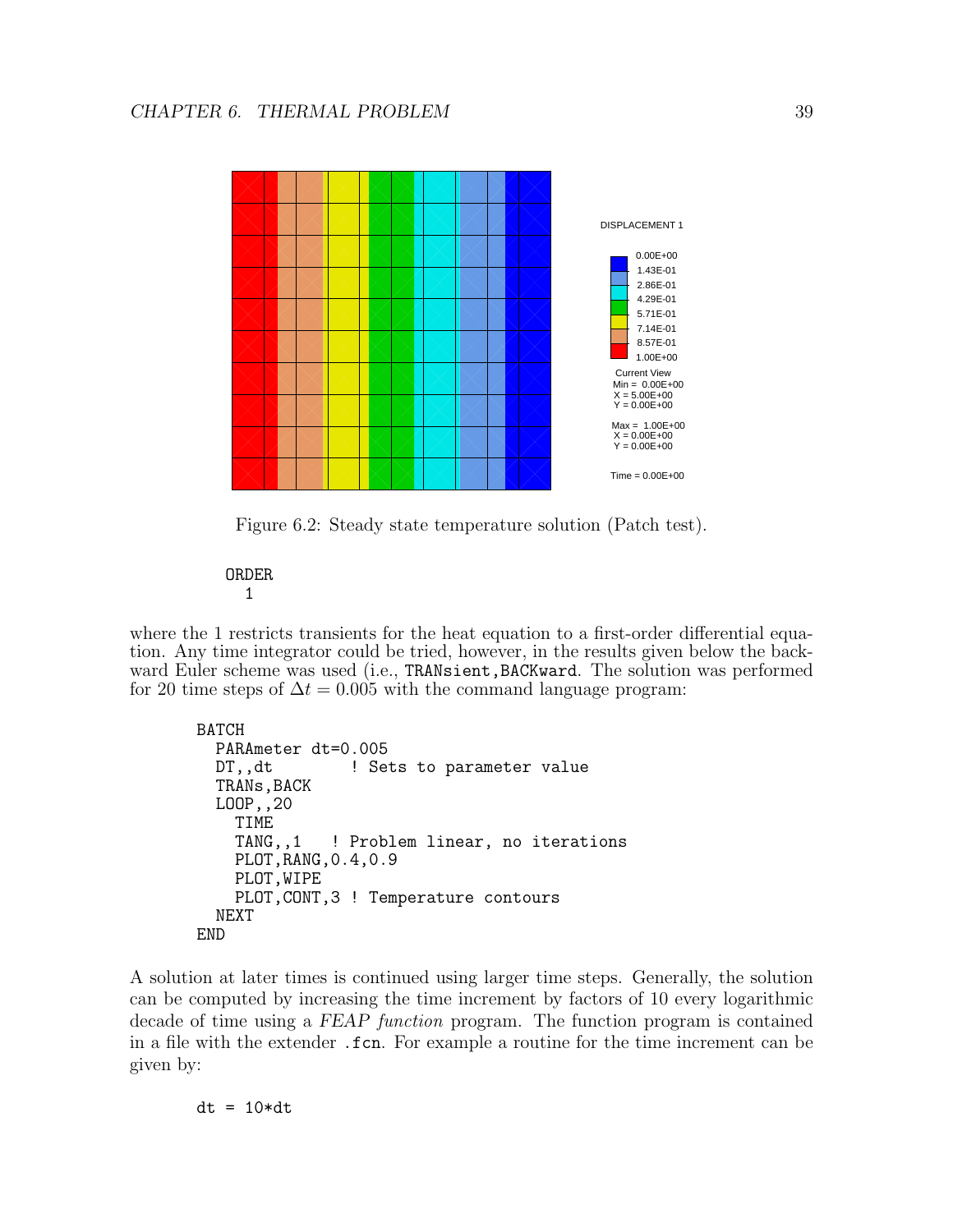stored in the file tinc.fcn. The solution commands are then performed using the set of commands:

```
BATCh
  DT,,dt
  LOOP,,4
    FUNC, tinc
    LOOP,,9
      TIME
      TANG,,1
    NEXT
  NEXT
END
```
This will continue the solution to time 10.

Results for the temperature contours at selected times are shown in Figs [6.3](#page-41-0) to [6.4.](#page-42-0) Note that this problem produces one dimensional results and could be solved using a much simpler meshing.



<span id="page-41-0"></span>Figure 6.3: Temperature contours at  $t = 0.001$  and  $t = 0.01$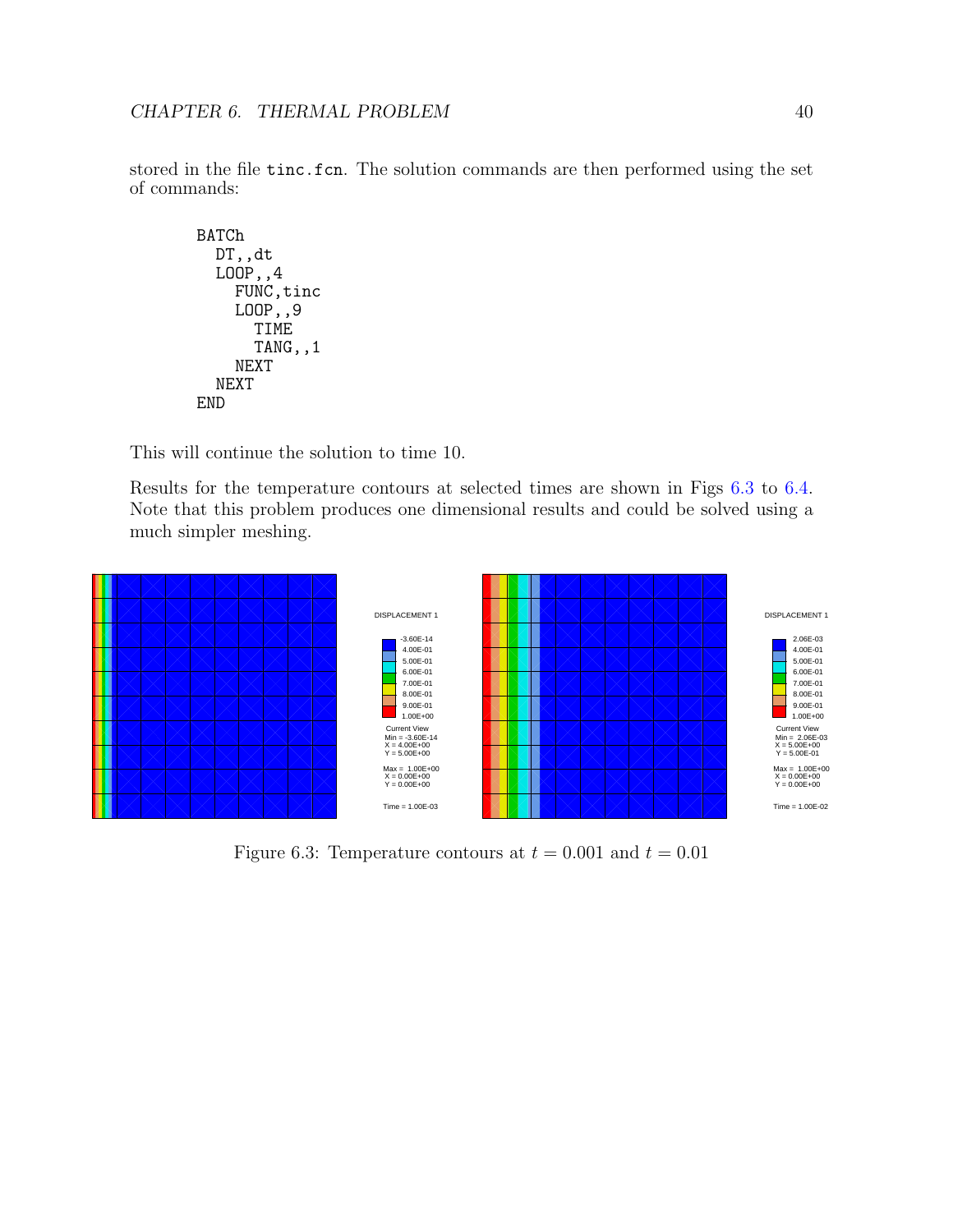

<span id="page-42-0"></span>Figure 6.4: Temperature contours at  $t = 0.1$  and  $t = 1.0$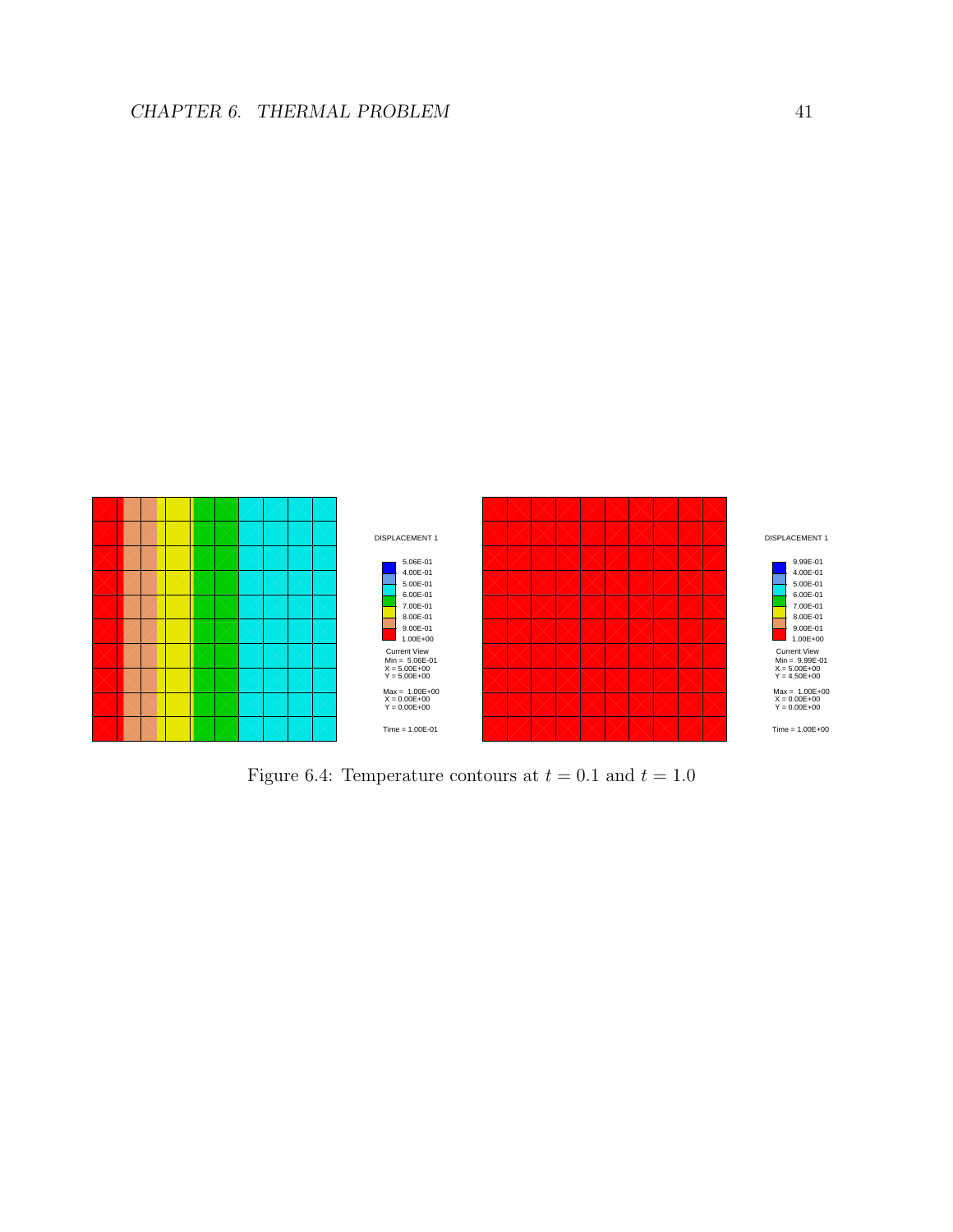### <span id="page-43-0"></span>Chapter 7

# Coupled Thermo-mechanical Problem.

In this example we consider the solution of a thermo-mechanical problem in a state of plane strain. The domain for the solution is a square with side lengths of 5-units. A vertical roller support is specified at the upper right-hand corner and a pin support at the lower right-hand corner. This is just sufficient to prevent rigid body motions for a static problem. Loading is provided by a transient thermal analysis in which the left side has a specified unit temperature  $(T = 1)$  suddenly applied at time zero and held constant. The material parameters are set as follows:

1. Solid:

 $E = 100$   $v = 0.4995a$   $\alpha = 0.25$   $T_0 = 0$ 

2. Thermal:

 $k = 10$   $c = 1$   $\rho = 0.1$ 

The problem is solved using a  $10 \times 10$  uniform mesh of 9-node quadrilateral elements. The mixed formulation is used. With the above properties and element, the material data is specified as:

| 100                                                                         | 0.4995 |
|-----------------------------------------------------------------------------|--------|
| 0.25                                                                        | 0.0    |
| 10.0                                                                        | 1.0    |
| 0.10                                                                        |        |
|                                                                             |        |
| ELASTIC ISOTROPIC<br>THERMAL ISOTROPIC<br>FOURTER ISOTROPIC<br>DENSITY MASS |        |

The mesh is generated using the block command with the data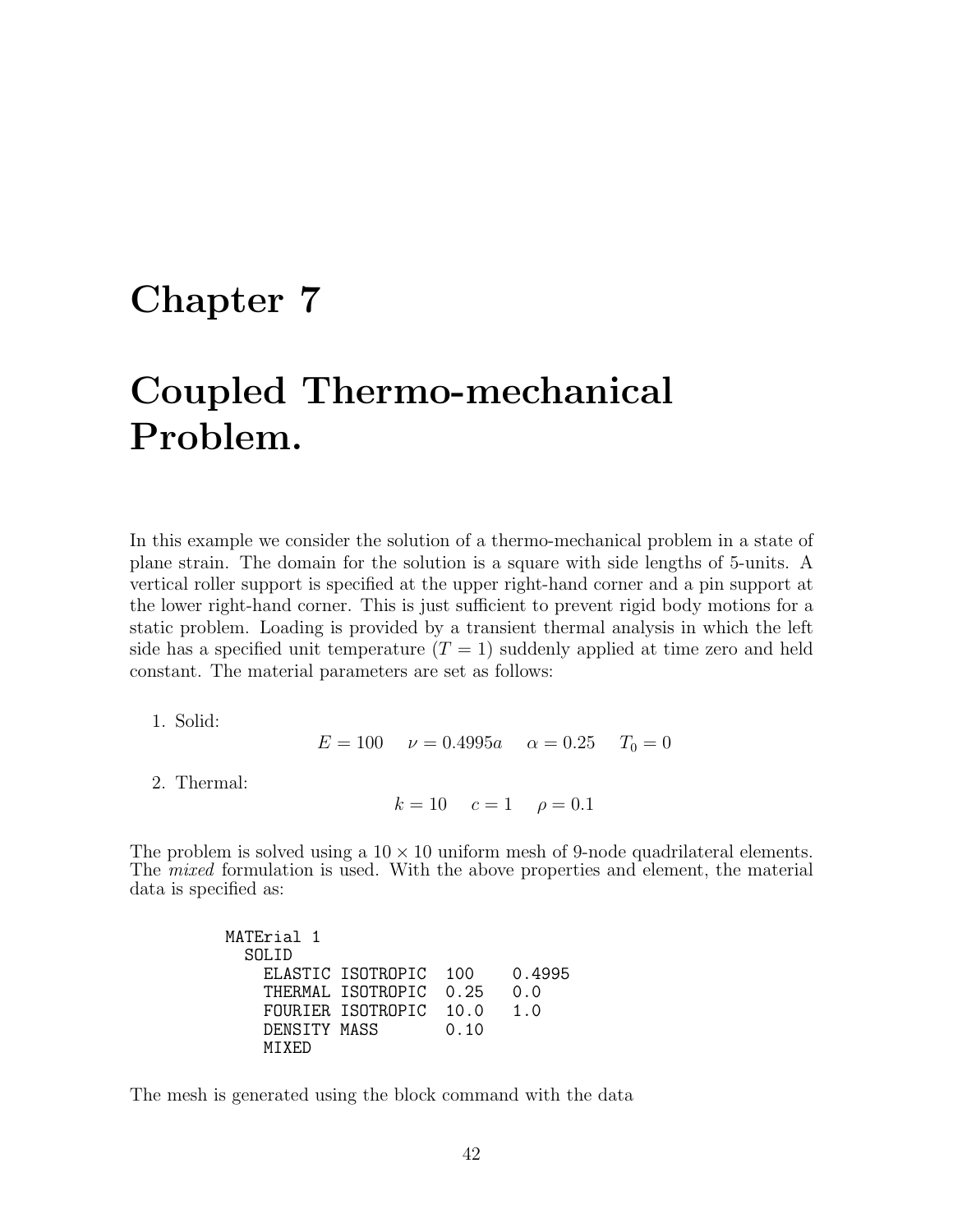```
FEAP
 0 0 0 2 3 9
BLOCK
 CARTESIAN 20 20 0 0 1 0 9
   1 0.0 0.0
   2 5.0 0.0
     3 5.0 5.0
   4 0.0 5.0
 CBOUN
   NODE 5 0 1 1
   NODE 5 5 1 0
 EBOU
   1 0 0 0 1
 EDIS
   1 0 0 0 1
 MATE 1
     ... (material properties as above)
 END
```
A plot of the mesh is shown in Fig [7.1](#page-44-0)



<span id="page-44-0"></span>Figure 7.1: Mesh of 9-node elements

The solution of the solid mechanics problem is assumed to be at a time scale for which inertial effects may be ignored. The heat equation, however, is to be solved using a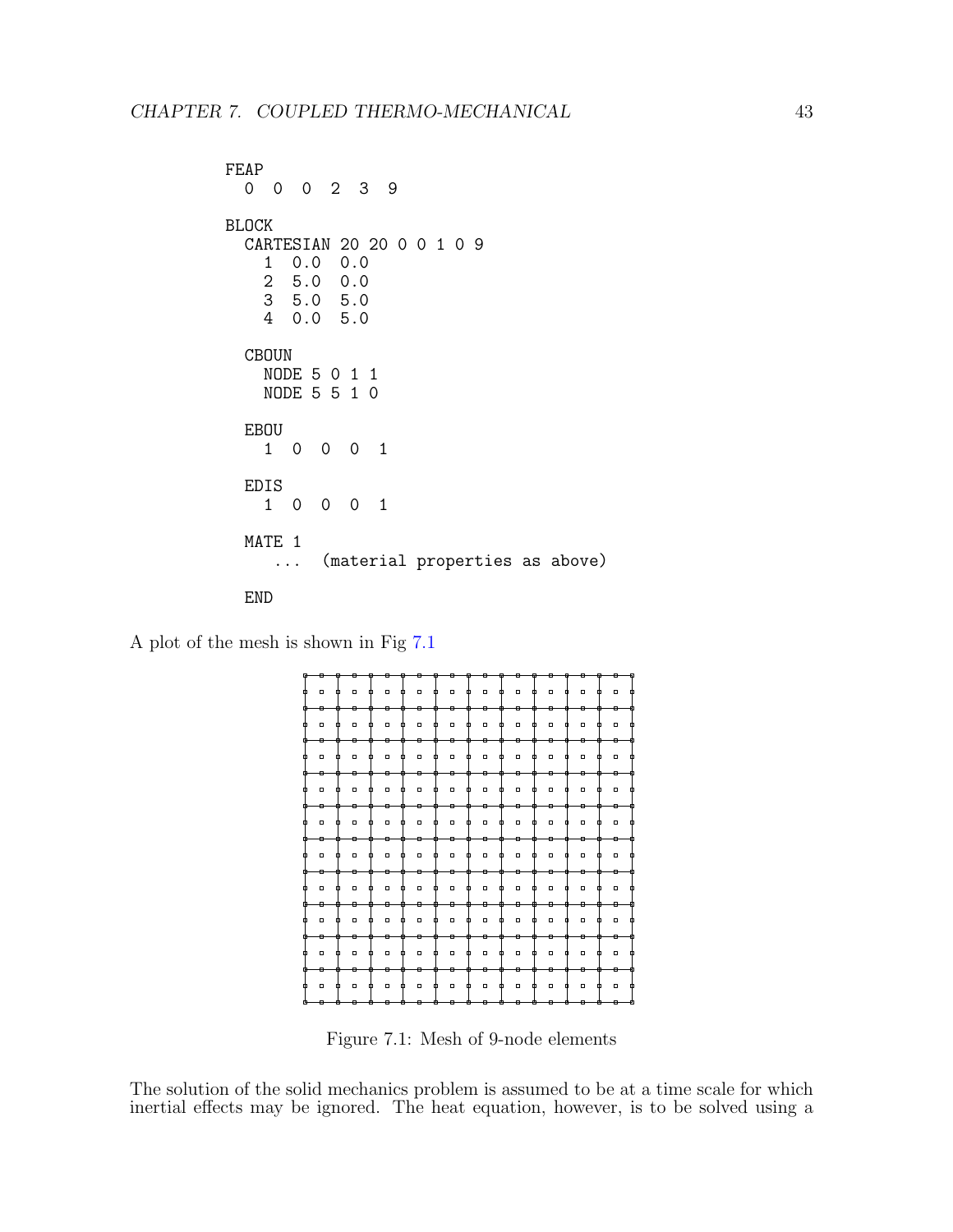transient solution. This may be accomplished by inserting an ORDEr command after the mesh END command and before the first solution execution. The order command is given as

#### ORDER 0 0 1

where the 0 denotes a zero-order (i.e., static) differential equation form and the 1 restricts transients for the heat equation to a first-order differential equation. Any time integrator could be tried, however, in the results given below the backward Euler scheme was used (i.e., TRANsient, BACKward. The solution was performed for 20 time steps of  $\Delta t = 0.005$  with the command language program:

```
BATCH
  DT,,0.005
  TRANs, BACK
  PLOT,DEFOrm
  PLOT,FACT,0.7 ! to keep plot in window
  LOOP,,20
    TIME<br>LOOP,,5
       OP,,5 ! Note that at least 3 iterations<br>TANG,,1 ! are needed to converge (since no
                  ! are needed to converge (since no
    NEXT ! compling tangent is included)
    PLOT, WIPE
    PLOT,RANG,0.4,0.9
    PLOT,CONT,3 ! Temperature contours
    PLOT,RANG,-1.0,0.2
    PLOT, STRE, 1 ! 11-Stress contours
  NEXT
END
```
Results for the contours after the first and last step are shown in Fig [7.2](#page-46-0) and [7.3.](#page-46-1) Numerical results for displacements and temperatures along the row of nodes at  $x_1 =$ 0.25 (center of left row of elements) are included in Table [7.1](#page-47-0)

The temperature for the row of nodes shown in the table is constant along the line  $x_1 = 0.25$  and equals 0.70261 at time step 1 and 0.96363 at step 20.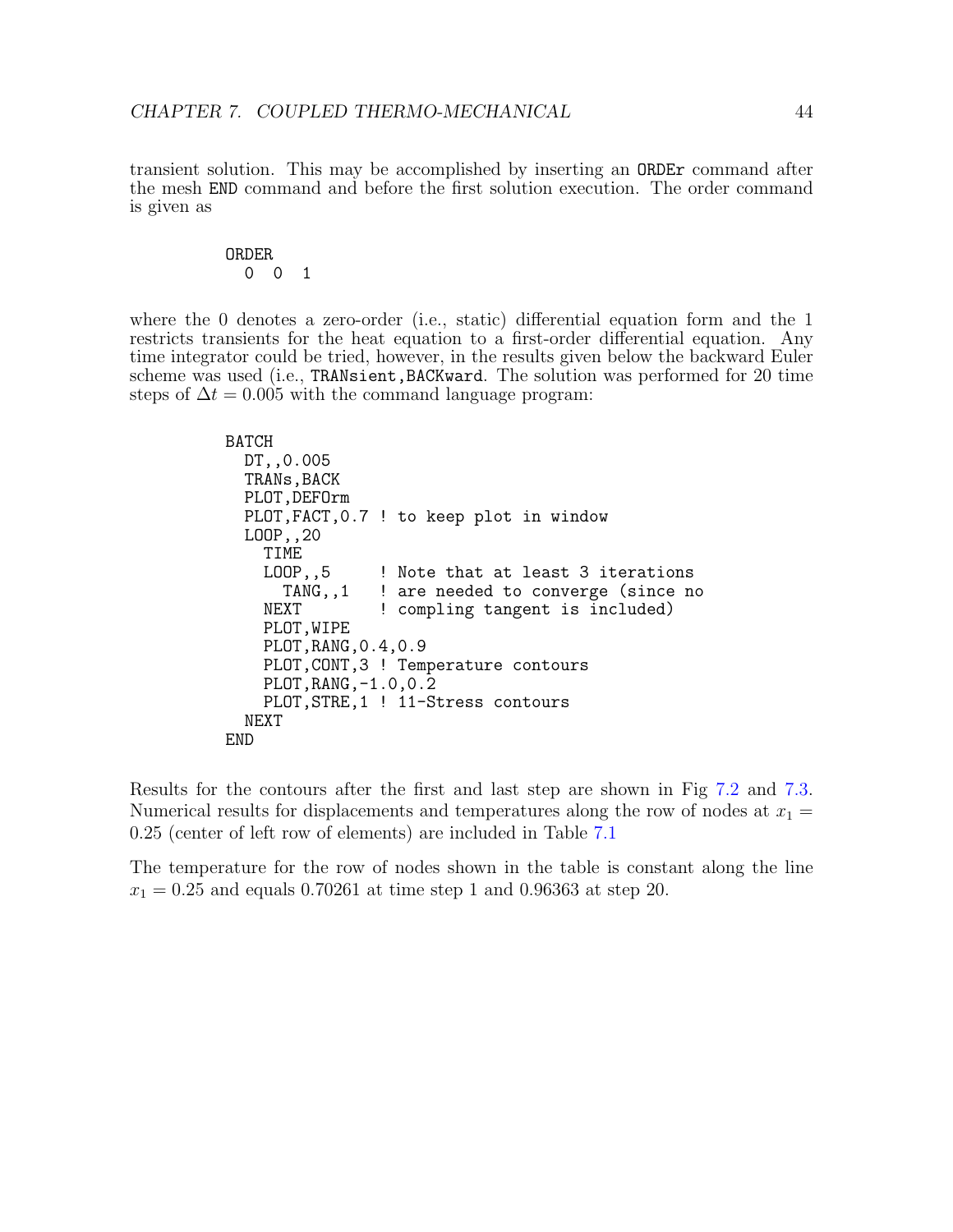

<span id="page-46-0"></span>Figure 7.2: Thermal stress problem: Time  $= 0.005$ 



<span id="page-46-1"></span>Figure 7.3: Thermal stress problem: Time  $= 0.100$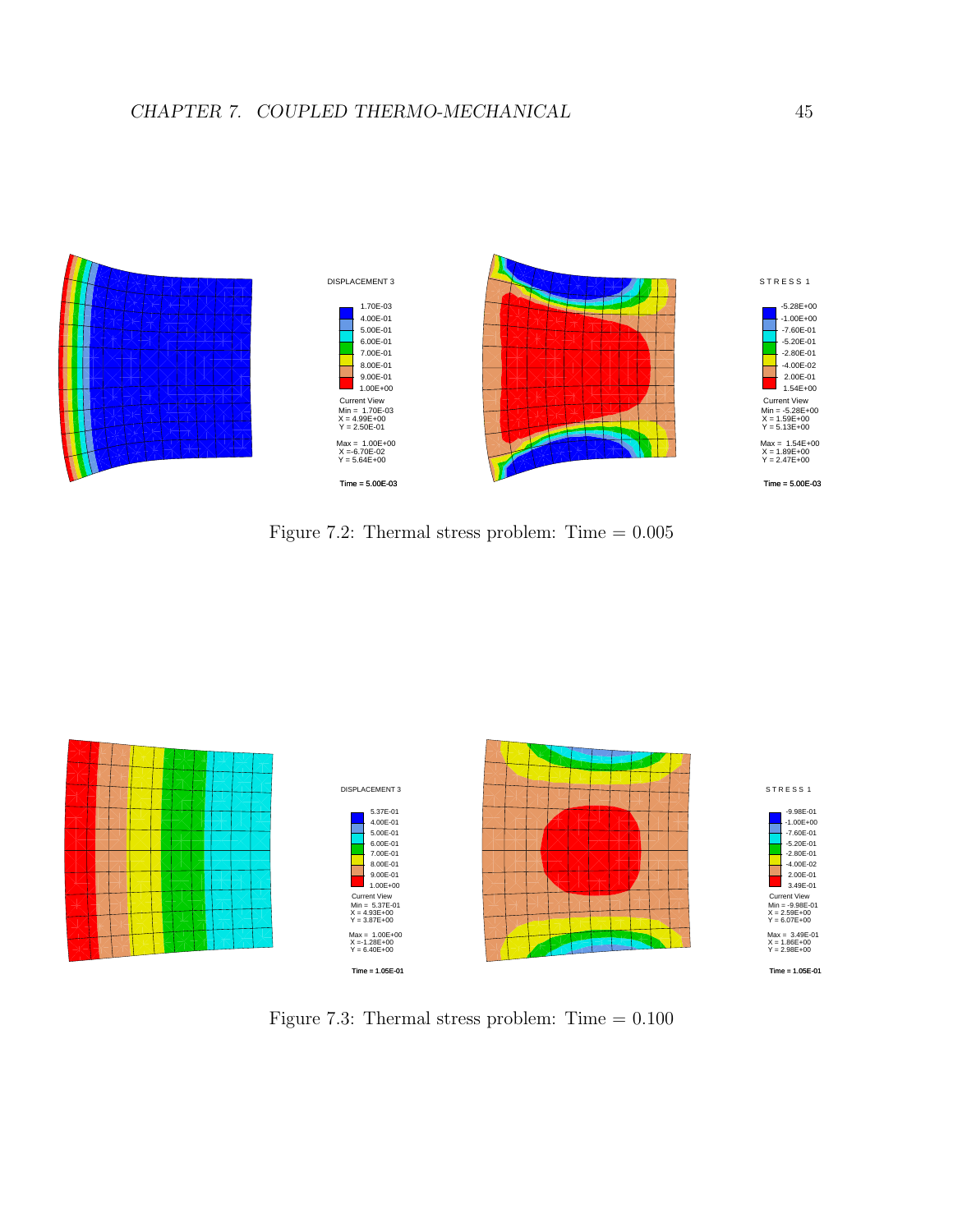|      |       |              | $Time = 0.005$ | $Time = 0.10$  |               |  |
|------|-------|--------------|----------------|----------------|---------------|--|
| Node | $x_2$ | $u_1$        | u <sub>2</sub> | $u_1$          | $u_2$         |  |
| 22   | 5.00  | 1.527E-02    | 5.254E-01      | $-1.188E + 00$ | $1.370E + 00$ |  |
| 23   | 4.75  | $-7.526E-02$ | 4.576E-01      | $-1.216E + 00$ | $1.279E + 00$ |  |
| 24   | 4.50  | $-1.358E-01$ | 3.921E-01      | $-1.240E + 00$ | $1.189E + 00$ |  |
| 25   | 4.25  | $-1.788E-01$ | 3.314E-01      | $-1.261E + 00$ | $1.099E + 00$ |  |
| 26   | 4.00  | $-2.101E-01$ | 2.731E-01      | $-1.278E + 00$ | $1.010E + 00$ |  |
| 27   | 3.75  | $-2.328E-01$ | 2.180E-01      | $-1.293E + 00$ | 9.207E-01     |  |
| 28   | 3.50  | $-2.496E-01$ | 1.651E-01      | $-1.304E + 00$ | 8.316E-01     |  |
| 29   | 3.25  | $-2.614E-01$ | 1.143E-01      | $-1.313E + 00$ | 7.428E-01     |  |
| 30   | 3.00  | $-2.695E-01$ | 6.483E-02      | $-1.319E + 00$ | 6.543E-01     |  |
| 31   | 2.75  | $-2.740E-01$ | 1.640E-02      | $-1.322E + 00$ | 5.658E-01     |  |
| 32   | 2.50  | $-2.756E-01$ | $-3.160E-02$   | $-1.324E + 00$ | 4.774E-01     |  |
| 33   | 2.25  | $-2.740E-01$ | $-7.961E-02$   | $-1.322E + 00$ | 3.891E-01     |  |
| 34   | 2.00  | $-2.695E-01$ | $-1.280E-01$   | $-1.319E + 00$ | 3.006E-01     |  |
| 35   | 1.75  | $-2.614E-01$ | $-1.775E-01$   | $-1.313E + 00$ | 2.120E-01     |  |
| 36   | 1.50  | $-2.496E-01$ | $-2.283E-01$   | $-1.304E + 00$ | 1.233E-01     |  |
| 37   | 1.25  | $-2.328E-01$ | $-2.812E-01$   | $-1.293E + 00$ | 3.424E-02     |  |
| 38   | 1.00  | $-2.101E-01$ | $-3.363E-01$   | $-1.278E + 00$ | $-5.505E-02$  |  |
| 39   | 0.75  | $-1.788E-01$ | $-3.947E-01$   | $-1.261E + 00$ | $-1.447E-01$  |  |
| 40   | 0.50  | $-1.358E-01$ | $-4.553E-01$   | $-1.240E + 00$ | $-2.346E-01$  |  |
| 41   | 0.25  | $-7.526E-02$ | $-5.208E-01$   | $-1.216E + 00$ | $-3.248E-01$  |  |
| 42   | 0.00  | 1.527E-02    | $-5.886E-01$   | $-1.188E + 00$ | $-4.151E-01$  |  |

<span id="page-47-0"></span>Table 7.1: Solution for displacements at time step 1 and 20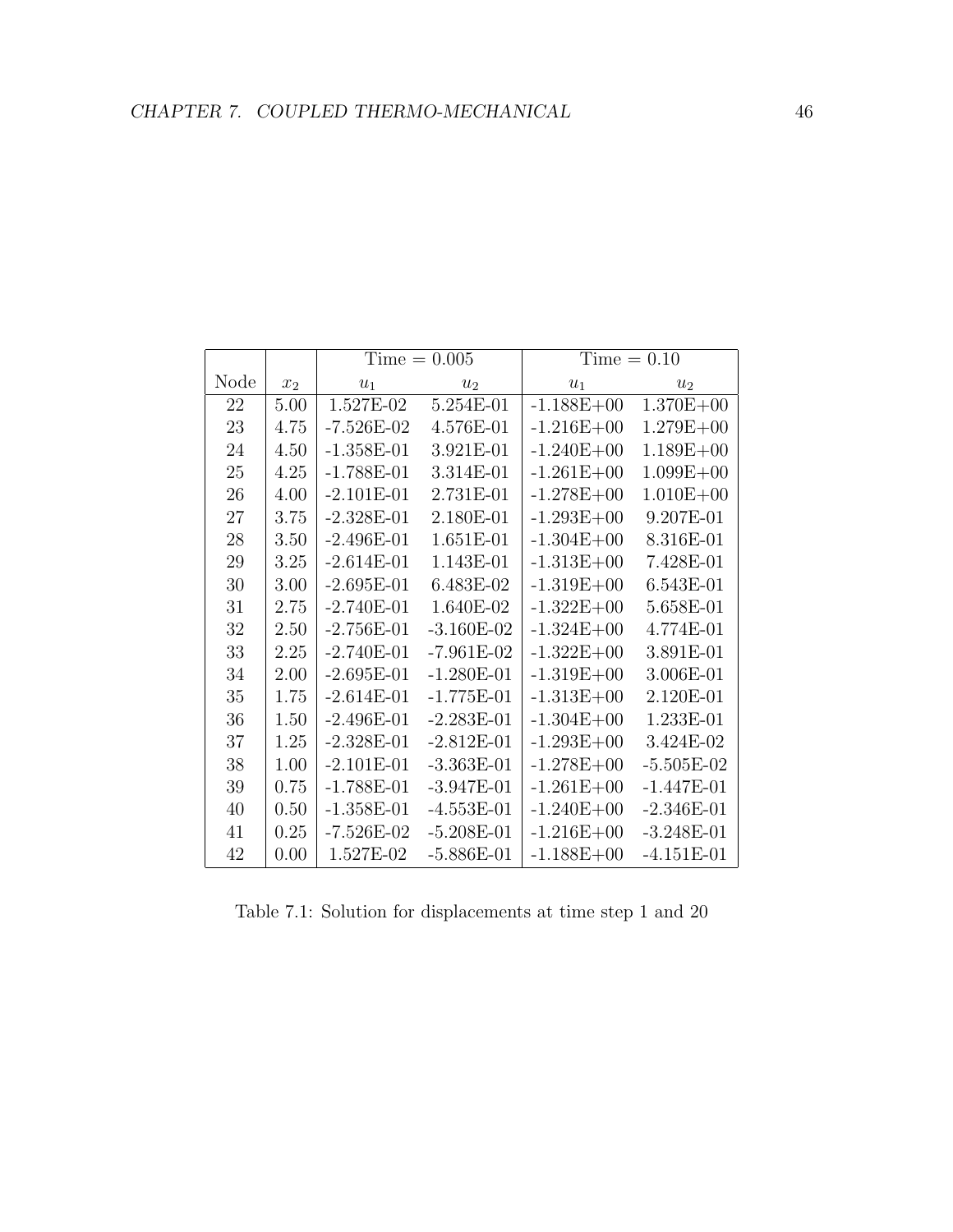### <span id="page-48-0"></span>Chapter 8

## Contact Problem.

In this example we consider the solution of a two-dimensional contact problem. Two beams are placed a short distance apart with the top beam loaded by a uniformly distributed vertical load.

Each beam has a length of 20 units and the spacing between the beams is 0.5 units. The upper beam is divided into 11 equal length elements and the lower beam into 10 equal length elements. Each beams is clamped at both ends. Beams are modeled using the finite deformation FRAMe element. The material model is elastic  $(E = 20,000)$  with a cross sectional area  $A = 0.1$  and moment of inertia  $I = 1$ .

The upper beam is loaded by a uniform load which produces a vertical load of  $20 \times t$ units at each node (where t is time). During the analysis t increases from zero to 5 in equal increments of 0.1 units.

The mesh is generated using the commands:

```
FEAP
  0 0 0 2 3 2
PARAmeters
  pr = -20 ! Nodal loading
  a = 20 ! Lower beam length
  b = 20 ! Upper beam length
  h = 0.5 ! Spacing between beams
BLOCK
  CARTesian 10 1 0 0 1
    1 0.0 0.0
        2 a 0.0
BLOCK
  CARTesian 11 1 0 0 2
    1 0.0 h
```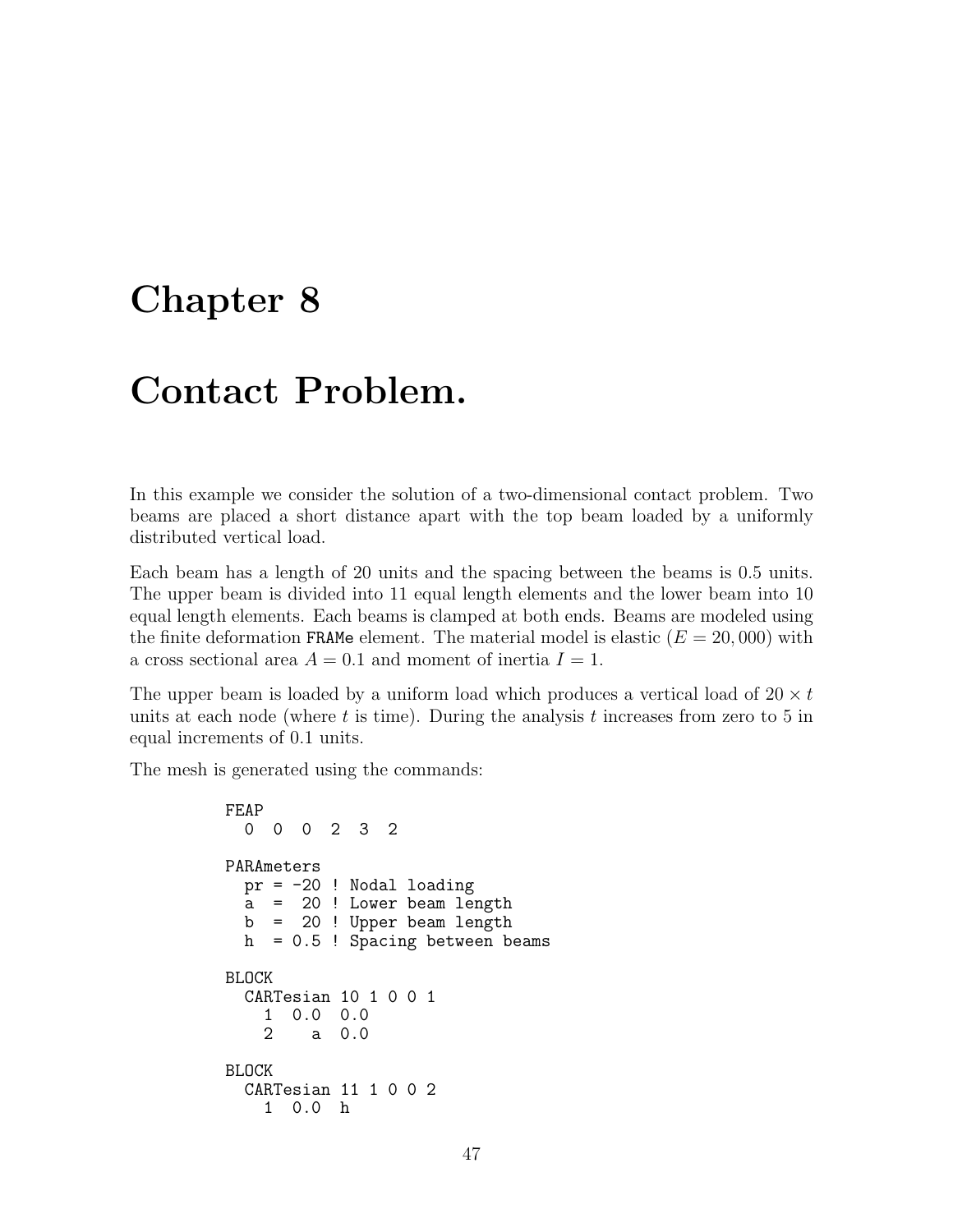```
2 b h
EBOUnd
    1 0 1 1 1
    a 0 1 1 1
EFORce
    2 h 0 pr
MATE 1
  FRAMe
    ELAStic ISOTropic 20000<br>CROSs section 0.1
    CROSs section 0.1 1
    FINIte
MATE 2
  FRAMe
    ELAStic ISOTropic 20000<br>CROSs section 0.1
             section 0.1 1
    FINIte
```
END

A plot of the mesh is shown in Fig [8.1](#page-49-0)





#### <span id="page-49-0"></span>Figure 8.1: Mesh of two beams

The solution of a contact problem requires the specification of each individual surface to be considered and each pair of surfaces for which possible contacts are to be checked. Each surface is defined using a *right-hand rule* to specify the *outward* pointing normal. In the present example the contact between the two parallel beams is to be defined. The lower beam is designated as contact surface number 1 and surface facets are defined from the right end to the left end to satisfy the right-hand rule giving a outward normal pointing up on the figure. Similarly, the upper beam is designated as contact surface 2 and facets are numbered from left to right to give an outward normal pointing down. The two surfaces are specified to interact using the PAIR command with surface 1 being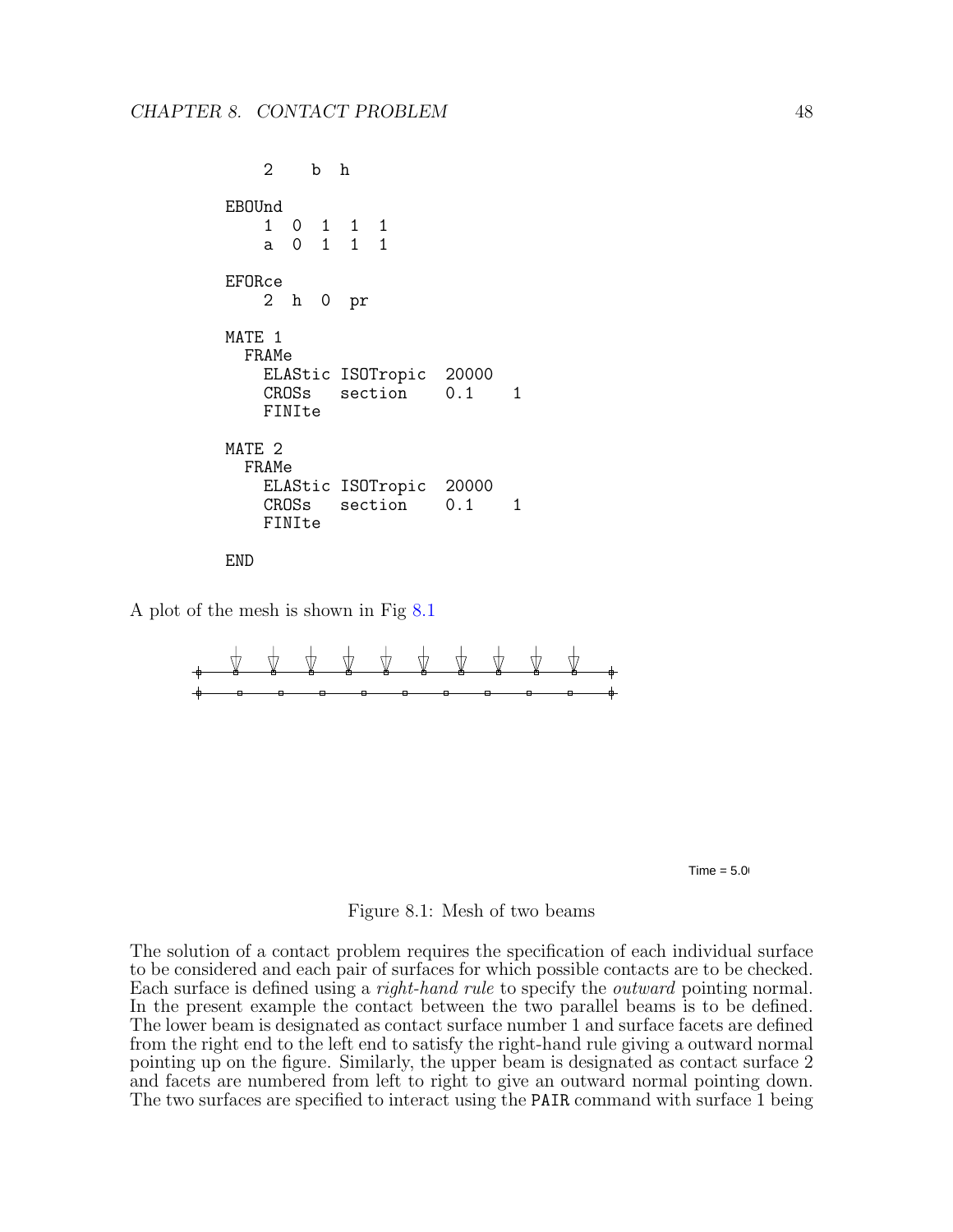the slave and surface 2 the master. A node to surface contact with a penalty solution scheme is adopted (command NTOS) with an augmented Lagrange correction applied (AUGM). The data for a contact follows the mesh description and for the present example is given by:

CONTact SURFace 1 LINE 2 FACEt  $1 -1 11 10$ <br>0 0 2 1 10 0 2 1 SURFace 2 LINE 2 FACEt 1 1 12 13 11 0 22 23 PAIR 1 NTOS 1 2 SOLM PENAlty 2e3 AUGMent TOLE,,1e-5 1e-5 1e-5 END

A solution to the problem is obtained using the commands:

```
BATCh
  PROP
  DT,,0.1
END
BATCh
  LOOP,time,50
    TIME
    LOOP,augment,4
      LOOP, newton, 30
        TANG,,1
      NEXT
      AUGMent
    NEXT
  NEXT
END
```
Note especially, the extra loop required to perform the augmentation.

Results for the deformed shape and contours of the final gap achieved (constructed using the plot command PLOT, CVAR,  $9 = \text{gap}$  are shown in Fig. [8.2.](#page-51-0)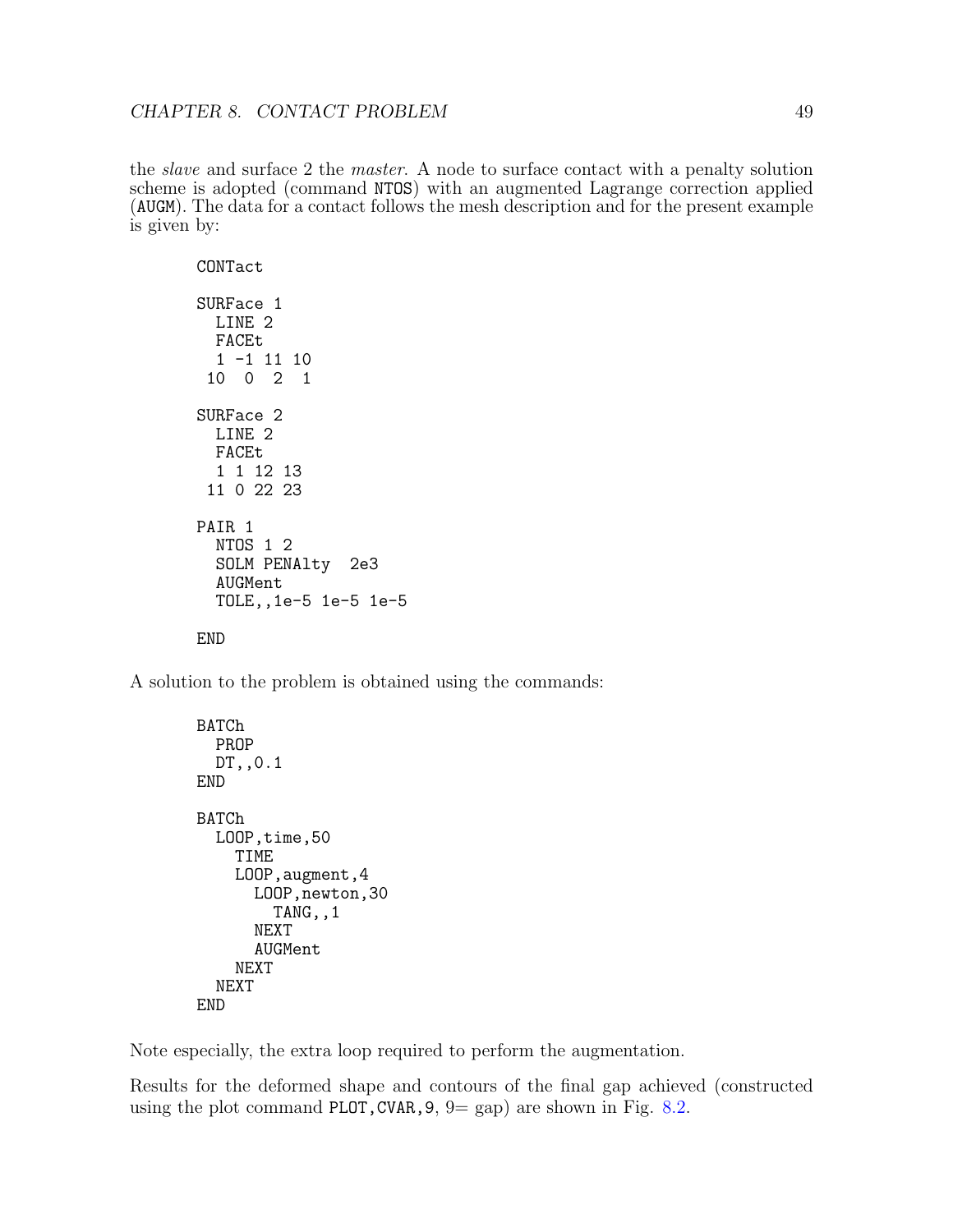

<span id="page-51-0"></span>Figure 8.2: Contact deformed shape and gap: Time  $=\,5$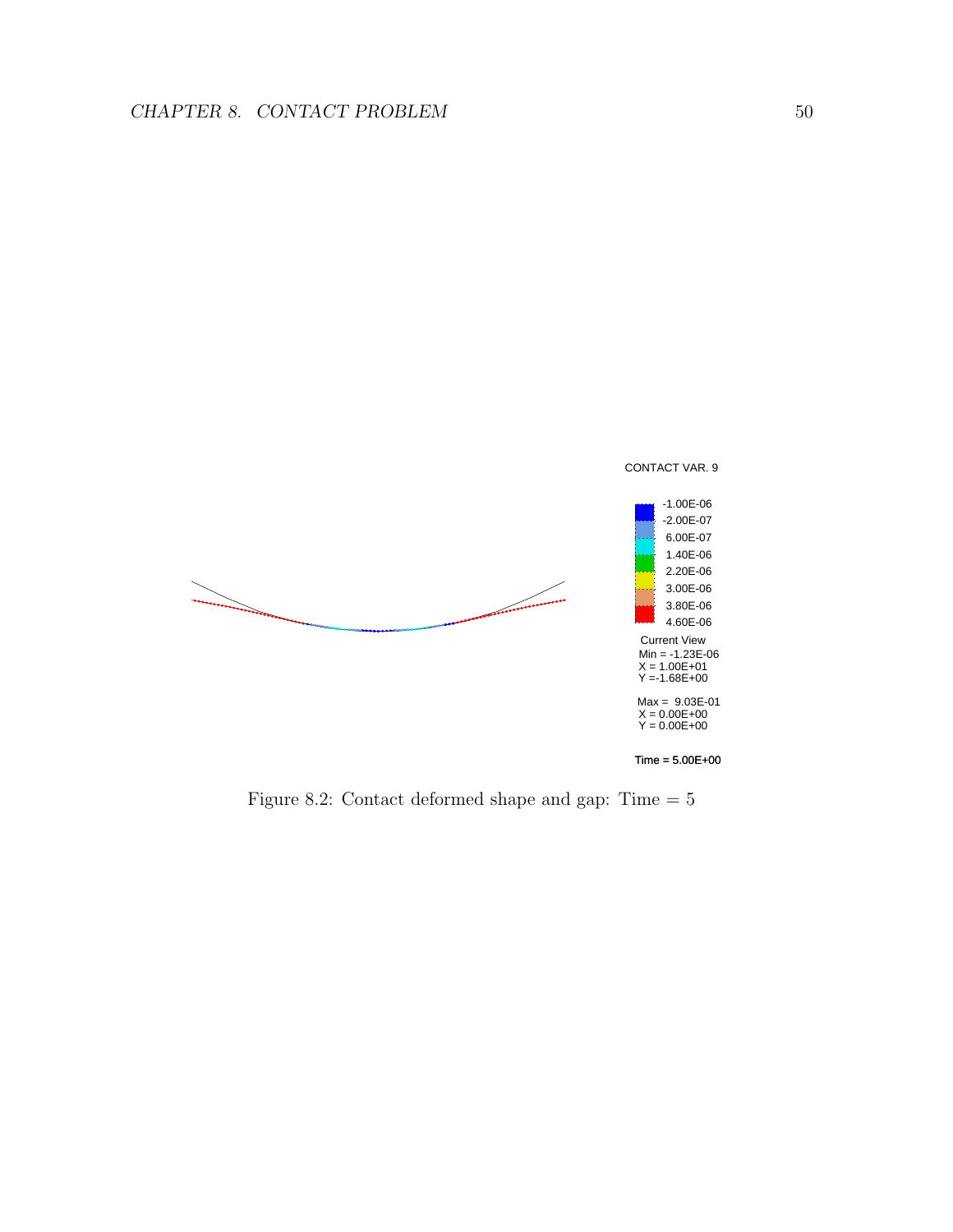### <span id="page-52-0"></span>Chapter 9

## Plasticity Problem.

In this example we consider the solution of a plane strain, two-dimensional continuum problem with an elasto-plastic  $J_2$  model. The domain for the problem is a square (with side lengths of 200 mm.) which has a central circular hole (with radius 10 mm.). The top and bottom boundary surfaces are subjected to a uniform normal loading of 450 MPa. Due to the symmetry of the problem only one quadrant is modeled and symmetry boundary conditions are imposed as

$$
u_1 = 0
$$
; on  $x_1 = 0$   
 $u_2 = 0$ ; on  $x_2 = 0$ 

The data for 992 nodes and 900 elements is generated using the commands:

```
FEAP
 0 0 0 2 2 4
PARAmeters
 r = 10h = 100f = 0.4d = 0.35m = 15n = 2*mSNODes
  1 0 0
  2 r 0
  3 r*sind(45) r*cosd(45)
  4 0 r
  5 h 0
  6 h h
  7 0 h
  8 f*h 0
```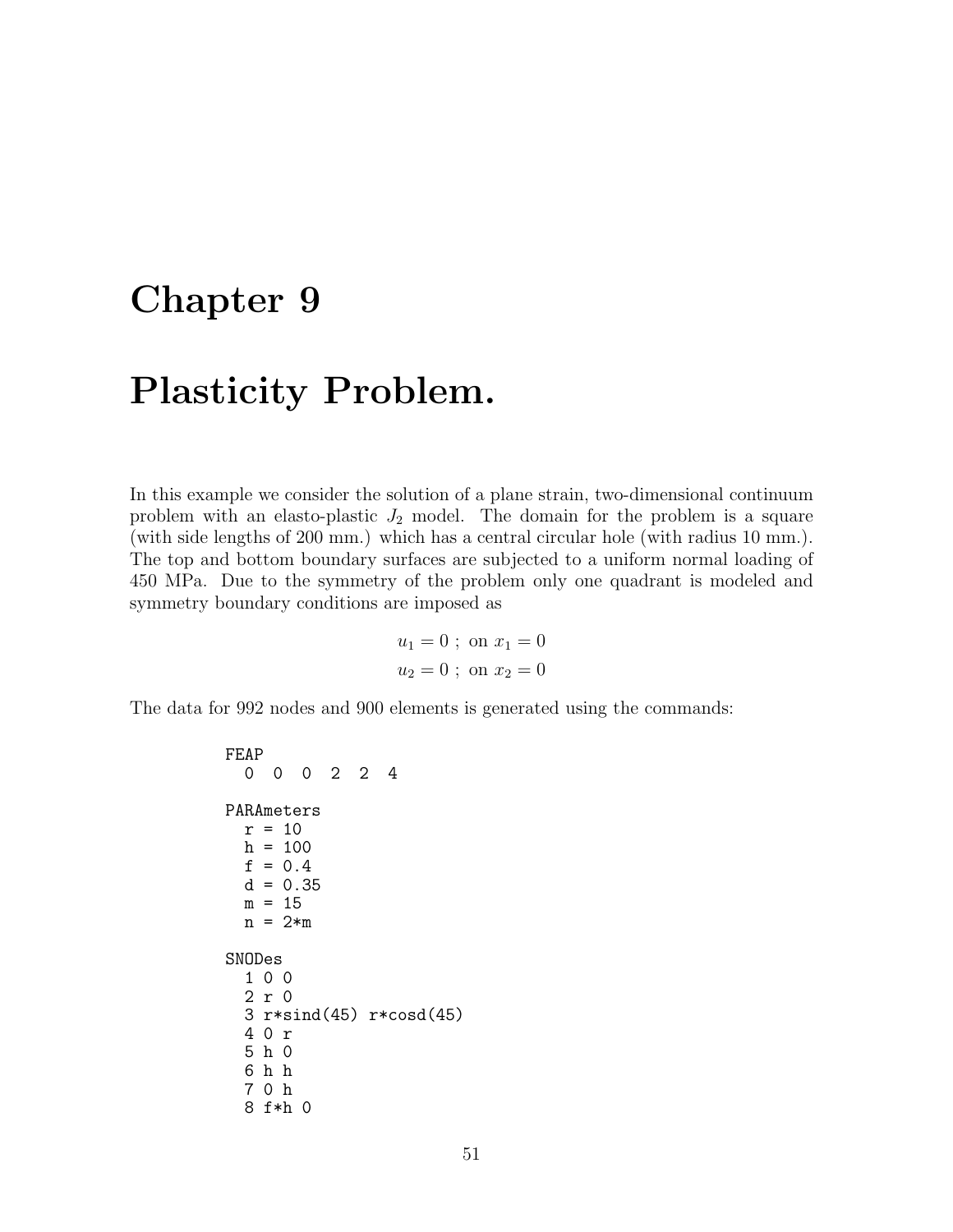```
9 0 f*h
 10 d*h d*h
SIDE
 polar 2 3 1
 polar 3 4 1
 cart 2 5 8
  cart 3 6 10
  cart 4 7 9
BLENd
  surf n m 0 0 1
  2 5 6 3
BLENd
  surf n m 0 0 1
  3 6 7 4
```
The boundary conditions and loading are specified by the commands:

```
EBOUn
 1 0 1 0
 2 0 0 1
CSURf
  line
  1 h h 450.
  2 0 h 450.
```
A plot of the mesh for the region modeled is shown in Fig [9.1](#page-54-0)

The material properties for the  $J_2$  elasto-plastic model are: bulk modulus,  $K =$  $16.4206 \times 10^5$  MPa, Shear modulus,  $\mu = 0.801938$  MPa and uniaxial yield stress,  $\sigma_y = 450$  MPa. The material has no hardening. The material is nearly incompressible, even in the elastic range; consequently a *mixed* formulation is used with a Q1P0 formulation. The analysis is performed as a finite deformation problem. The data for the element type and material properties is given as:

> PARAmeters  $mu = 80193.8$  $k = 1642060$ nu =  $(3*k - 2*mu)/(2*mu + 6*k)$  $e = 2*(1+nu)*mu$  $y = 450$ . MATErial 1 solid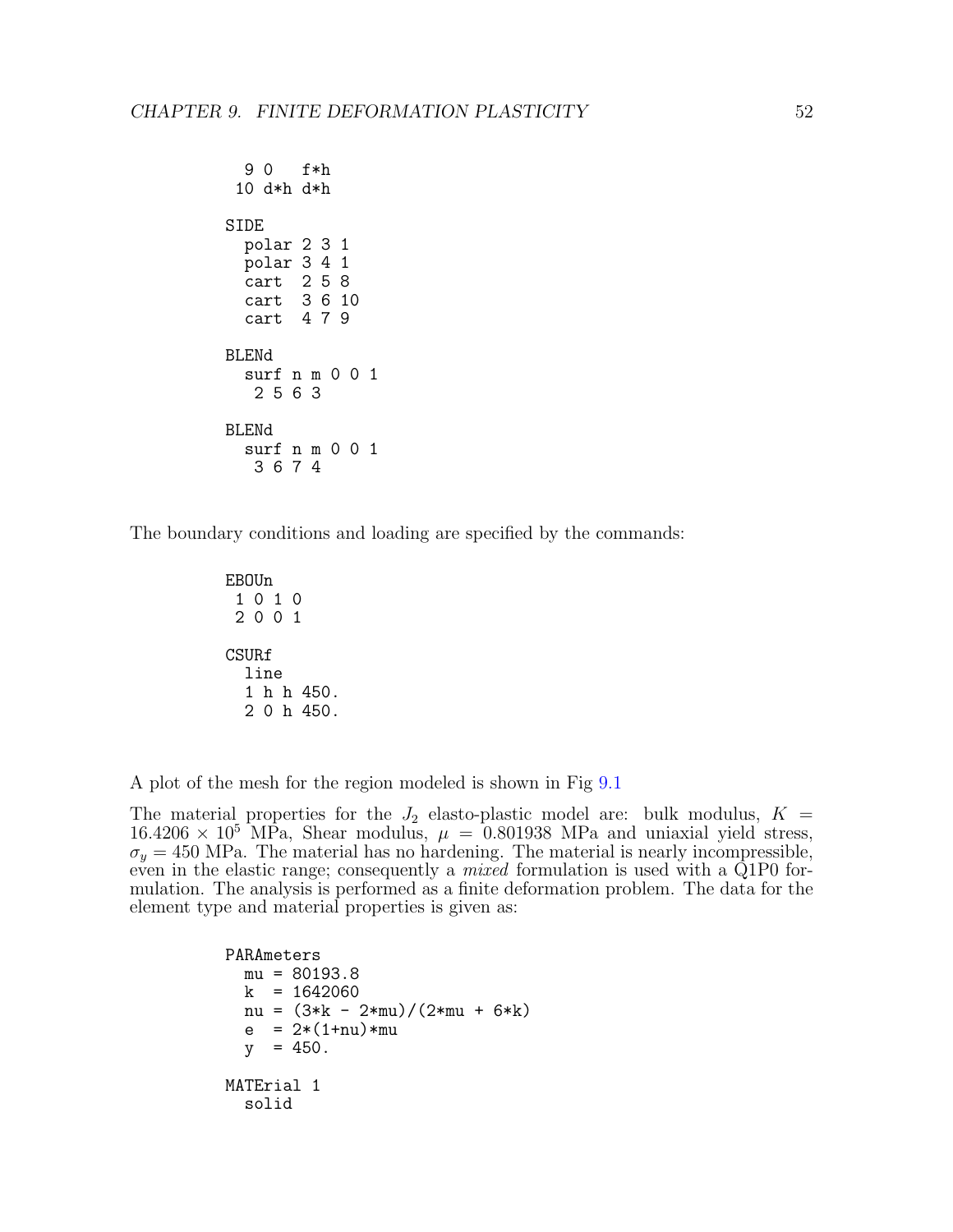

<span id="page-54-0"></span>Figure 9.1: Mesh of elasto-plastic tension strip

```
elastic isotropic e nu
plastic mises y
mixed
finite
```
Note that the element requires elastic properties to be given as Young's modulus and Poisson ratio (which are computed from the bulk and shear modulus).

Since the mesh consists of two blend regions it is necessary to TIE them together prior to performing the analysis. The problem is subjected to the cyclic loading shown in Fig. [9.2](#page-55-0) and performed using a sequence of time steps of  $\Delta t = 0.1$ .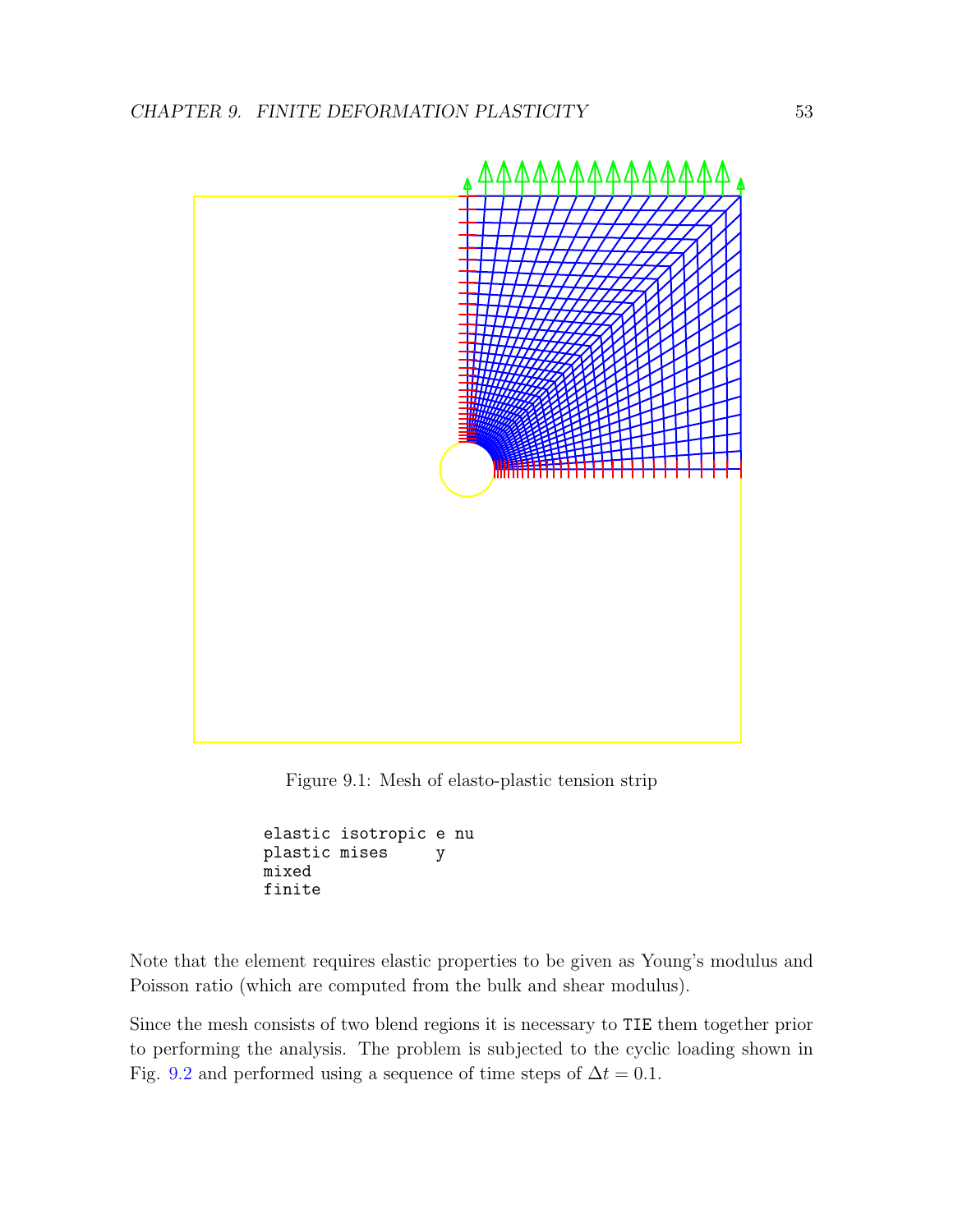

<span id="page-55-0"></span>Figure 9.2: Proportional loading

The command language statements for the analysis are given as:

TIE BATCh PROP DT, , 0.1 END  $\begin{array}{c} 2 \\ 0 \\ 0 \end{array}$ 0 0 1 1 2 0 3 -1 4 0 BATCh NOPRint PLOT,RANGe,0,440 LOOP,,40 TIME LOOP,,30 TANG,,1 NEXT PLOT, PSTRe, 6,, 1 NEXT END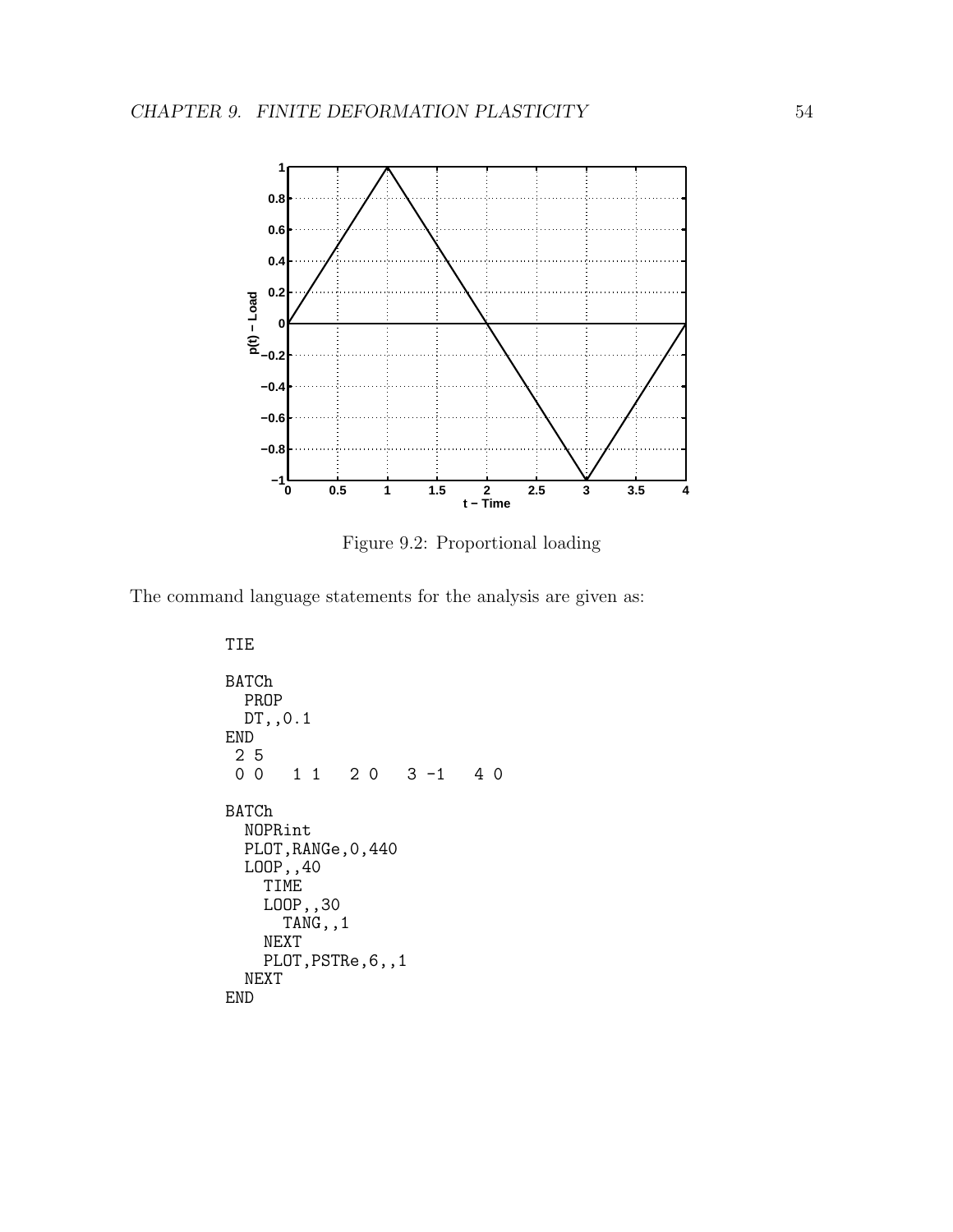The solution summary for the finite deformation case is shown below (times are for a PIII, 650MHz processor).

| Load           | Total<br>Step Iter.+Forms     | Solution  | Time<br>Initial | Residual Norm<br>Final | Initial  | Energy Norm  | CPU Time<br>Final (Sec.) |
|----------------|-------------------------------|-----------|-----------------|------------------------|----------|--------------|--------------------------|
| $\mathbf{1}$   | 3<br>$\mathsf{O}\xspace$      | 1.000E-01 | 1.14E+03        | 9.34E-08               | 6.78E+01 | 1.46E-19     | 1.05                     |
| $\mathbf 2$    | 3<br>$\mathsf{O}\xspace$      | 2.000E-01 | 1.14E+03        | 9.99E-08               | 6.78E+01 | 1.47E-19     | 1.80                     |
| 3              | 3<br>$\mathsf{O}\xspace$      | 3.000E-01 | 1.14E+03        | 9.54E-08               | 6.78E+01 | 1.46E-19     | 2.54                     |
| 4              | 3<br>0                        | 4.000E-01 | 1.14E+03        | $9.65E-08$             | 6.79E+01 | 1.47E-19     | 3.28                     |
| 5              | 5<br>0                        | 5.000E-01 | 1.14E+03        | 5.65E-08               | 6.79E+01 | 7.77E-22     | 4.43                     |
| 6              | 5<br>$\mathbf 0$              | 6.000E-01 | 1.14E+03        | 1.29E-06               | 6.79E+01 | 8.33E-18     | 5.55                     |
| $\overline{7}$ | 6<br>$\mathsf{O}\xspace$      | 7.000E-01 | 1.14E+03        | 5.67E-08               | 6.79E+01 | 8.04E-22     | 6.89                     |
| 8              | $\overline{7}$<br>$\mathbf 0$ | 8.000E-01 | 1.14E+03        | 5.94E-08               | 6.80E+01 | 8.59E-22     | 8.42                     |
| $\mathsf 9$    | $\overline{7}$<br>$\mathbf 0$ | 9.000E-01 | 1.14E+03        | $6.03E - 08$           | 6.80E+01 | 9.41E-22     | 9.98                     |
| 10             | 8<br>$\mathsf{O}\xspace$      | 1.000E+00 | 1.14E+03        | 4.63E-06               | 6.80E+01 | $5.14E-17$   | 11.78                    |
| 11             | 3<br>$\mathsf{O}\xspace$      | 1.100E+00 | 1.14E+03        | 9.47E-08               | 6.81E+01 | 1.49E-19     | 12.53                    |
| 12             | 3<br>$\mathbf 0$              | 1.200E+00 | 1.14E+03        | 9.56E-08               | 6.80E+01 | 1.48E-19     | 13.28                    |
| 13             | 3<br>$\mathbf 0$              | 1.300E+00 | 1.14E+03        | 9.48E-08               | 6.80E+01 | 1.48E-19     | 14.02                    |
| 14             | 3<br>$\mathsf{O}\xspace$      | 1.400E+00 | 1.14E+03        | 9.96E-08               | 6.80E+01 | 1.48E-19     | 14.77                    |
| 15             | 3<br>$\mathbf 0$              | 1.500E+00 | 1.14E+03        | 1.01E-07               | 6.80E+01 | 1.48E-19     | 15.51                    |
| 16             | 3<br>$\mathbf 0$              | 1.600E+00 | 1.14E+03        | 9.72E-08               | 6.79E+01 | 1.47E-19     | 16.24                    |
| 17             | 3<br>$\mathsf{O}\xspace$      | 1.700E+00 | 1.14E+03        | $9.65E-08$             | 6.79E+01 | 1.47E-19     | 16.98                    |
| 18             | 3<br>$\mathsf{O}\xspace$      | 1.800E+00 | 1.14E+03        | 9.63E-08               | 6.79E+01 | 1.46E-19     | 17.69                    |
| 19             | 5<br>$\mathsf{O}\xspace$      | 1.900E+00 | 1.14E+03        | 8.61E-08               | 6.78E+01 | 4.22E-20     | 18.82                    |
| 20             | 5<br>$\mathsf{O}\xspace$      | 2.000E+00 | 1.14E+03        | 5.71E-08               | 6.78E+01 | 9.01E-22     | 19.98                    |
| 21             | 5<br>$\mathbf 0$              | 2.100E+00 | 1.14E+03        | $6.23E-07$             | 6.78E+01 | $3.14E-18$   | 21.11                    |
| 22             | 5<br>$\mathsf{O}\xspace$      | 2.200E+00 | 1.14E+03        | $9.22E - 07$           | 6.77E+01 | 4.26E-18     | 22.25                    |
| 23             | 5<br>0                        | 2.300E+00 | 1.14E+03        | 1.03E-05               | 6.77E+01 | 5.73E-16     | 23.39                    |
| 24             | 5<br>$\mathsf{O}\xspace$      | 2.400E+00 | 1.14E+03        | 1.47E-05               | 6.77E+01 | $1.22E - 15$ | 24.54                    |
| 25             | 6<br>0                        | 2.500E+00 | 1.14E+03        | 5.35E-08               | 6.77E+01 | 6.91E-22     | 25.89                    |
| 26             | 6<br>0                        | 2.600E+00 | 1.14E+03        | 5.25E-08               | 6.76E+01 | $6.74E - 22$ | 27.24                    |
| 27             | 6<br>$\mathsf{O}\xspace$      | 2.700E+00 | 1.14E+03        | $6.61E-07$             | 6.76E+01 | 1.35E-18     | 28.58                    |
| 28             | $\overline{7}$<br>0           | 2.800E+00 | 1.14E+03        | 5.31E-08               | 6.76E+01 | 7.14E-22     | 30.13                    |
| 29             | 8<br>$\mathsf{O}\xspace$      | 2.900E+00 | 1.14E+03        | 5.18E-08               | 6.75E+01 | 6.73E-22     | 31.93                    |
| 30             | 8<br>$\mathsf{O}\xspace$      | 3.000E+00 | 1.14E+03        | 5.71E-08               | 6.75E+01 | 7.92E-22     | 33.74                    |
| 31             | 3<br>$\mathsf{O}\xspace$      | 3.100E+00 | 1.14E+03        | 9.18E-08               | 6.74E+01 | 1.42E-19     | 34.48                    |
| 32             | 3<br>$\mathsf{O}\xspace$      | 3.200E+00 | 1.14E+03        | 9.69E-08               | 6.75E+01 | 1.43E-19     | 35.23                    |
| 33             | 3<br>$\mathsf{O}\xspace$      | 3.300E+00 | 1.14E+03        | 9.35E-08               | 6.75E+01 | 1.43E-19     | 35.98                    |
| 34             | 3<br>$\mathsf{O}\xspace$      | 3.400E+00 | 1.14E+03        | $9.15E-08$             | 6.75E+01 | 1.43E-19     | 36.73                    |
| 35             | 3<br>$\mathbf 0$              | 3.500E+00 | 1.14E+03        | 9.44E-08               | 6.76E+01 | 1.44E-19     | 37.47                    |
| 36             | 3<br>$\mathbf 0$              | 3.600E+00 | 1.14E+03        | $9.22E - 08$           | 6.76E+01 | 1.44E-19     | 38.23                    |
| 37             | 3<br>$\mathsf{O}\xspace$      | 3.700E+00 | 1.14E+03        | 9.24E-08               | 6.76E+01 | 1.44E-19     | 38.97                    |
| 38             | 3<br>$\mathsf{O}\xspace$      | 3.800E+00 | 1.14E+03        | $9.62E - 08$           | 6.77E+01 | 1.45E-19     | 39.71                    |
| 39             | 5<br>$\mathbf 0$              | 3.900E+00 | 1.14E+03        | $5.22E-07$             | 6.77E+01 | 2.80E-18     | 40.85                    |
| 40             | 5<br>$\Omega$                 | 4.000E+00 | 1.14E+03        | 5.89E-08               | 6.77E+01 | 7.80E-22     | 41.99                    |

#### SOLUTION SUMMARY ----------------